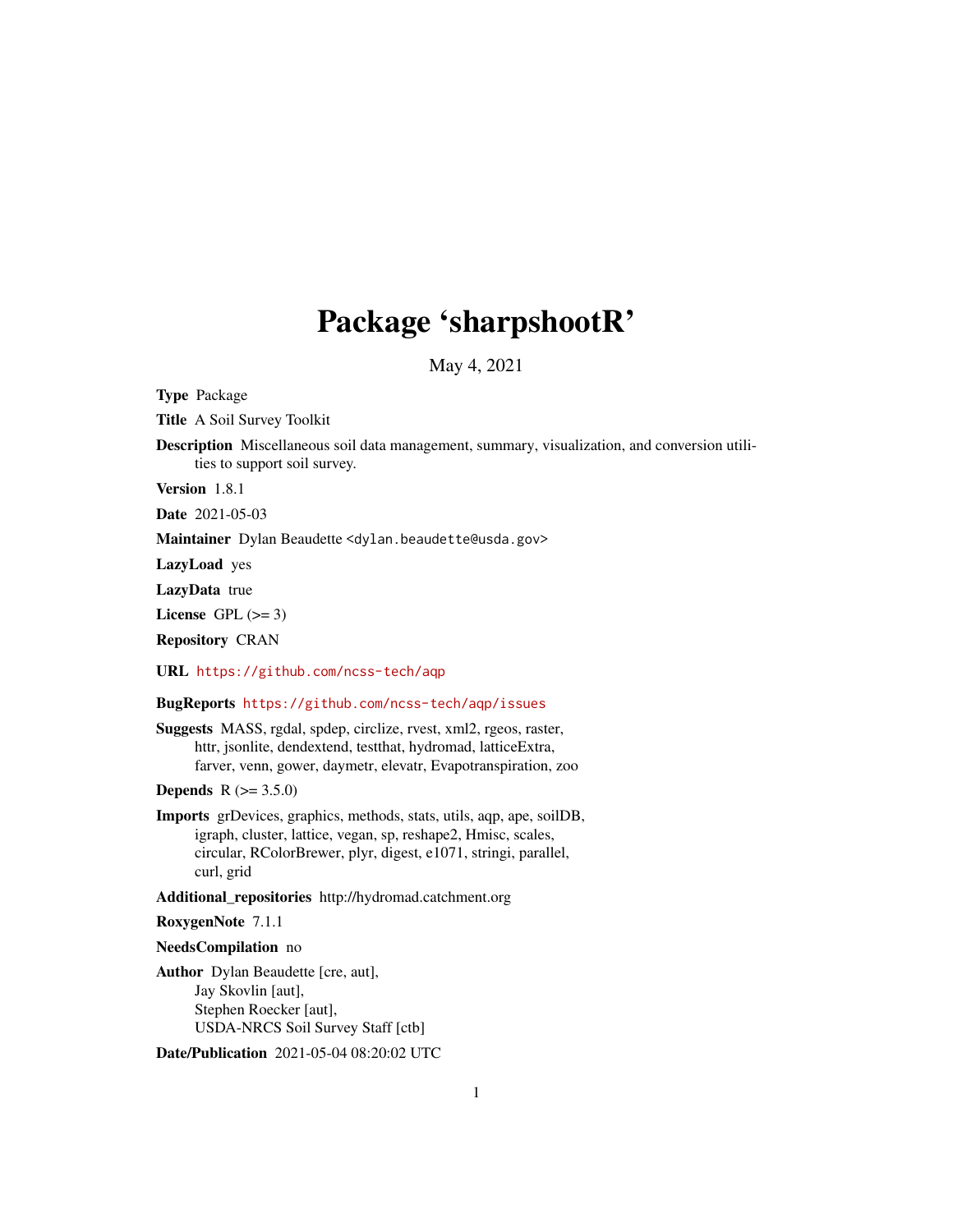# R topics documented:

| 3<br>sharpshootR-package $\ldots \ldots \ldots \ldots \ldots \ldots \ldots \ldots \ldots \ldots \ldots \ldots \ldots$ |
|-----------------------------------------------------------------------------------------------------------------------|
| $\overline{3}$                                                                                                        |
| $\overline{5}$                                                                                                        |
| 6                                                                                                                     |
| $\overline{7}$                                                                                                        |
| 8                                                                                                                     |
| 9                                                                                                                     |
| 10                                                                                                                    |
| 11                                                                                                                    |
| 12                                                                                                                    |
| 13                                                                                                                    |
| 14                                                                                                                    |
| 15                                                                                                                    |
| 16                                                                                                                    |
| 18                                                                                                                    |
| 20                                                                                                                    |
| 21                                                                                                                    |
| 22                                                                                                                    |
| 24                                                                                                                    |
| 25                                                                                                                    |
| 26                                                                                                                    |
| 27                                                                                                                    |
| 28                                                                                                                    |
| 29                                                                                                                    |
| 30                                                                                                                    |
| 30                                                                                                                    |
| 31                                                                                                                    |
| 32                                                                                                                    |
| 33                                                                                                                    |
| 34                                                                                                                    |
| 34                                                                                                                    |
| 35                                                                                                                    |
| 35                                                                                                                    |
| 38                                                                                                                    |
| 39                                                                                                                    |
| 40                                                                                                                    |
| 41                                                                                                                    |
| 43                                                                                                                    |
| 44                                                                                                                    |
| 46                                                                                                                    |
| 49                                                                                                                    |
| 52<br>plotWB                                                                                                          |
| 54                                                                                                                    |
| 55<br>PLSS2LL                                                                                                         |
| 56                                                                                                                    |
| 57                                                                                                                    |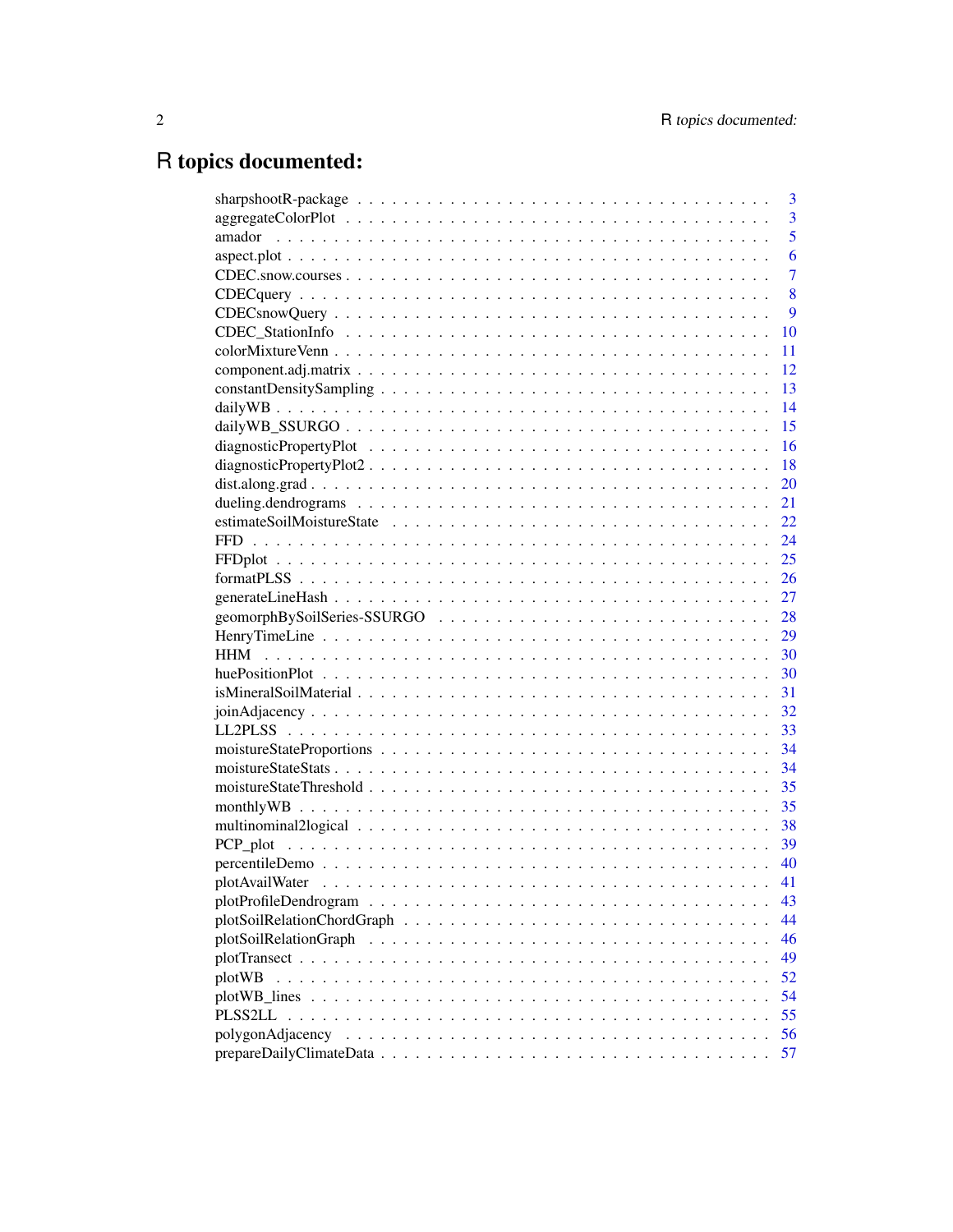<span id="page-2-0"></span>

| Index |  |
|-------|--|

sharpshootR-package *A collection of functions to support soil survey*

### Description

This package contains mish-mash of functionality and sample data related to the daily business of soil survey operations with the USDA-NRCS. Many of the functions are highly specialized and inherit default arguments from the names used by the various NCSS (National Cooperative Soil Survey) databases. A detailed description of this package with links to associated tutorials can be found at the [project website.](https://github.com/ncss-tech/sharpshootR)

aggregateColorPlot *Plot aggregate soil color data*

### Description

Generate a plot from summaries generated by aqp:: aggregateColor().

#### Usage

```
aggregateColorPlot(
 x,
 print.label = TRUE,
  label.font = 1,label.cex = 0.65,
  buffer.pct = 0.02,
 print.n.hz = FALSE,
  rect.border = "black",
  horizontal.borders = FALSE,
  horizontal.border.lwd = 2,
```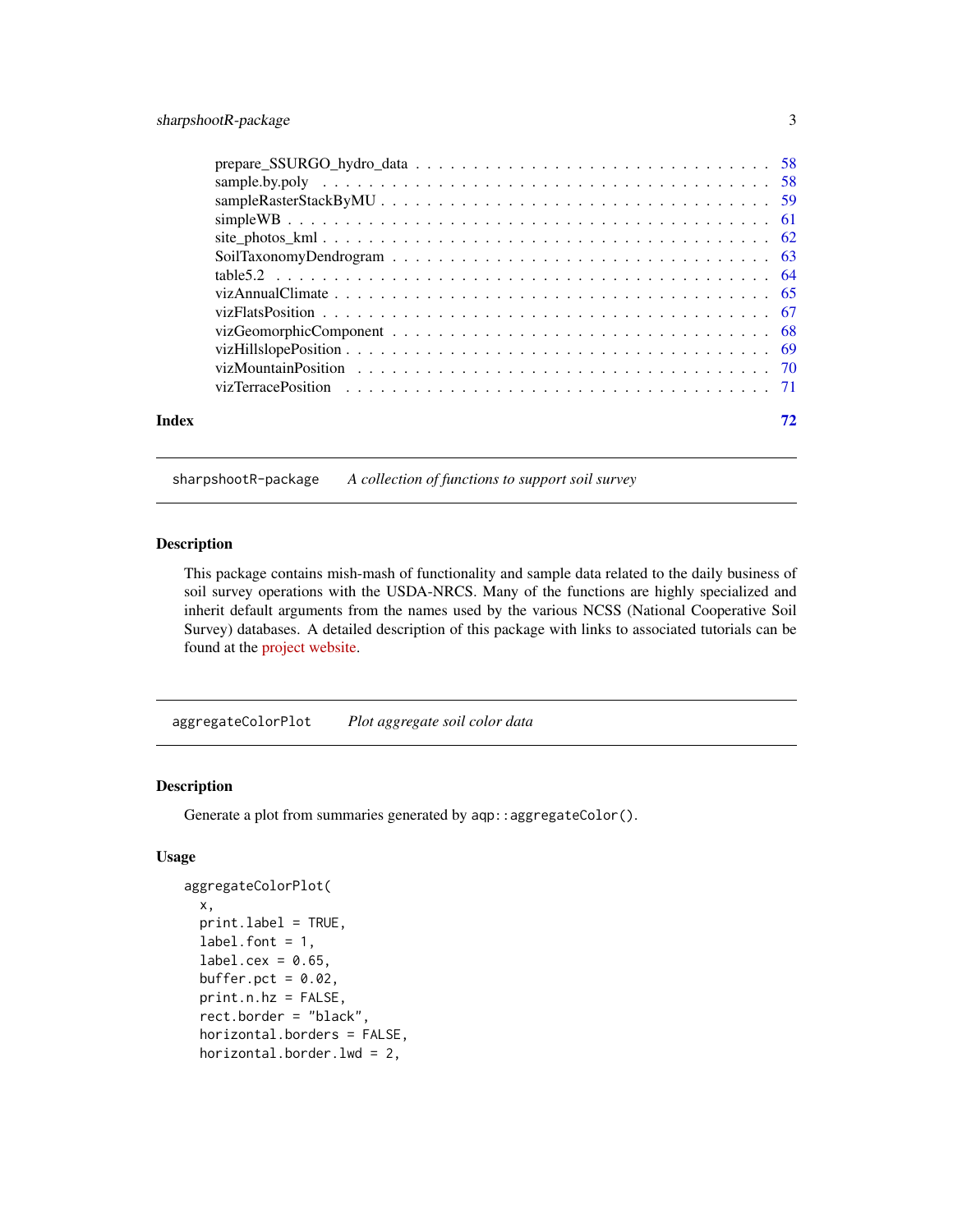```
x.axis = TRUE,y. axis = TRUE,...
\mathcal{L}
```
### Arguments

| x                     | a list, results from $aqp$ : : aggregateColor()                         |  |
|-----------------------|-------------------------------------------------------------------------|--|
| print.label           | logical, print Munsell color labels inside of rectangles, when they fit |  |
| label.font            | font specification for color labels                                     |  |
| label.cex             | font size for color labels                                              |  |
| buffer.pct            | extra space between labels and color rectangles                         |  |
| print.n.hz            | optionally print the number of horizons                                 |  |
| rect.border           | color for rectangle border                                              |  |
| horizontal.borders    |                                                                         |  |
|                       | optionally add horizontal borders between bands of color                |  |
| horizontal.border.lwd |                                                                         |  |
|                       | line width for horizontal borders                                       |  |
| x.axis                | logical, add a scale and label to x-axis?                               |  |
| y.axis                | logical, add group labels to y-axis?                                    |  |
|                       | additional arguments passed to plot                                     |  |
|                       |                                                                         |  |

### Details

Tutorial at <http://ncss-tech.github.io/AQP/sharpshootR/aggregate-soil-color.html>.

### Value

nothing, function called for graphical output

### Author(s)

D.E. Beaudette

### Examples

```
if(require(aqp) &
  require(soilDB)) {
  data(loafercreek, package = 'soilDB')
  # generalize horizon names using REGEX rules
 n <- c('Oi', 'A', 'BA','Bt1','Bt2','Bt3','Cr','R')
  p <- c('O', '^A$|Ad|Ap|AB','BA$|Bw',
```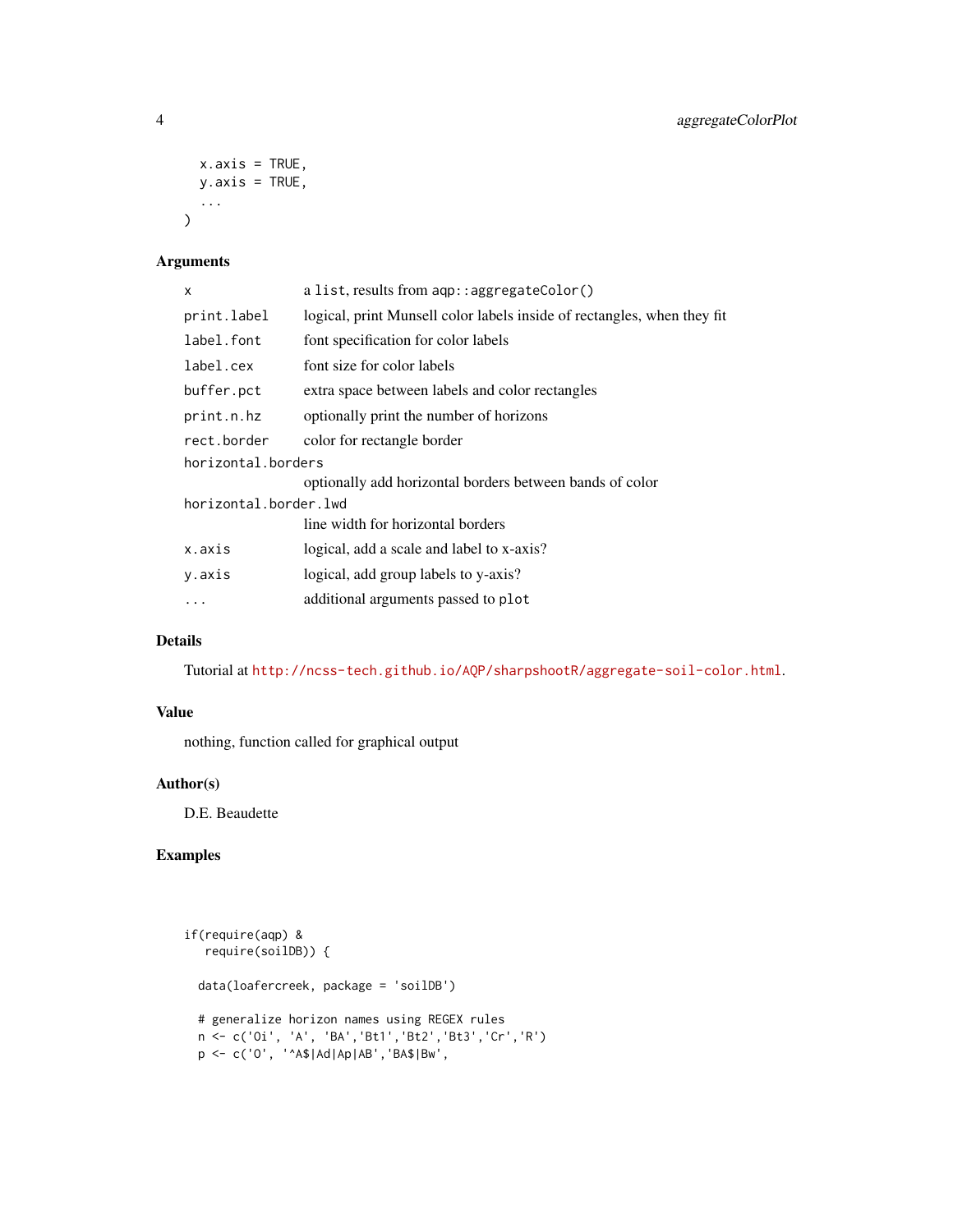#### <span id="page-4-0"></span>amador 5

```
'Bt1$|^B$','^Bt$|^Bt2$','^Bt3|^Bt4|CBt$|BCt$|2Bt|2CB$|^C$','Cr','R')
loafercreek$genhz <- generalize.hz(loafercreek$hzname, n, p)
# remove non-matching generalized horizon names
loafercreek$genhz[loafercreek$genhz == 'not-used'] <- NA
loafercreek$genhz <- factor(loafercreek$genhz)
# aggregate color data, this function is from the 'aqp' package
a <- aggregateColor(loafercreek, 'genhz')
# plot
op <- par(no.readonly = TRUE)
par(mar=c(4,4,1,1))
aggregateColorPlot(a, print.n.hz = TRUE)
par(op)
```
}

#### amador *SSURGO Data Associated with the Amador Soil Series*

### Description

SSURGO Data Associated with the Amador Soil Series

### Usage

data(amador)

#### Format

A subset of data taken from the "component" table of SSURGO

mukey map unit key

compname component name

comppct\_r component percentage

#### Source

USDA-NRCS SSURGO Database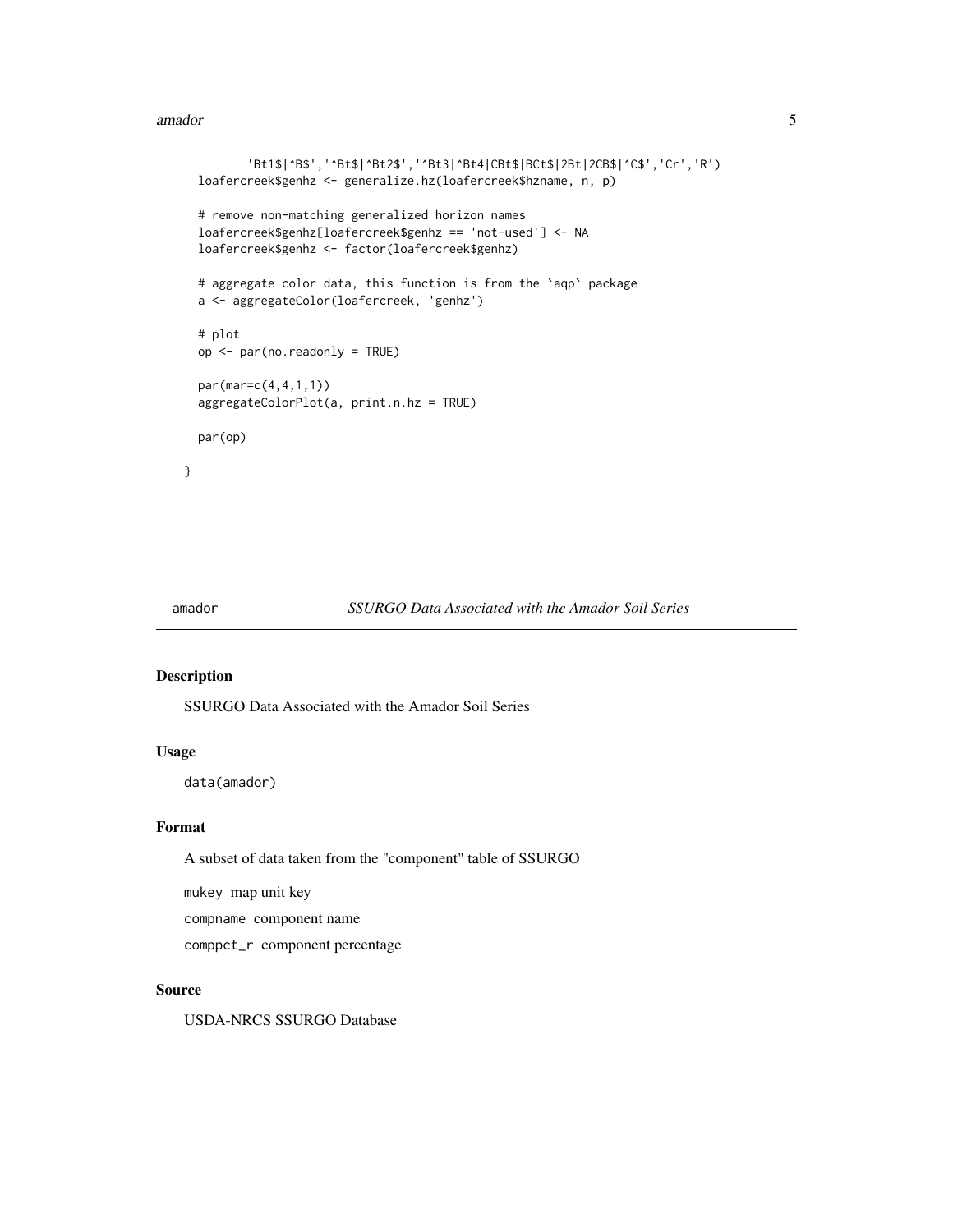<span id="page-5-0"></span>

### Description

Plot a graphical summary of multiple aspect measurements on a circular diagram.

### Usage

```
aspect.plot(
 p,
 q = c(0.05, 0.5, 0.95),
 p.bins = 60,
 p.bw = 30,
 stack = TRUE,
 p. axis = seq(0, 350, by = 10),
 plot.title = NULL,
 line.col = "RoyalBlue",
 line.1wd = 1,line.lty = 2,
 arrow.col = line.col,
 arrow.lwd = 1,arrow.lty = 1,
 arrow.length = 0.15,
  ...
)
```

| p            | a vector of aspect angles in degrees, measured clock-wise from North                        |
|--------------|---------------------------------------------------------------------------------------------|
| q            | a vector of desired quantiles                                                               |
| p.bins       | number of bins to use for circular histogram                                                |
| p.bw         | bandwidth used for circular density estimation                                              |
| stack        | logical, should the individual points be stacked into p. bins number of bins<br>and plotted |
| p.axis       | a sequence of integers (degrees) describing the circular axis                               |
| plot.title   | an informative title                                                                        |
| line.col     | density line color                                                                          |
| line.lwd     | density line width                                                                          |
| line.lty     | density line line style                                                                     |
| arrow.col    | arrow color                                                                                 |
| arrow.lwd    | arrow line width                                                                            |
| arrow.lty    | arrow line style                                                                            |
| arrow.length | arrow head length                                                                           |
| $\cdots$     | further arguments passed to circular::plot.circular                                         |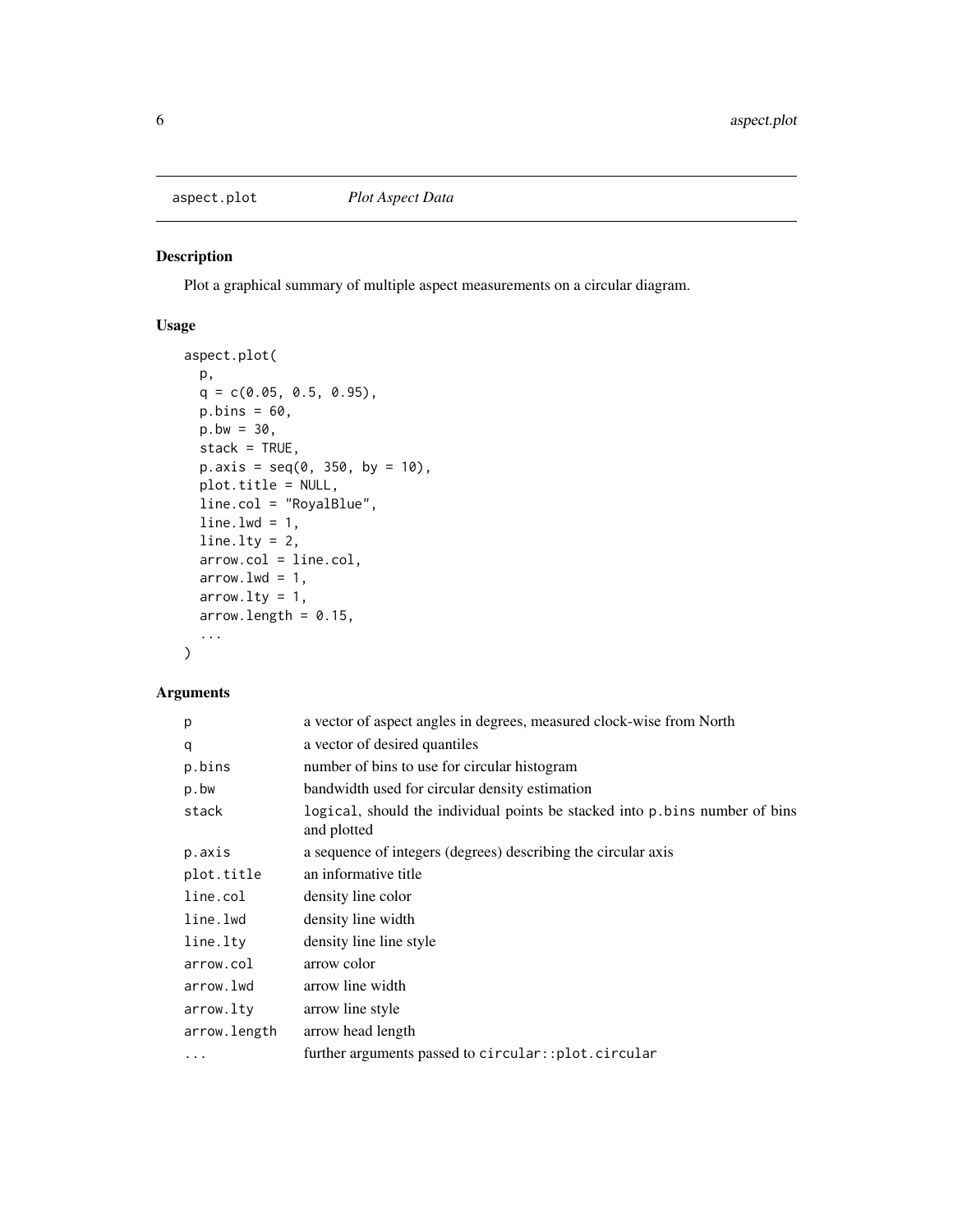### <span id="page-6-0"></span>Details

Spread and central tendency are depicted with a combination of circular histogram and kernel density estimate. The circular mean, and relative confidence in that mean are depicted with an arrow: longer arrow lengths correspond to greater confidence in the mean.

#### Value

invisibly returns circular stats

### Note

Manual adjustment of p.bw may be required in order to get an optimal circular density plot. This function requires the package circular, version 0.4-7 or later.

#### Author(s)

D.E. Beaudette

#### Examples

```
# simulate some data
p.narrow <- runif(n=25, min=215, max=280)
p.wide <- runif(n=25, min=0, max=270)
# set figure margins to 0, 2-column plot
op <- par(no.readonly = TRUE)
par(max = c(0, 0, 0, 0), mfcol = c(1, 2))# plot, save circular stats
x <- aspect.plot(p.narrow, p.bw=10, plot.title='Soil A', pch=21, col='black', bg='RoyalBlue')
y <- aspect.plot(p.wide, p.bw=10, plot.title='Soil B', pch=21, col='black', bg='RoyalBlue')
# reset output device options
par(op)
x
```
CDEC.snow.courses *CDEC Snow Course List*

#### Description

The CDEC snow course list, updated September 2019

#### Usage

data(CDEC.snow.courses)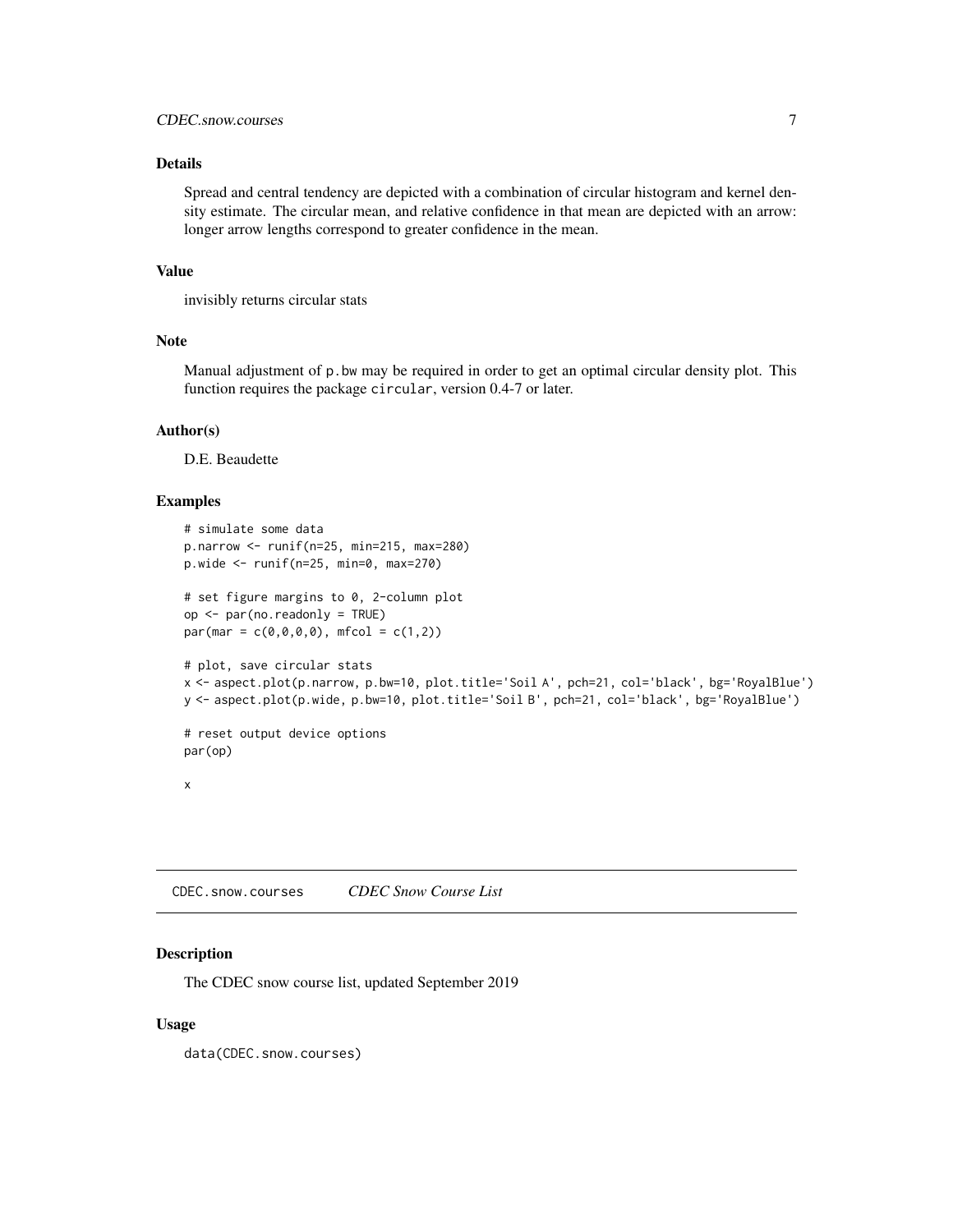### Format

A data frame with 259 observations on the following 9 variables.

course\_number course number name connotative course label id course ID elev\_feet course elevation in feet latitude latitude longitude longitude april.1.Avg.inches average inches of snow as of April 1st agency responsible agency watershed watershed label

### Source

Data were scraped from <http://cdec.water.ca.gov/misc/SnowCourses.html>, 2019.

### Examples

data(CDEC.snow.courses) head(CDEC.snow.courses)

CDECquery *Easy Access to the CDEC API*

### Description

A (relatively) simple interface to the CDEC website.

#### Usage

```
CDECquery(id, sensor, interval = "D", start, end)
```

| id       | station ID (e.g. 'spw'), single value or vector of station IDs, see details               |
|----------|-------------------------------------------------------------------------------------------|
| sensor   | the sensor ID, single value or vector of sensor numbers, see details                      |
| interval | character, 'D' for daily, 'H' for hourly, 'M' for monthly, 'E' for event: see<br>Details. |
| start    | starting date, in the format 'YYYY-MM-DD'                                                 |
| end      | ending date, in the format 'YYYY-MM-DD'                                                   |

<span id="page-7-0"></span>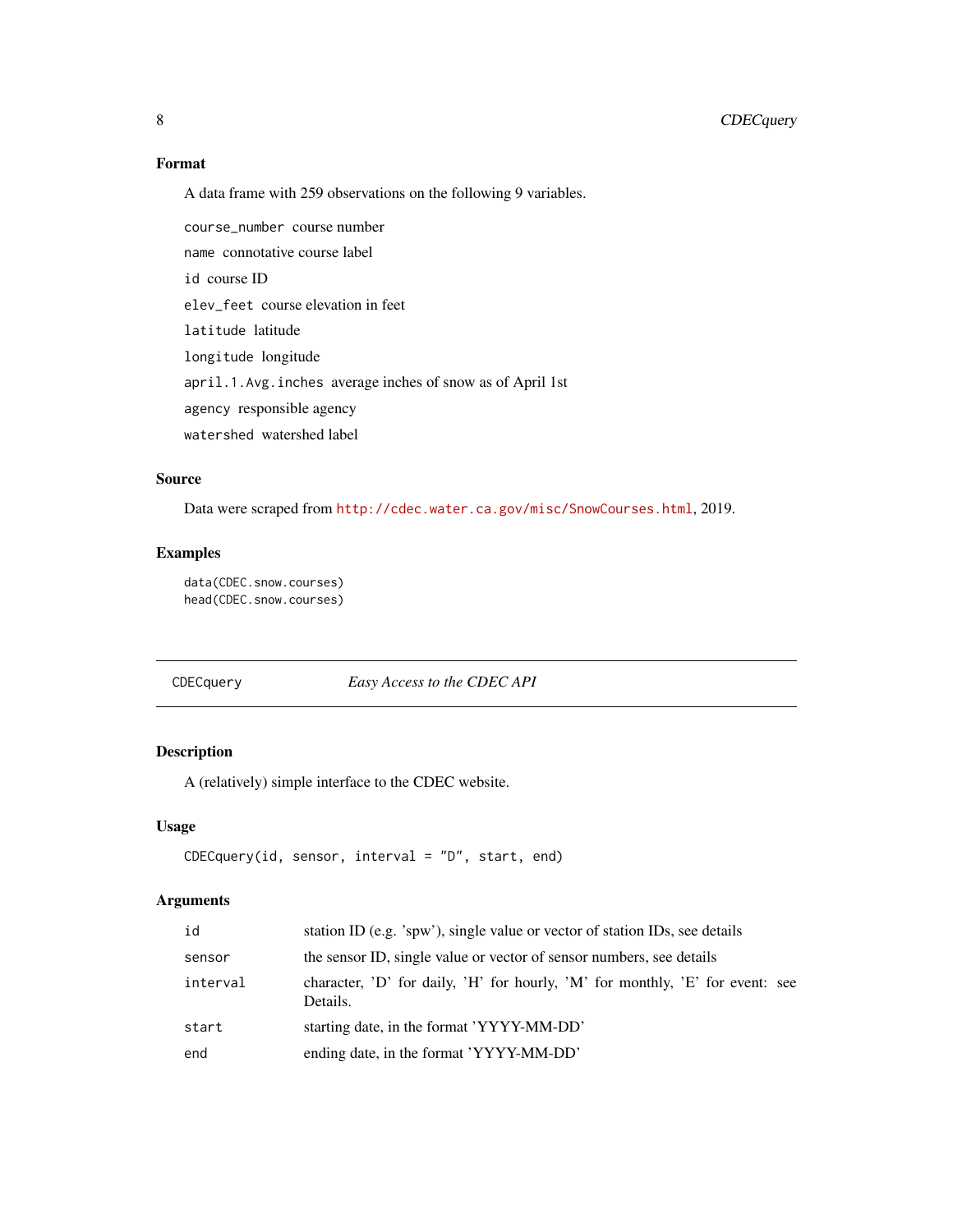### <span id="page-8-0"></span>CDECsnowQuery 9

### Details

Sensors that report data on an interval other than monthly ('M'), daily ('D'), or hourly ('H') can be queried with an event interval ('E'). Soil moisture and temperature sensors are an example of this type of reporting. See examples below.

- 1. Station IDs can be found here: <http://cdec.water.ca.gov/staInfo.html>
- 2a. Sensor IDs can be found using this URL: [http://cdec.water.ca.gov/dynamicapp/staMeta?](http://cdec.water.ca.gov/dynamicapp/staMeta?station_id=) [station\\_id=](http://cdec.water.ca.gov/dynamicapp/staMeta?station_id=), followed by the station ID.
- 2b. Sensor details can be accessed using [CDEC\\_StationInfo](#page-9-1) with the station ID.
- 3. Resevoir capacities can be found here: <http://cdec.water.ca.gov/misc/resinfo.html>
- 4. A new interactive map of CDEC stations can be found here: <http://cdec.water.ca.gov>

#### Value

A data.frame object with the following fields: datetime, year, month, value.

### Author(s)

D.E. Beaudette

### References

<http://cdec.water.ca.gov/queryCSV.html>

### See Also

[CDECsnowQuery](#page-8-1) [CDEC\\_StationInfo](#page-9-1)

<span id="page-8-1"></span>CDECsnowQuery *Get snow survey data (California only) from the CDEC website.*

#### Description

Get snow survey data (California only) from the CDEC website.

### Usage

CDECsnowQuery(course, start\_yr, end\_yr)

| course   | integer, course number (e.g. 129)         |
|----------|-------------------------------------------|
| start_vr | integer, the starting year (e.g. $2010$ ) |
| end_vr   | integer, the ending year (e.g. $2013$ )   |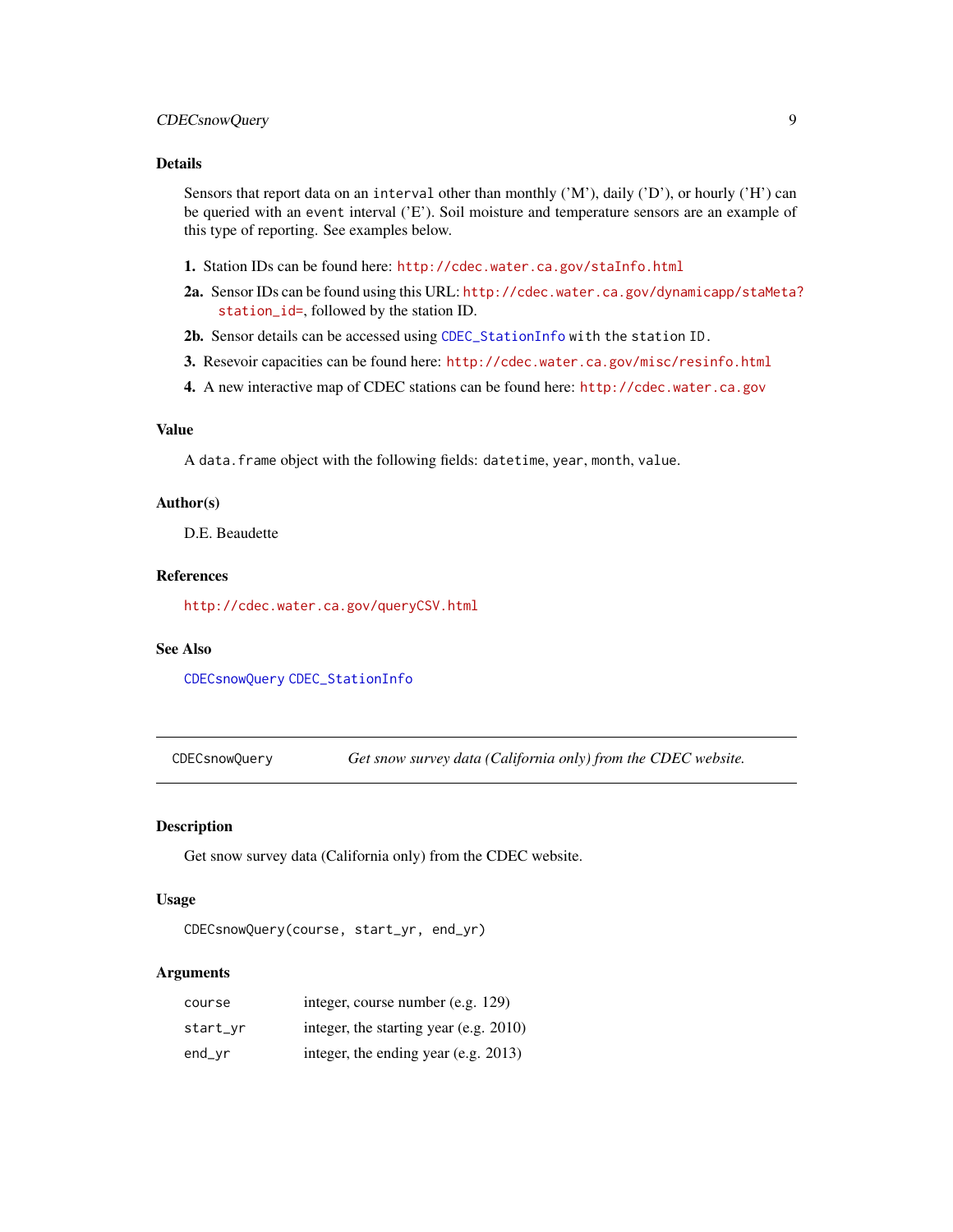### <span id="page-9-0"></span>Details

This function downloads data from the CDEC website, therefore an internet connection is required. The SWE column contains adjusted SWE if available (Adjusted column), otherwise the reported SWE is used (Water column). See the [tutorial](http://ncss-tech.github.io/AQP/sharpshootR/CA-snow-survey.html) for examples.

#### Value

a data.frame object, see examples

### Note

Snow course locations, ID numbers, and other information can be found here: [http://cdec.](http://cdec.water.ca.gov/misc/SnowCourses.html) [water.ca.gov/misc/SnowCourses.html](http://cdec.water.ca.gov/misc/SnowCourses.html)

#### Author(s)

D.E. Beaudette

### References

<http://cdec.water.ca.gov/cgi-progs/snowQuery>

<span id="page-9-1"></span>CDEC\_StationInfo *CDEC Sensor Details (by Station)*

#### Description

Query CDEC Website for Sensor Details

#### Usage

```
CDEC_StationInfo(s)
```
#### Arguments

s character, a single CDEC station ID (e.g. 'HHM')

#### Details

This function requires the rvest package.

### Value

A list object containing site metadata, sensor metadata, and possibly comments about the site.

#### Author(s)

D.E. Beaudette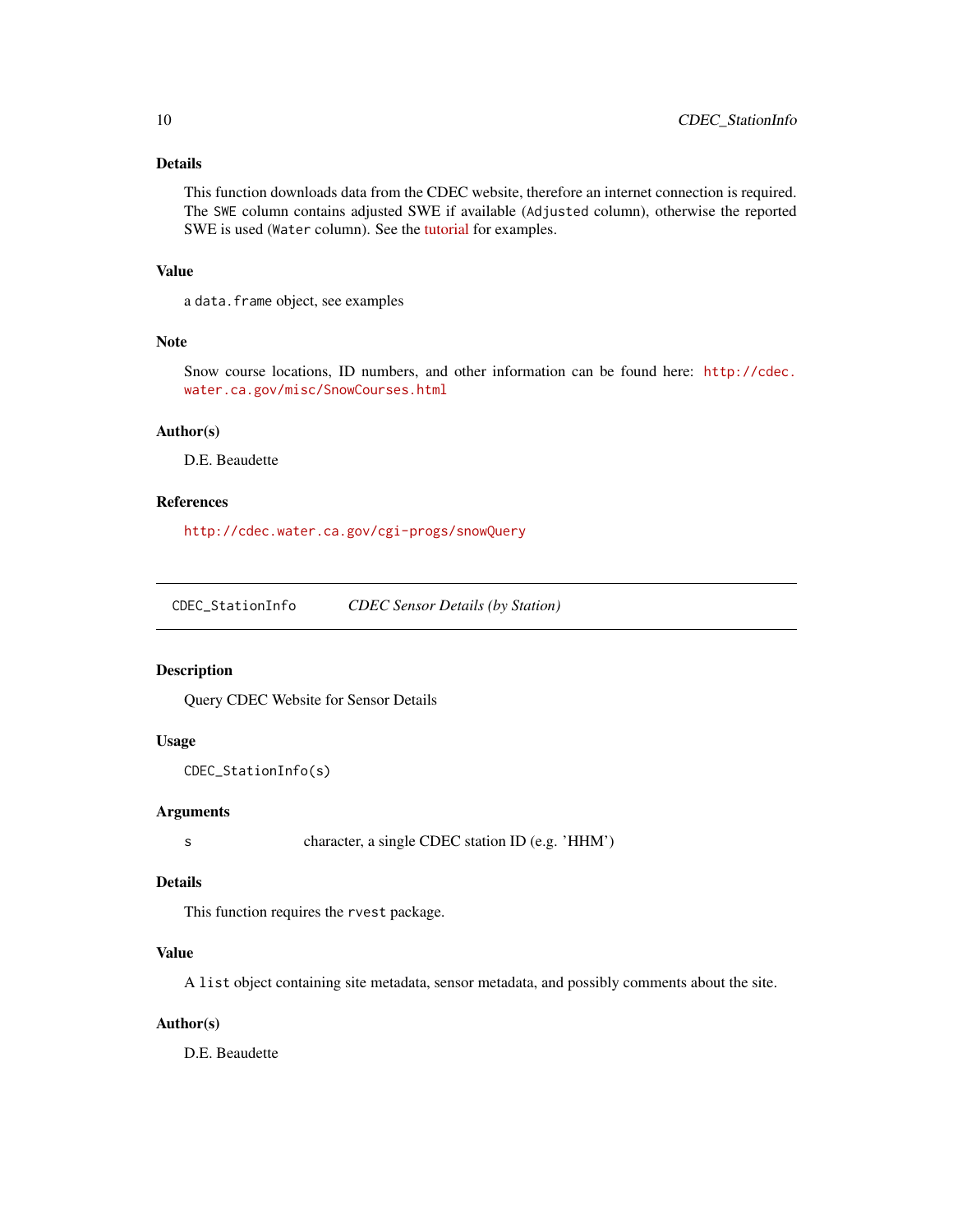### <span id="page-10-0"></span>colorMixtureVenn 11

### See Also

[CDECquery]

colorMixtureVenn *Create a Venn Diagram of Simulated Color Mixtures*

### Description

Create a Venn Diagram of Simulated Color Mixtures

### Usage

```
colorMixtureVenn(
  chips,
  mixingMethod = "spectra",
  ellipse = FALSE,
  labels = TRUE
\lambda
```
### Arguments

| chips        | character vector of standard Munsell color notation (e.g. "10YR 3/4") |
|--------------|-----------------------------------------------------------------------|
| mixingMethod | approach used to simulate a mixture: see agp::mixMunsell for details  |
| ellipse      | logical, use alternative ellipse-style (4 or 5 colors only)           |
| labels       | logical, print mixture labels                                         |

### Value

nothing returned, function is called to create graphical output

### Examples

```
if(requireNamespace("venn") & requireNamespace("gower")) {
```

```
# "tan" / "dark red" / "dark brown"
chips <- c('10YR 8/1', '2.5YR 3/6', '10YR 2/2')
colorMixtureVenn(chips)
```
### }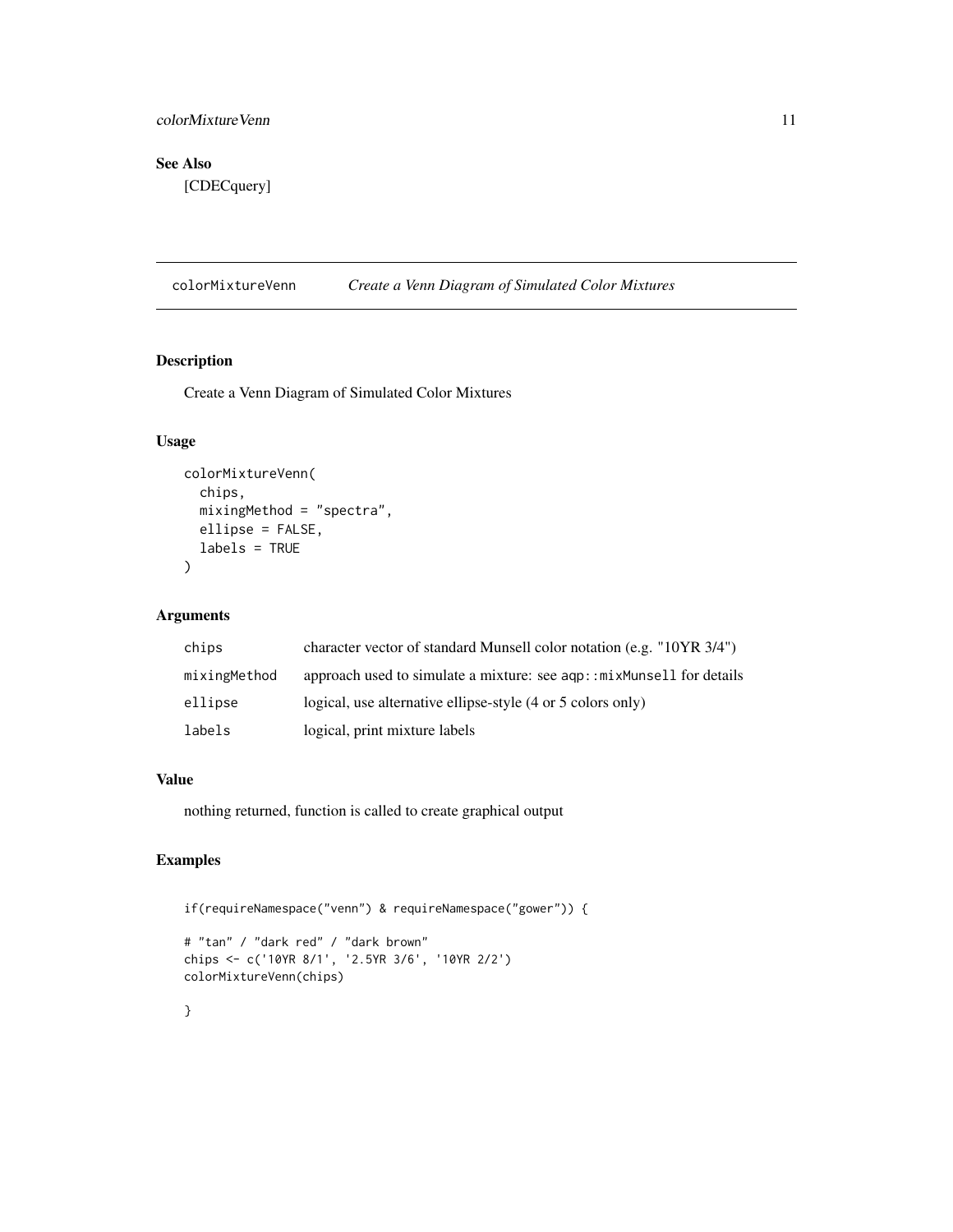<span id="page-11-0"></span>component.adj.matrix *Create an adjacency matrix from a data.frame of component data*

### Description

Create an adjacency matrix from SSURGO component data

#### Usage

```
component.adj.matrix(
  d,
 mu = "mukey",co = "comname"wt = "computer",method = c("community.matrix", "occurrence"),
  standardization = "max",
 metric = "jaccard",
  rm.orphans = TRUE,
  similarity = TRUE,
  return.comm.matrix = FALSE
\mathcal{E}
```
### Arguments

| data.frame, typically of SSURGO data                                                    |  |  |
|-----------------------------------------------------------------------------------------|--|--|
| name of the column containing the map unit ID (typically 'mukey')                       |  |  |
| name of the column containing the component ID (typically 'compname')                   |  |  |
| name of the column containing the component weight percent (typically 'comp-<br>$pct_r$ |  |  |
| one of either: community.matrix, or occurrence; see details                             |  |  |
| standardization                                                                         |  |  |
| community matrix standardization method, passed to vegan:: decostand                    |  |  |
| community matrix dissimilarity metric, passed to vegan:: vegdist                        |  |  |
| logical, should map units with a single component be omitted? (typically yes)           |  |  |
| logical, return a similarity matrix? (if FALSE, a distance matrix is returned)          |  |  |
| return.comm.matrix                                                                      |  |  |
| logical, return pseudo-community matrix? (if TRUE no adjacency matrix is cre-<br>ated)  |  |  |
|                                                                                         |  |  |

### Value

a similarity matrix / adjacency matrix suitable for use with igraph functions or anything else that can accommodate a *similarity* matrix.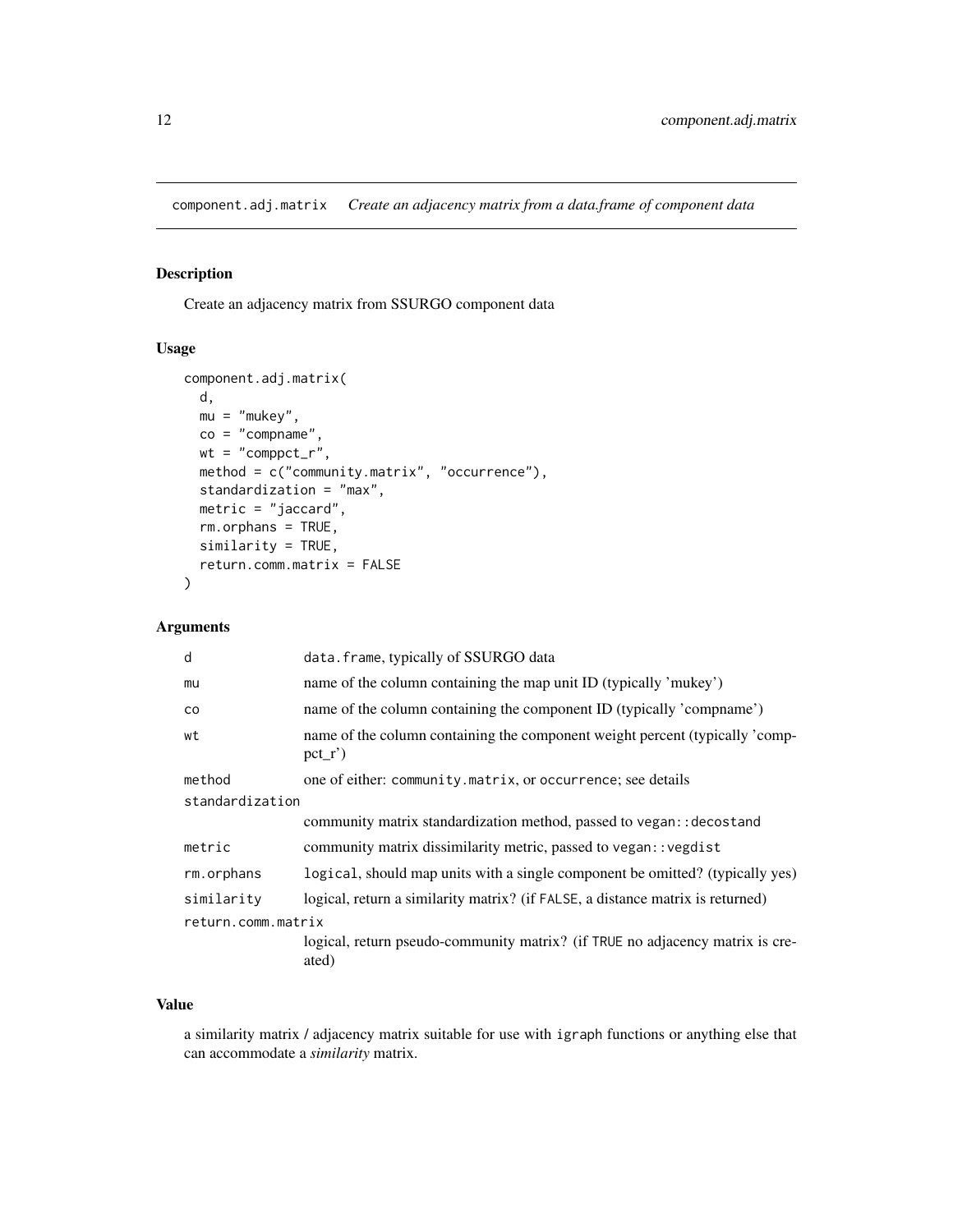### <span id="page-12-0"></span>Author(s)

D.E. Beaudette

#### Examples

```
# load sample data set
data(amador)
# convert into adjacency matrix
m <- component.adj.matrix(amador)
# plot network diagram, with Amador soil highlighted
plotSoilRelationGraph(m, s = 'amador')
```
constantDensitySampling

*Constant Density Sampling*

#### Description

Perform sampling at a constant density over all polygons within a SpatialPolygonsDataFrame object.

#### Usage

```
constantDensitySampling(x, polygon.id='pID', parallel=FALSE, cores=NULL,
n.pts.per.ac=1, min.samples=5, sampling.type='regular', iterations=10)
```
### Arguments

| $\mathsf{x}$  | a SpatialPolygonsDataFrame object in a projected CRS with units of meters |
|---------------|---------------------------------------------------------------------------|
| polygon.id    | name of attribute in x that contains a unique ID for each polygon         |
| parallel      | invoke parallel back-end                                                  |
| cores         | number of CPU cores to use for parallel operation                         |
| n.pts.per.ac  | requested sampling density in points per acre (results will be close)     |
| min.samples   | minimum requested number of samples per polygon                           |
| sampling.type | sampling type, see spsample                                               |
| iterations    | number of tries that spsample will attempt                                |

### Value

a SpatialPointsDataFrame object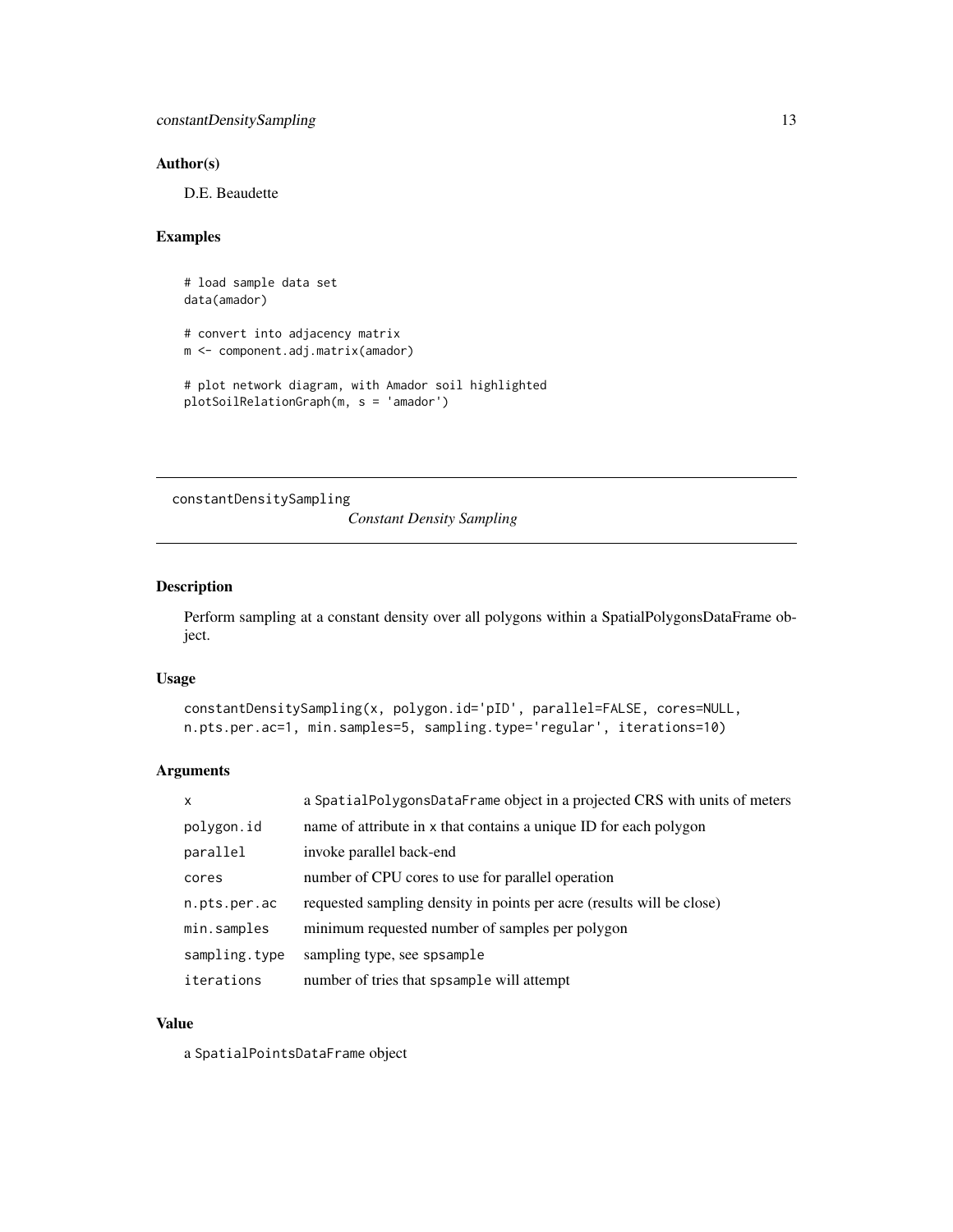<span id="page-13-0"></span>This function expects that x has coordinates associated with a projected CRS and units of meters.

#### Author(s)

D.E. Beaudette

#### See Also

[sample.by.poly](#page-57-1)

<span id="page-13-1"></span>dailyWB *Simple Daily Water Balance*

### Description

Simple interface to the hydromad "leaky bucket" soil moisture model, with accommodation for typical inputs from common soil data and climate sources. Critical points along the water retention curve are specified using volumetric water content (VWC): satiation (saturation), field capacity (typically 1/3 bar suction), and permanent wilting point (typically 15 bar suction).

### Usage

dailyWB(x, daily.data, id, MS.style = "default",  $S_0 = 0.5$ , M = 0, etmult = 1)

| X          | data.frame, required columns include:                                                                   |
|------------|---------------------------------------------------------------------------------------------------------|
|            | • sat: VWC at satiation                                                                                 |
|            | • fc: VWC at field capacity                                                                             |
|            | • pwp: VWC at permanent wilting point                                                                   |
|            | • thickness: soil material thickness in cm                                                              |
|            | • a.ss: recession coefficients for subsurface flow from saturated zone, should<br>$be > 0$ (range: 0-1) |
|            | $\bullet$ "id"                                                                                          |
| daily.data | data.frame, required columns include:                                                                   |
|            | • date: Date class representation of dates                                                              |
|            | • PPT: daily total, precipitation in mm                                                                 |
|            | • PET: daily total, potential ET in mm                                                                  |
| id         | character, name of column in x that is used to identify records                                         |
| MS.style   | moisture state classification style, see estimateSoilMoistureState                                      |
| $S_0$      | fraction of water storage filled at time $= 0$ (range: 0-1)                                             |
| M          | fraction of area covered by deep-rooted vegetation                                                      |
| etmult     | multiplier for PET                                                                                      |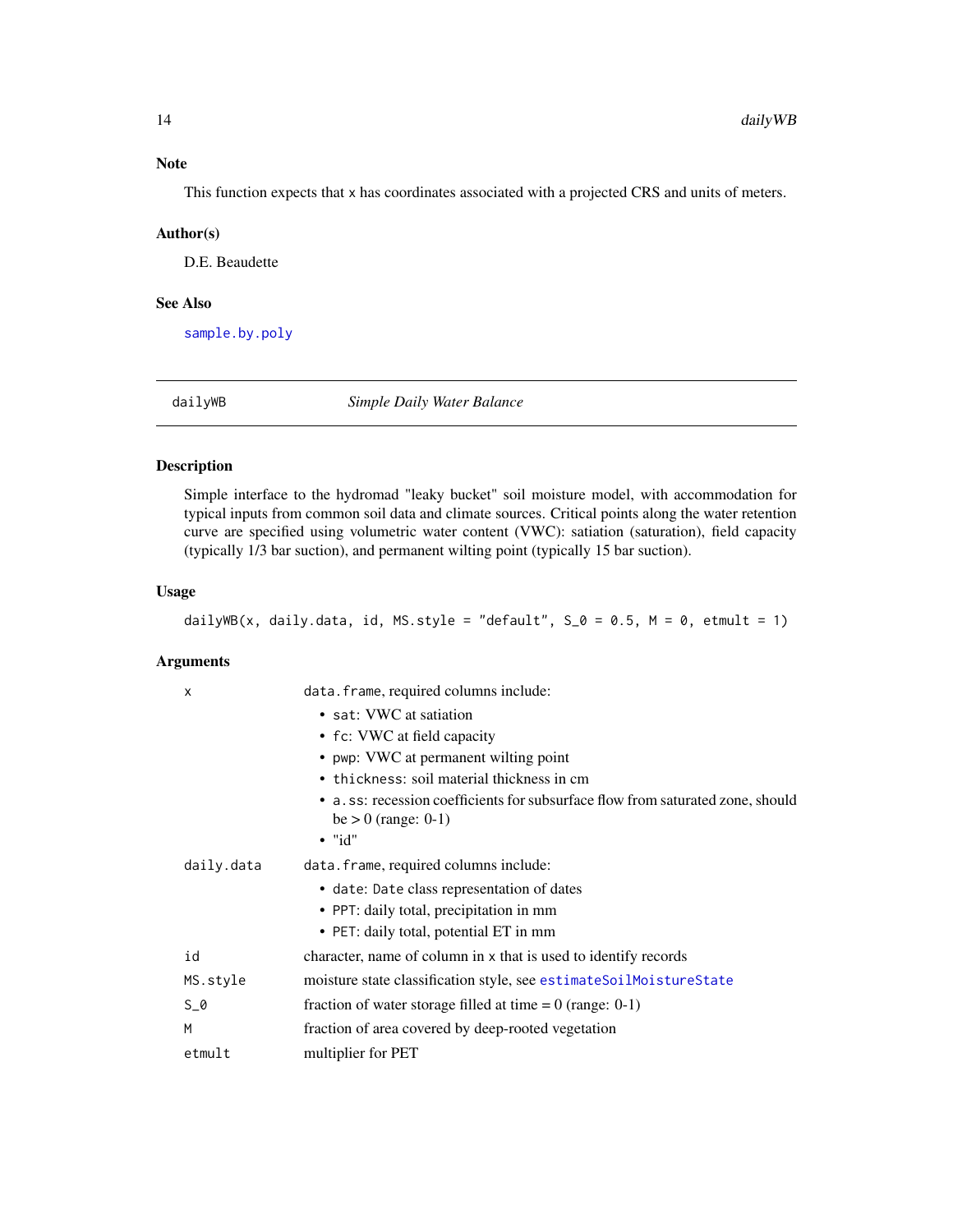#### <span id="page-14-0"></span>Value

a data.frame

#### References

Farmer, D., M. Sivapalan, Farmer, D. (2003). Climate, soil and vegetation controls upon the variability of water balance in temperate and semiarid landscapes: downward approach to water balance analysis. Water Resources Research 39(2), p 1035.

Bai, Y., T. Wagener, P. Reed (2009). A top-down framework for watershed model evaluation and selection under uncertainty. Environmental Modelling and Software 24(8), pp. 901-916.

<span id="page-14-1"></span>dailyWB\_SSURGO *Perform daily water balance modeling using SSURGO and DAYMET*

### Description

Perform daily water balance modeling using SSURGO and DAYMET

#### Usage

```
dailyWB_SSURGO(
  x,
 cokeys = NULL,
 start = 1988,
 end = 2018,
 modelDepth = 100,
 MS.style = "default",
 a.ss = 0.1,
  S_0 = 0.5,
 bufferRadiusMeters = 1
)
```

| $\mathsf{x}$       | Spatial Points object representing a single point                                                 |
|--------------------|---------------------------------------------------------------------------------------------------|
| cokeys             | vector of component keys to use                                                                   |
| start              | starting year (limited to DAYMET holdings)                                                        |
| end                | ending year (limited to DAYMET holdings)                                                          |
| modelDepth         | soil depth used for water balance, see details                                                    |
| MS.style           | moisture state classification style, see estimateSoilMoistureState                                |
| a.ss               | recession coefficients for subsurface flow from saturated zone, should be $> 0$<br>$(range: 0-1)$ |
| S 0                | fraction of water storage filled at time $= 0$ (range: 0-1)                                       |
| bufferRadiusMeters |                                                                                                   |
|                    | $\epsilon$ anotial buffar (matars) anotiad to y far the look up of CCUDCO data                    |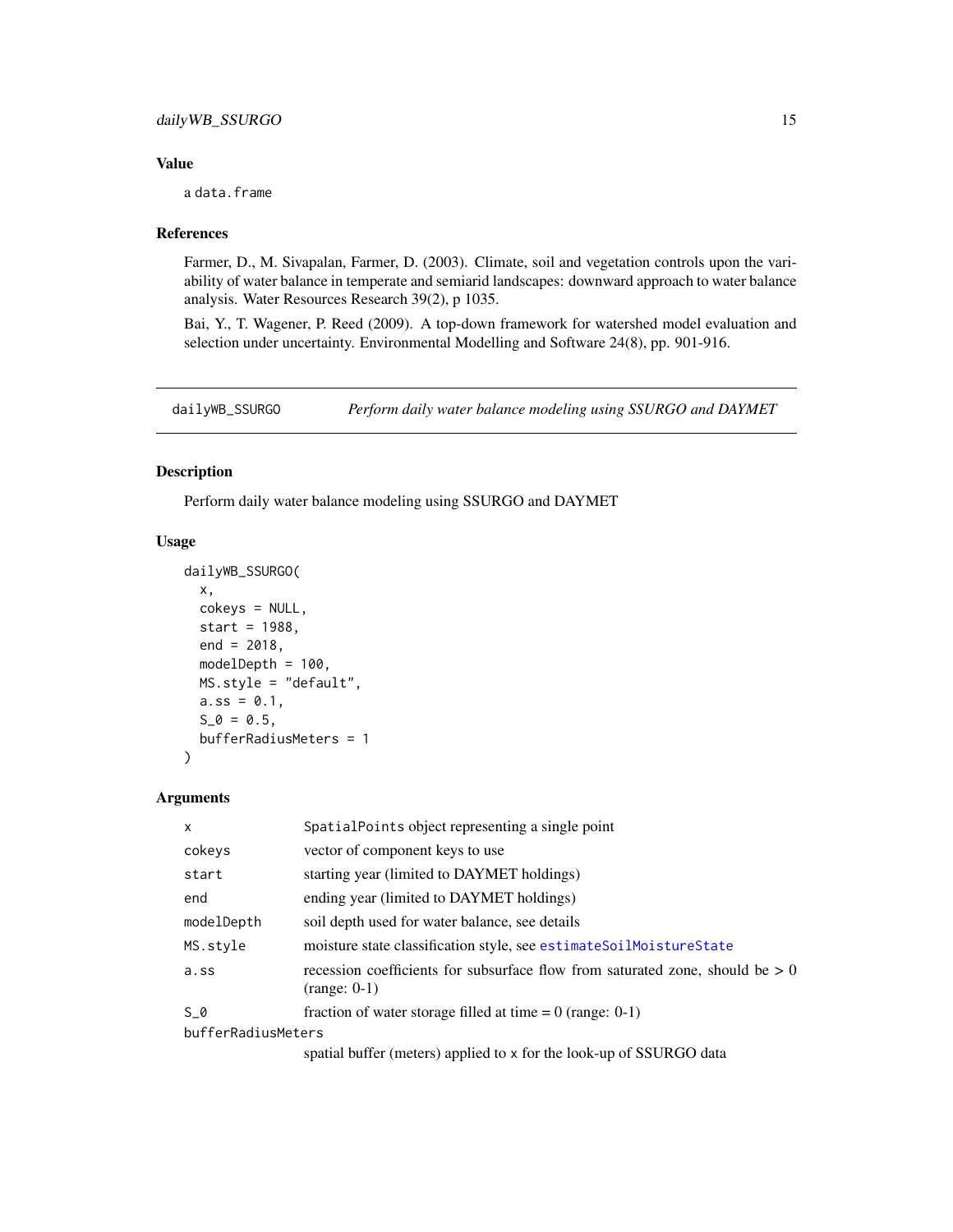<span id="page-15-0"></span>data.frame of daily water balance results

### Author(s)

D.E. Beaudette

### References

Farmer, D., M. Sivapalan, Farmer, D. (2003). Climate, soil and vegetation controls upon the variability of water balance in temperate and semiarid landscapes: downward approach to water balance analysis. Water Resources Research 39(2), p 1035.

diagnosticPropertyPlot

*Diagnostic Property Plot (base graphics)*

### Description

Generate a graphical description of the presence/absence of soil diagnostic properties.

### Usage

```
diagnosticPropertyPlot(
  f,
  v,
 k,
 grid.label = "pedon_id",
 dend.label = "pedon_id",
  sort.vars = TRUE
)
```

| $\mathbf{f}$ | SoilProfileCollection object                                                                   |
|--------------|------------------------------------------------------------------------------------------------|
| $\mathsf{v}$ | character vector of site-level attribute names of logical type                                 |
| k            | an integer, number of groups to highlight                                                      |
| grid.label   | the name of a site-level attribute (usually unique) annotating the y-axis of the<br>grid       |
| dend.label   | the name of a site-level attribute (usually unique) annotating dendrogram termi-<br>nal leaves |
| sort.vars    | sort variables according to natural clustering (TRUE), or use supplied ordering in<br>ν        |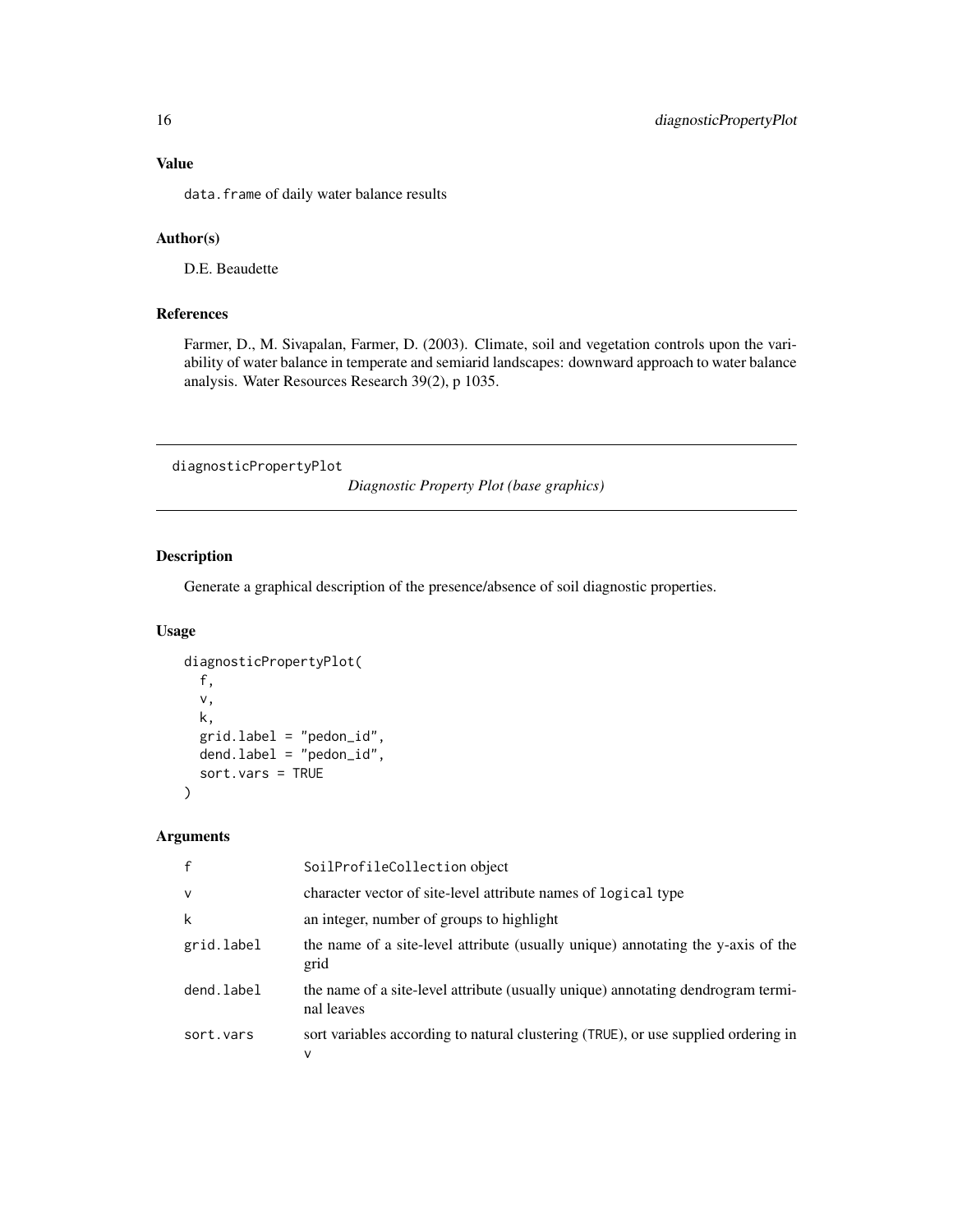### Details

This function attempts to display several pieces of information within a single figure. First, soil profiles are sorted according to the presence/absence of diagnostic features named in v. Second, these diagnostic features are sorted according to their distribution among soil profiles. Third, a binary grid is established with row-ordering of profiles based on step 1 and column-ordering based on step 2. Blue cells represent the presence of a diagnostic feature. Soils with similar diagnostic features should 'clump' together. See examples below.

#### Value

a list is silently returned by this function, containing:

- rd a data.frame containing IDs and grouping code
- profile.order a vector containing the order of soil profiles (row-order in figure), according to diagnostic property values
- var.order a vector containing the order of variables (column-order in figure), according to their distribution among profiles

#### Author(s)

D.E. Beaudette and J.M. Skovlin

#### See Also

[multinominal2logical](#page-37-1)

### Examples

```
if(require(aqp) &
   require(soilDB) &
   require(latticeExtra)
) {
 # sample data, an SPC
 data(gopheridge, package='soilDB')
 # get depth class
 sdc <- getSoilDepthClass(gopheridge)
 site(gopheridge) <- sdc
 # diagnostic properties to consider, no need to convert to factors
 v <- c('lithic.contact', 'paralithic.contact', 'argillic.horizon',
         'cambic.horizon', 'ochric.epipedon', 'mollic.epipedon', 'very.shallow',
         'shallow', 'mod.deep', 'deep', 'very.deep')
 # base graphics
```

```
x <- diagnosticPropertyPlot(gopheridge, v, k=5)
```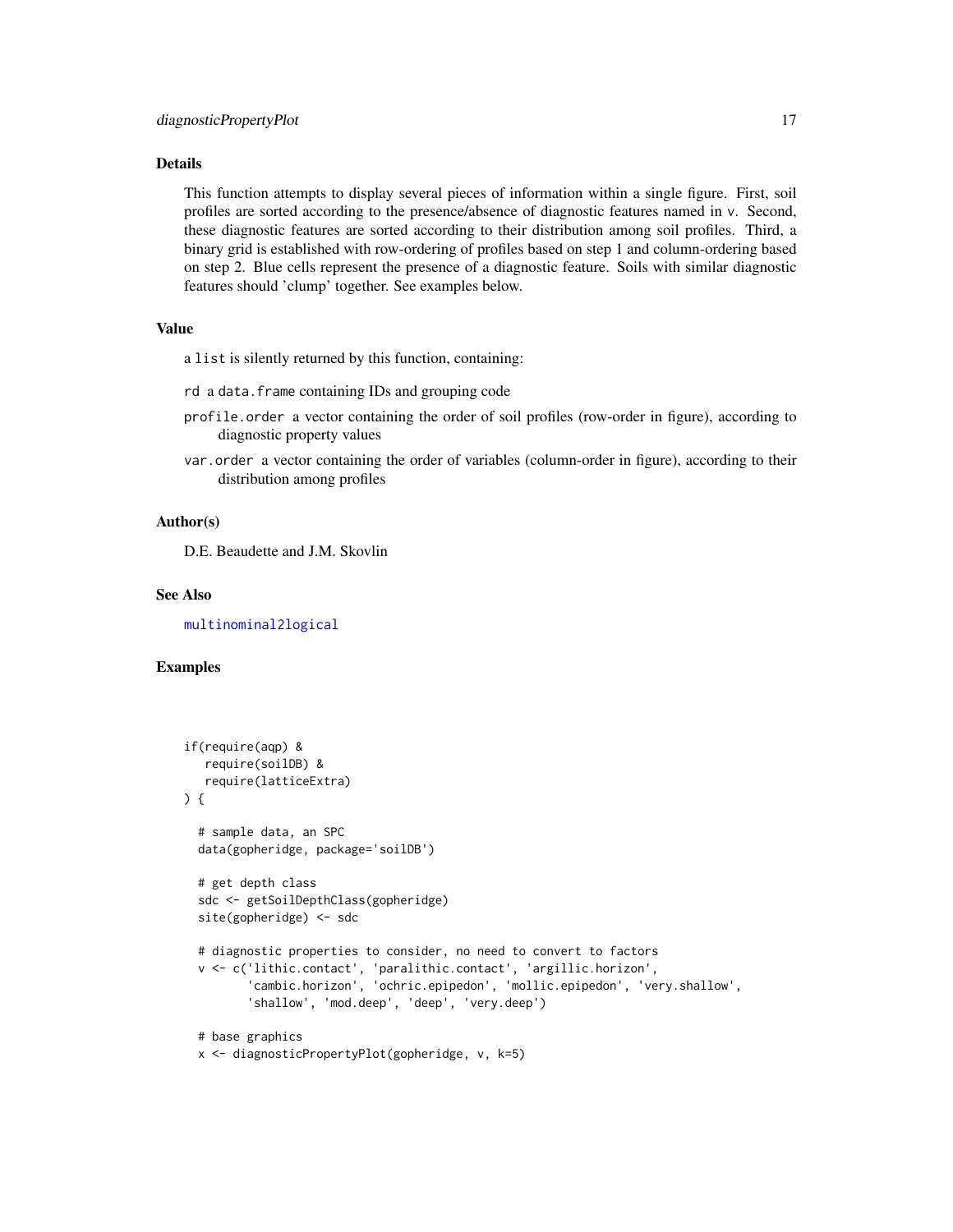```
# lattice graphics
 x <- diagnosticPropertyPlot2(gopheridge, v, k=3)
 # check output
 str(x)
}
```
diagnosticPropertyPlot2

*Diagnostic Property Plot (lattice)*

### Description

Generate a graphical description of the presence/absence of soil diagnostic properties.

### Usage

```
diagnosticPropertyPlot2(f, v, k, grid.label = "pedon_id", sort.vars = TRUE)
```
### Arguments

|              | SoilProfileCollection object                                                             |
|--------------|------------------------------------------------------------------------------------------|
| $\mathsf{v}$ | character vector of site-level attribute names of logical type                           |
| k            | an integer, number of groups to highlight                                                |
| grid.label   | the name of a site-level attribute (usually unique) annotating the y-axis of the<br>grid |
| sort.vars    | sort variables according to natural clustering (TRUE), or use supplied ordering in<br>v  |

### Details

This function attempts to display several pieces of information within a single figure. First, soil profiles are sorted according to the presence/absence of diagnostic features named in v. Second, these diagnostic features are sorted according to their distribution among soil profiles. Third, a binary grid is established with row-ordering of profiles based on step 1 and column-ordering based on step 2. Blue cells represent the presence of a diagnostic feature. Soils with similar diagnostic features should 'clump' together. See examples below.

<span id="page-17-0"></span>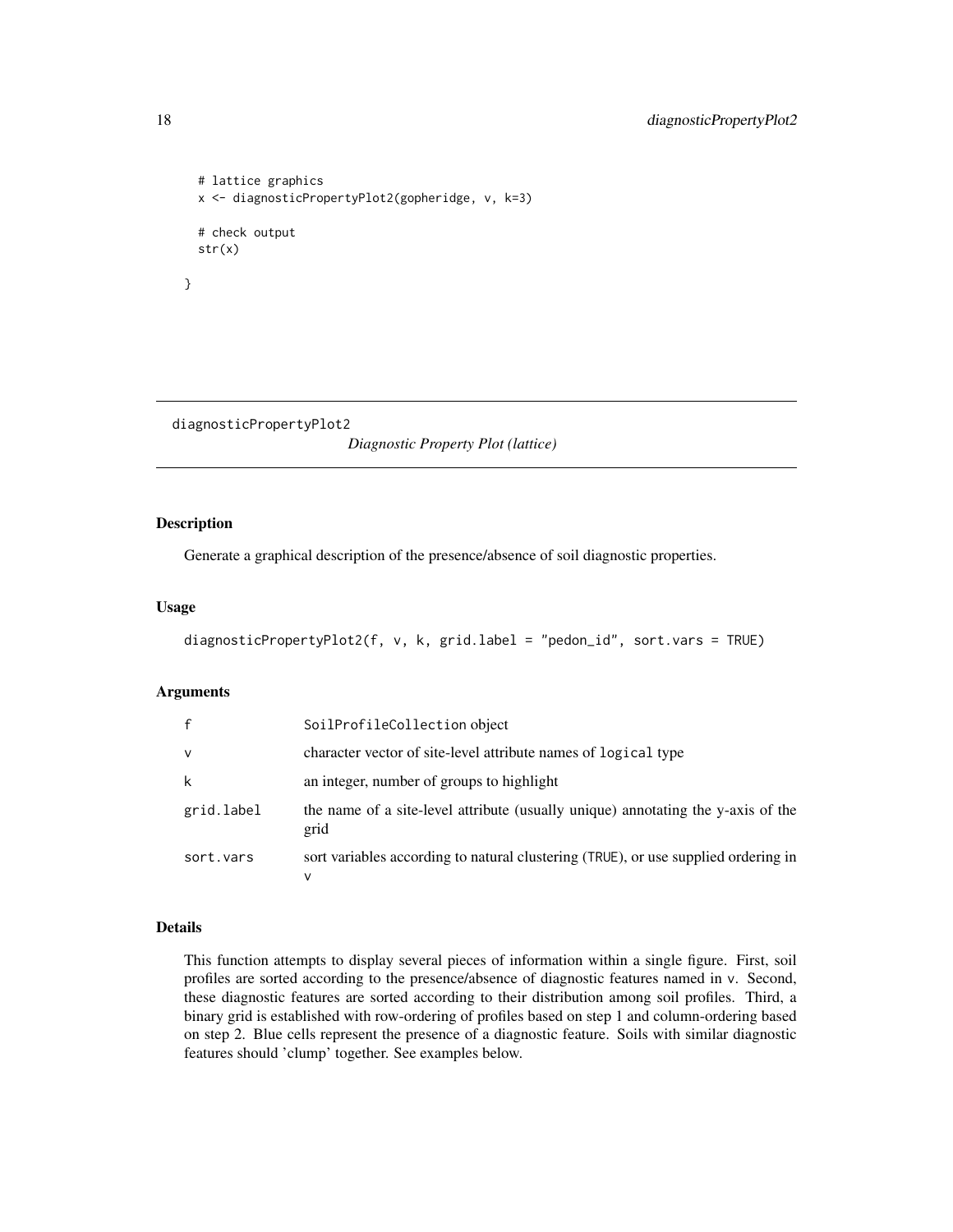#### Value

a list is silently returned by this function, containing:

- rd a data.frame containing IDs and grouping code
- profile.order a vector containing the order of soil profiles (row-order in figure), according to diagnostic property values
- var.order a vector containing the order of variables (column-order in figure), according to their distribution among profiles

#### Author(s)

D.E. Beaudette and J.M. Skovlin

#### See Also

[multinominal2logical](#page-37-1)

### Examples

```
if(require(aqp) &
  require(soilDB) &
  require(latticeExtra)
) {
 # sample data, an SPC
 data(gopheridge, package='soilDB')
 # get depth class
 sdc <- getSoilDepthClass(gopheridge)
 site(gopheridge) <- sdc
 # diagnostic properties to consider, no need to convert to factors
 v <- c('lithic.contact', 'paralithic.contact', 'argillic.horizon',
         'cambic.horizon', 'ochric.epipedon', 'mollic.epipedon', 'very.shallow',
         'shallow', 'mod.deep', 'deep', 'very.deep')
 # base graphics
 x <- diagnosticPropertyPlot(gopheridge, v, k=5)
 # lattice graphics
 x <- diagnosticPropertyPlot2(gopheridge, v, k=3)
 # check output
 str(x)
}
```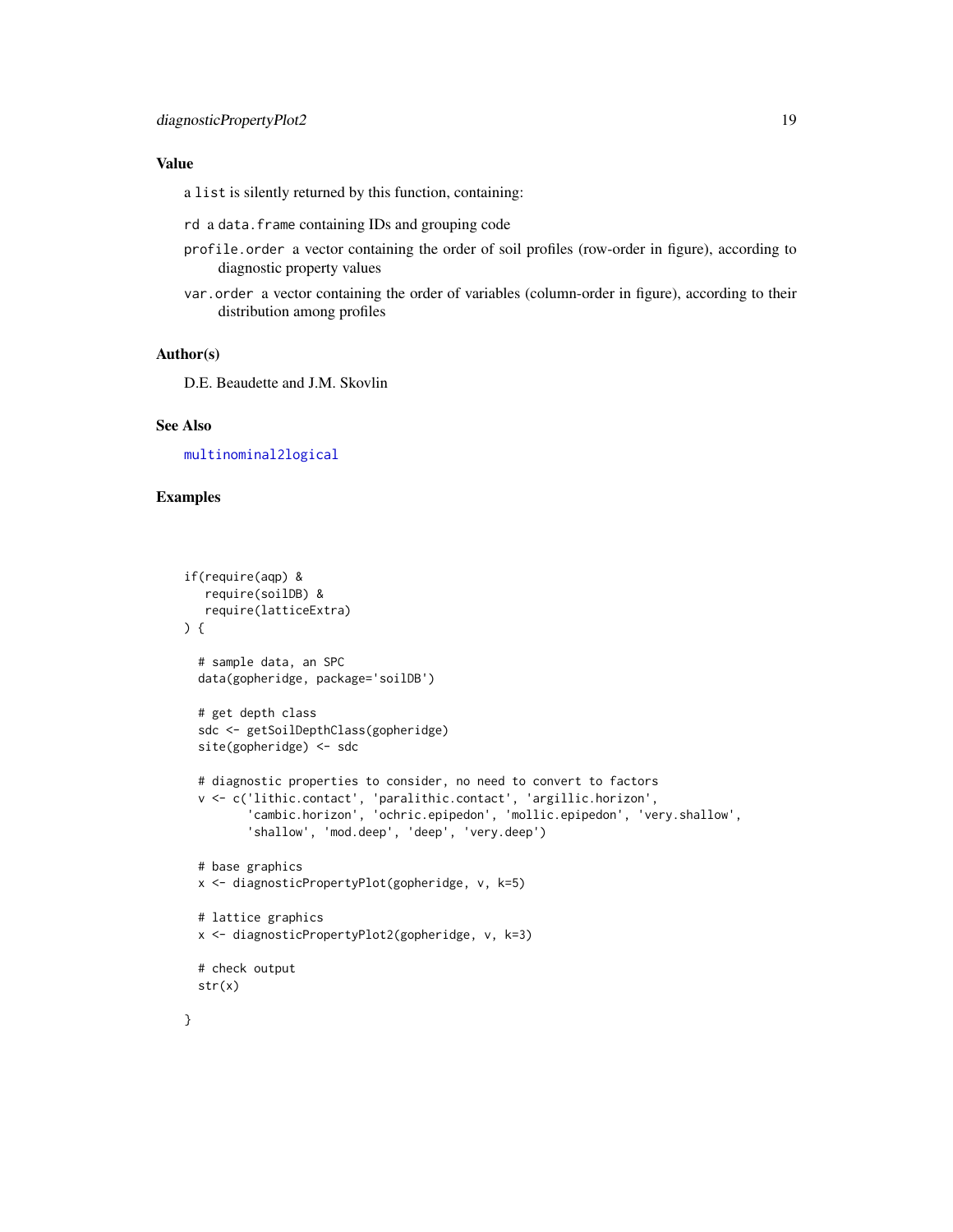<span id="page-19-0"></span>dist.along.grad *Compute Euclidean distance along a gradient.*

### Description

This function computes Euclidean distance along points aligned to a given gradient (e.g. elevation).

### Usage

dist.along.grad(coords, var, grad.order, grad.scaled.min, grad.scaled.max)

### Arguments

| coords          | a matrix of x and y coordinates in some projected coordinate system        |  |
|-----------------|----------------------------------------------------------------------------|--|
| var             | a vector of the same length as coords, describing the gradient of interest |  |
| grad.order      | vector of integers that define ordering of coordinates along gradient      |  |
| grad.scaled.min |                                                                            |  |
|                 | min value of rescaled gradient values                                      |  |
| grad.scaled.max |                                                                            |  |
|                 | max value of rescaled gradient values                                      |  |
|                 |                                                                            |  |

### Details

This function is primarily intended for use within [plotTransect](#page-48-1).

### Value

A data.frame object:

scaled.grad scaled gradient values

scaled.distance cumulative distance, scaled to the interval of  $0.5$ , nrow(coords) +  $0.5$ 

distance cumulative distance computed along gradient, e.g. transect distance

variable sorted gradient values

x x coordinates, ordered by gradient values

y y coordinate, ordered by gradient values

grad.order a vector index describing the sort order defined by gradient values

### Note

This function is very much a work in progress, ideas welcome.

### Author(s)

D.E. Beaudette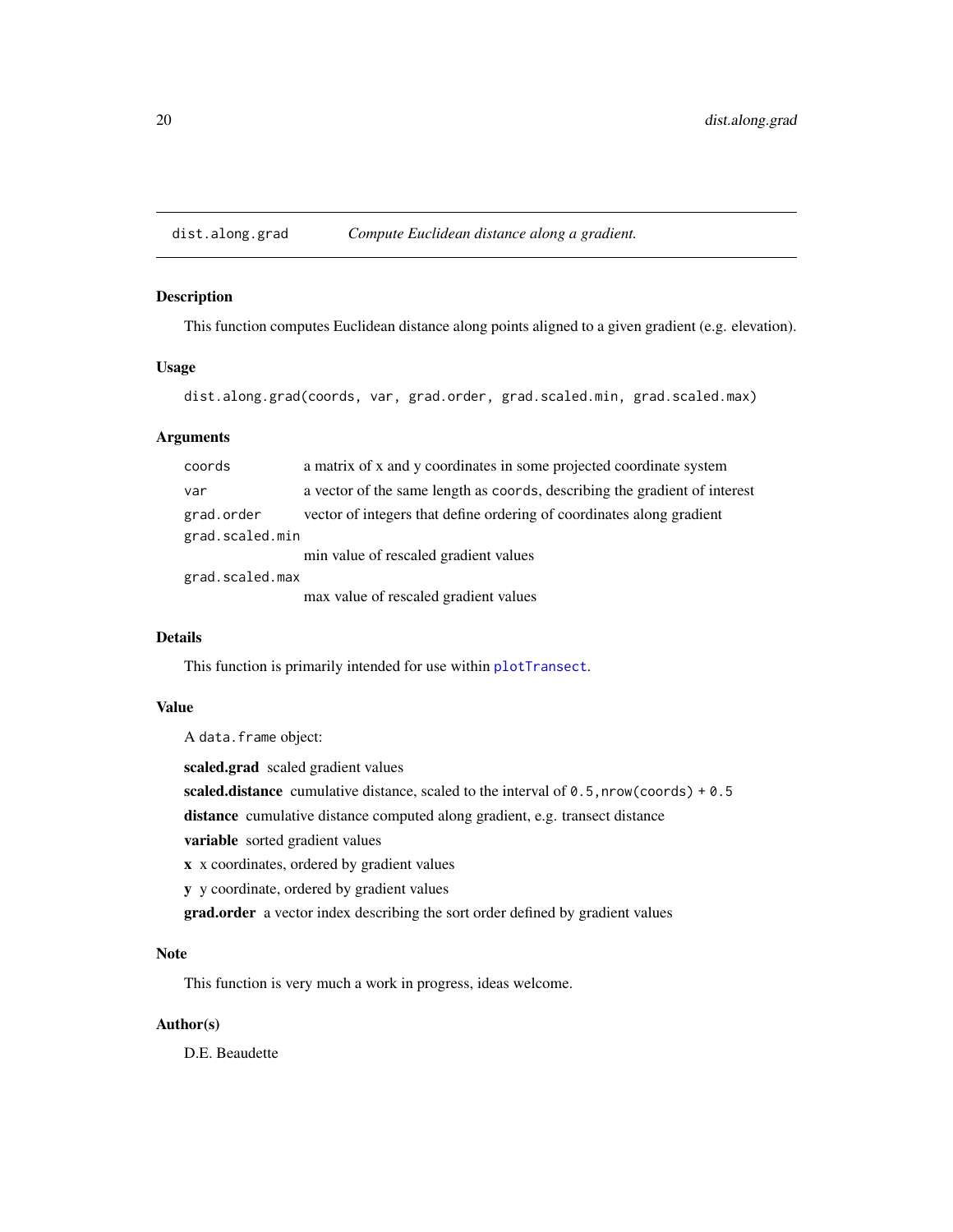### <span id="page-20-0"></span>dueling.dendrograms 21

### See Also

[plotTransect](#page-48-1)

dueling.dendrograms *Dueling Dendrograms*

### Description

Graphically compare two related dendrograms

### Usage

```
dueling.dendrograms(
 p.1,
 p.2,
 lab.1 = "D1",lab.2 = "D2",cex.nodelabels = 0.75,
 arrow.length = 0.05)
```
### Arguments

| p.1          | left-hand phylo-class dendrogram                        |
|--------------|---------------------------------------------------------|
| p.2          | right-hand phylo-class dendrogram                       |
| lab.1        | left-hand title                                         |
| lab.2        | right-hand title                                        |
|              | cex.nodelabels character expansion size for node labels |
| arrow.length | arrow head size                                         |

### Details

Connector arrows are used to link nodes from the left-hand dendrogram to the right-hand dendrogram.

### Value

nothing is returned, function is called to generate graphical output

### Author(s)

D.E. Beaudette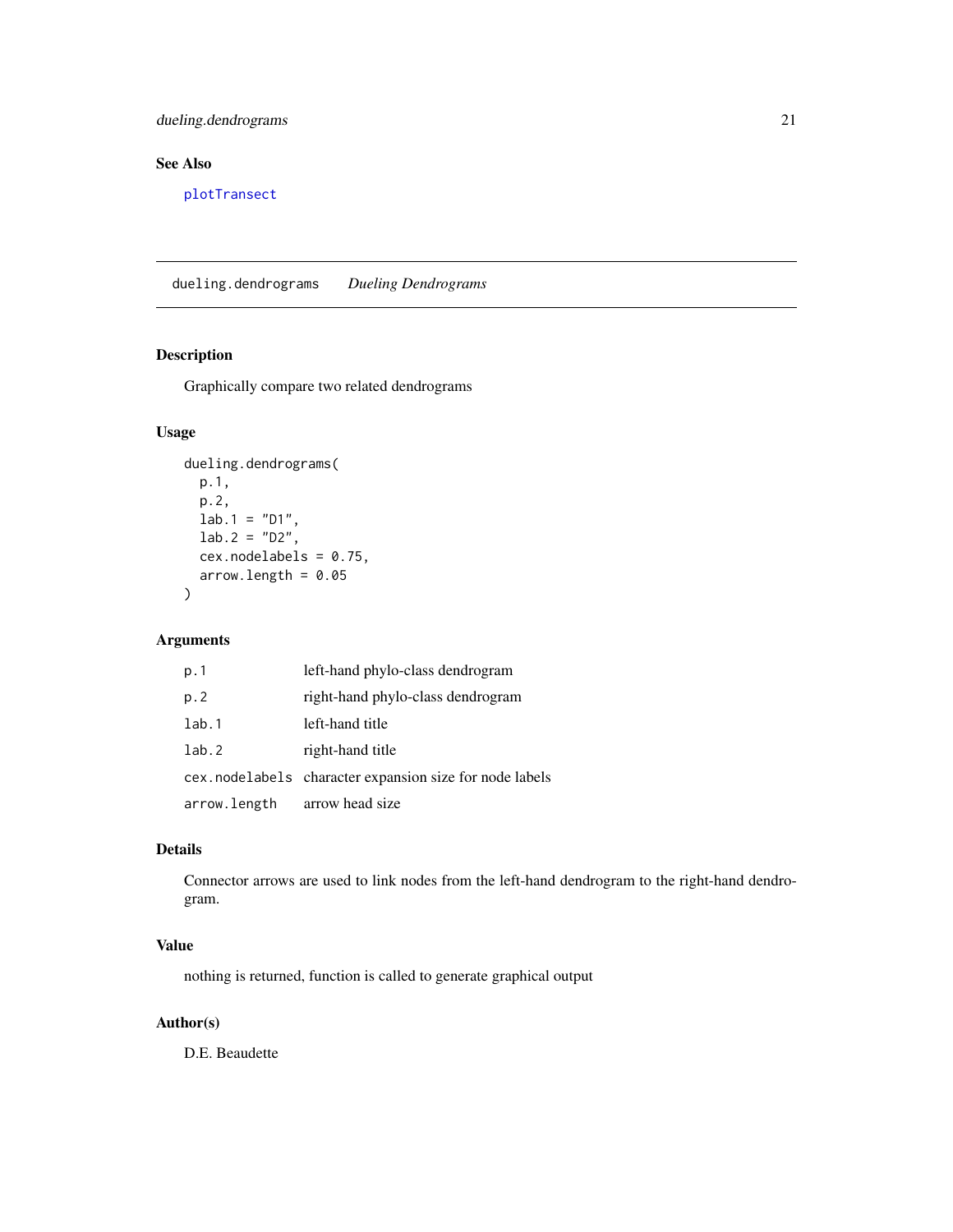#### Examples

```
if(require(aqp) &
require(cluster) &
 require(latticeExtra) &
 require(ape)
) {
 # load sample dataset from aqp package
 data(sp3)
 # promote to SoilProfileCollection
 depths(sp3) \le id \sim top + bottom
 # compute dissimilarity using different sets of variables
 # note that these are rescaled to the interval [0,1]
 d.1 <- profile_compare(sp3, vars=c('clay', 'cec'), k=0, max_d=100, rescale.result=TRUE)
 d.2 <- profile_compare(sp3, vars=c('clay', 'L'), k=0, max_d=100, rescale.result=TRUE)
 # cluster via divisive hierarchical algorithm
 # convert to 'phylo' class
 p.1 <- as.phylo(as.hclust(diana(d.1)))
 p.2 <- as.phylo(as.hclust(diana(d.2)))
 # graphically compare two dendrograms
 dueling.dendrograms(p.1, p.2, lab.1='clay and CEC', lab.2='clay and L')
 # graphically check the results of ladderize() from ape package
 dueling.dendrograms(p.1, ladderize(p.1), lab.1='standard', lab.2='ladderized')
 # sanity-check: compare something to itself
 dueling.dendrograms(p.1, p.1, lab.1='same', lab.2='same')
 # graphically compare diana() to agnes() using d.2
 dueling.dendrograms(as.phylo(as.hclust(diana(d.2))),
                      as.phylo(as.hclust(agnes(d.2))), lab.1='diana', lab.2='agnes')
}
```
<span id="page-21-1"></span>estimateSoilMoistureState

*A very simple estimation of soil moisture state based on volumetric water content*

#### **Description**

This is a very simple classification of volumetric water content (VWC) into 5 "moisture states", based on an interpretation of water retention thresholds. Classification is performed using VWC at satiation, field capacity (typically 1/3 bar suction), permanent wilting point (typically 15 bar suction), and water surplus in mm. The inputs to this function are closely aligned with the assumptions and output from hydromad::hydromad(sma = 'bucket',...).

<span id="page-21-0"></span>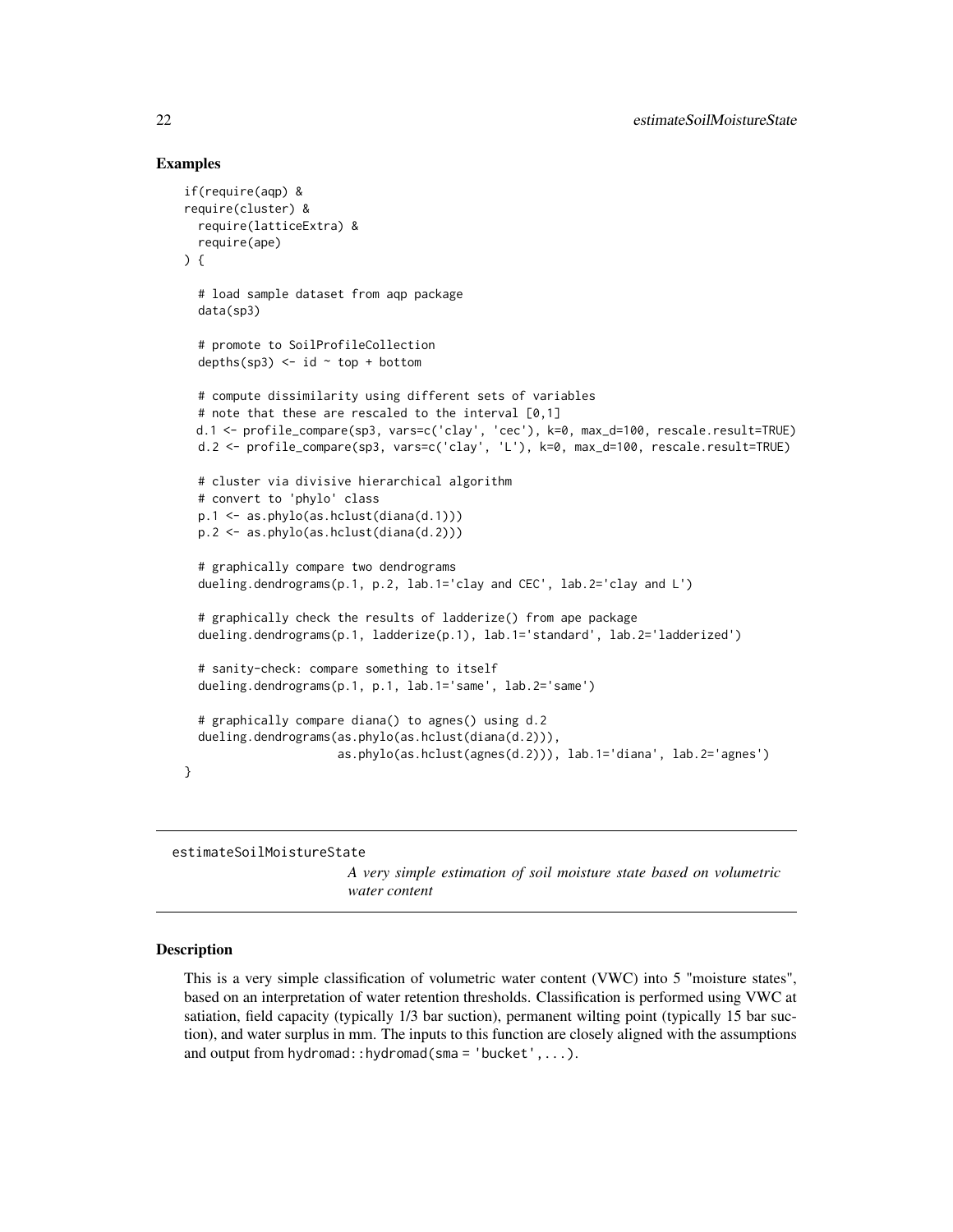Soil moisture classification rules are as follows:

- $VWC \leq pwp$ : "very dry"
- VWC > pwp AND <= (mid-point between fc and pwp): "dry"
- VWC > (mid-point between fc and pwp) AND <= fc: "moist"
- VWC > fc: "very moist"
- VWC >  $fc$  AND  $U$  (surplus) > 4mm: "wet"

### Usage

```
estimateSoilMoistureState(
  VWC,
  U,
  sat,
  fc,
  pwp,
  style = c("default", "newhall")
\lambda
```
#### Arguments

| <b>VWC</b> | vector of volumetric water content (VWC), range is 0-1 |
|------------|--------------------------------------------------------|
| U          | vector of surplus water (mm)                           |
| sat        | satiation water content, range is 0-1                  |
| fc         | field capacity water content, range is 0-1             |
| pwp        | permanent willing point water content, range is 0-1    |
| style      | VWC classification style                               |

#### Value

vector of moisture states (ordered factor)

#### Author(s)

D.E. Beaudette

### Examples

```
# "very moist"
estimateSoilMoistureState(VWC = 0.3, U = 0, sat = 0.35, fc = 0.25, pwp = 0.15)
estimateSoilMoistureState(VWC = 0.3, U = 2, sat = 0.35, fc = 0.25, pwp = 0.15)
"wet"
estimateSoilMoistureState(VWC = 0.3, U = 5, sat = 0.35, fc = 0.25, pwp = 0.15)
# "very dry"
estimateSoilMoistureState(VWC = 0.15, U = 0, sat = 0.35, fc = 0.25, pwp = 0.15)
```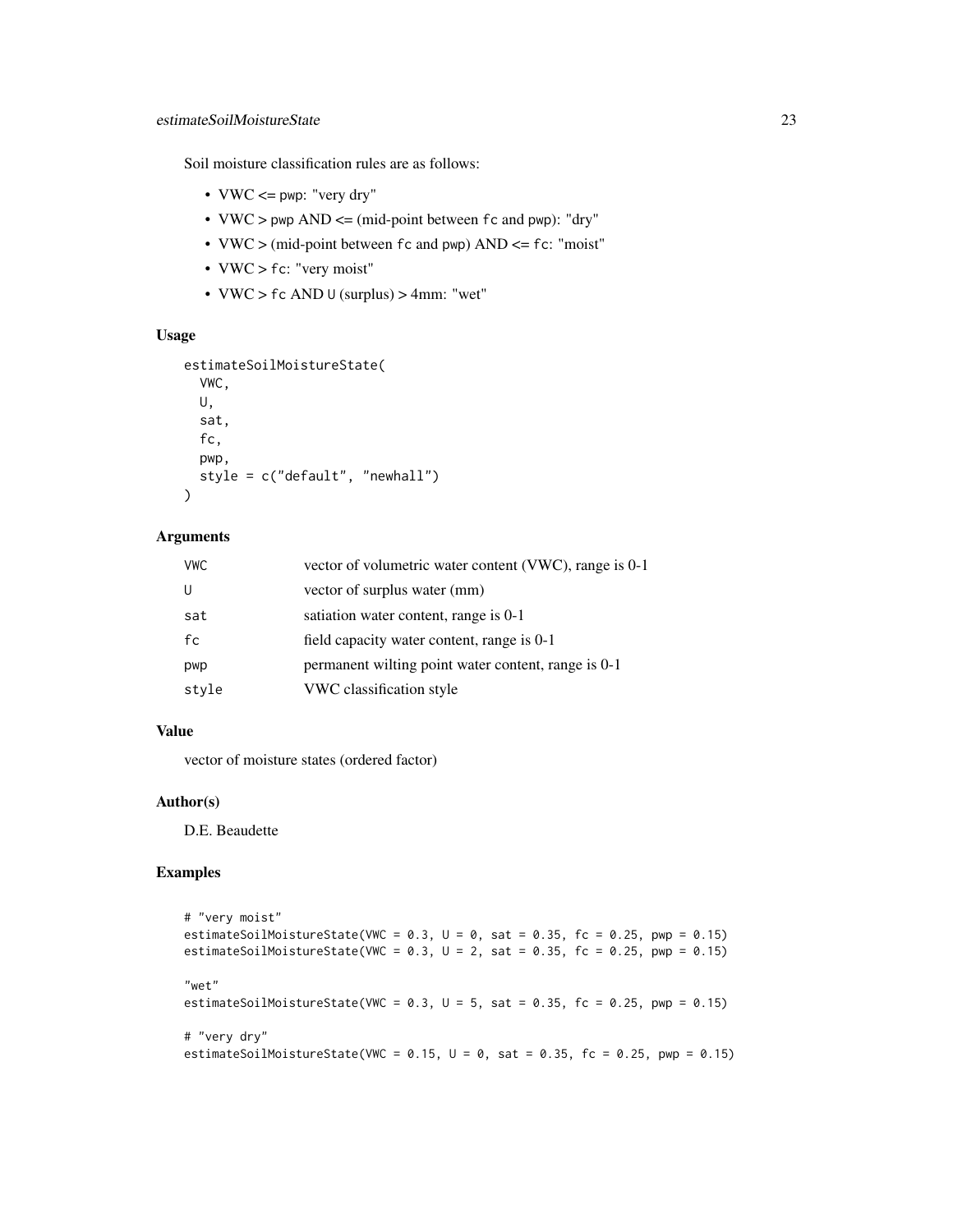<span id="page-23-0"></span># "dry" estimateSoilMoistureState(VWC =  $0.18$ ,  $U = 0$ , sat =  $0.35$ , fc = 0.25, pwp =  $0.15$ )

<span id="page-23-1"></span>

### FFD *Frost-Free Day Evaluation*

#### Description

Evaluation frost-free days and related metrics from daily climate records.

### Usage

```
FFD(
  d,
  returnDailyPr = TRUE,
 minDays = 165,frostTemp = 32,
  endSpringDOY = 182,
  startFallDOY = 213
```
)

#### Arguments

| d             | data. frame with columns 'datetime' 'year', and 'value'; 'value' being daily<br>minimum temperature, see details |
|---------------|------------------------------------------------------------------------------------------------------------------|
| returnDailyPr | optionally return list with daily summaries                                                                      |
| minDays       | min number of days of non-NA data in spring   fall, required for a reasonable<br>estimate of FFD                 |
| frostTemp     | critical temperature that defines "frost" (same units as d\$value)                                               |
| endSpringDOY  | day of year that marks end of "spring" (typically Jan $1 -$ June 30)                                             |
| startFallDOY  | day of year that marks start of "fall" (typically Aug $1 - Dec 31$ )                                             |

### Details

The default frostTemp=32 is suitable for use with minimum daily temperatures in degrees Fahrenheit. Use frostTemp=0 for temperatures in degrees Celsius.

### [FFD tutorial](http://ncss-tech.github.io/AQP/sharpshootR/FFD-estimates.html)

### Value

a data.frame when a returnDailyPr=FALSE, otherwise a list with the following elements:

- summary: FFD summary statistics as a data.frame
- fm: frost matrix
- Pr.frost: Pr(frostlday): daily probability of frost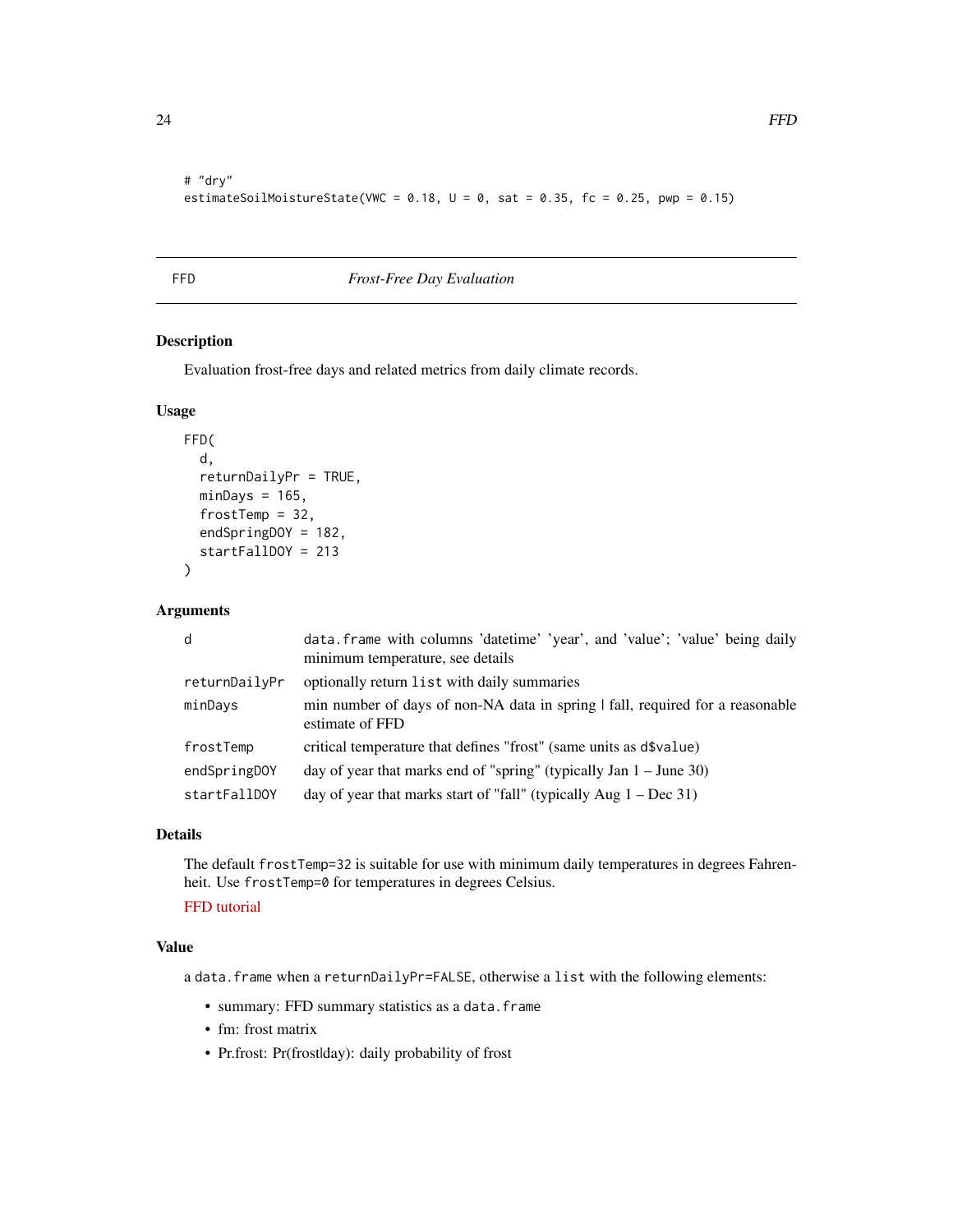#### <span id="page-24-0"></span>FFDplot 25

### Author(s)

D.E. Beaudette

### Examples

```
# 11 years of data from highland meadows
data('HHM', package = 'sharpshootR')
x.ffd <- FFD(HHM, returnDailyPr = FALSE, frostTemp=32)
```
str(x.ffd)

#### FFDplot *Plot output from FFD()*

### Description

Plot output from FFD()

#### Usage

FFDplot(s, sub.title = NULL)

### Arguments

| -S        | output from FFD, with returnDailyPr = TRUE |
|-----------|--------------------------------------------|
| sub.title | figure subtitle                            |

### Value

nothing, function is called to generate graphical output

### Examples

```
# 11 years of data from highland meadows
data('HHM', package = 'sharpshootR')
x.ffd <- FFD(HHM, returnDailyPr = TRUE, frostTemp=32)
```
FFDplot(x.ffd)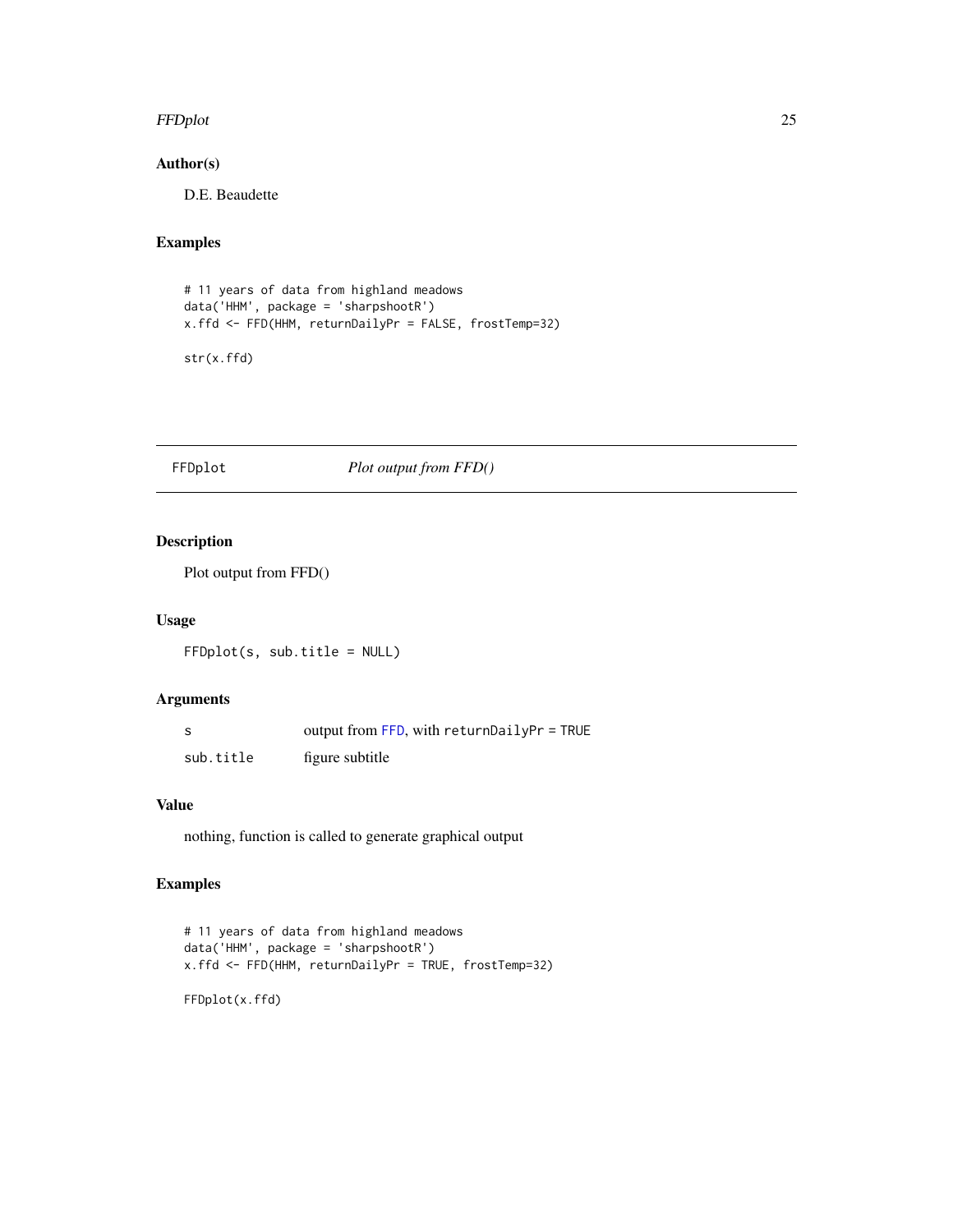<span id="page-25-1"></span><span id="page-25-0"></span>formatPLSS *formatPLSS*

### Description

Format PLSS information into a coded format that can be digested by PLSS web service.

### Usage

formatPLSS(p, type = "SN")

### Arguments

|      | data frame with chunks of PLSS coordinates                                     |
|------|--------------------------------------------------------------------------------|
| type | an option to format protracted blocks 'PB', unprotracted blocks 'UP', or stan- |
|      | dard section number 'SN' (default).                                            |

### Details

This function is typically accessed as a helper function to prepare data for use within [PLSS2LL](#page-54-1) function.

### Value

A vector of PLSS codes.

### Note

This function expects that the Polygon object has coordinates associated with a projected CRS– e.g. units of meters.

This function requires the following packages: stringi.

### Author(s)

D.E. Beaudette, Jay Skovlin, A.G. Brown

#### See Also

[PLSS2LL](#page-54-1)

### Examples

```
# create some data
d <- data.frame(
  id = 1:3,qq = c('SW', 'SW', 'SE'),
  q = c('NE', 'NW', 'SE'),
  s = c(17, 32, 30),
```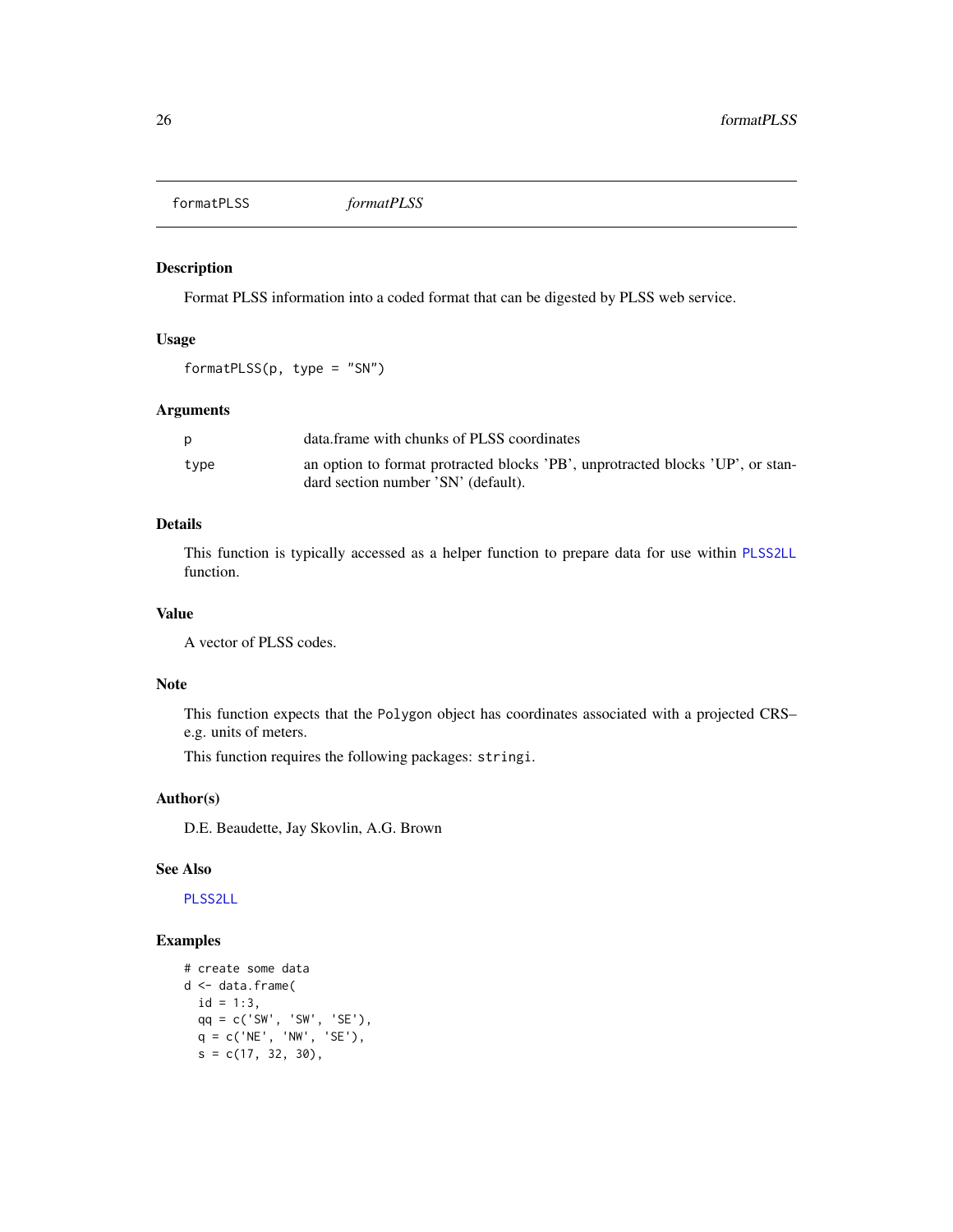### <span id="page-26-0"></span>generateLineHash 27

```
t = c('T36N', 'T35N', 'T35N'),r = c('R29W', 'R28W', 'R28W'),
 type = 'SN',
 m = 'MT20',stringsAsFactors = FALSE
)
# add column names
names(d) <- c('id', 'qq', 'q', 's', 't', 'r', 'type', 'm')
# generate formatted PLSS codes
formatPLSS(d, type='SN')
```
generateLineHash *Generate a unique ID for line segments*

### Description

Generate a unique ID for a line segment, based on the non-cryptographic murmur32 hash.

### Usage

```
generateLineHash(x, precision=-1, algo='murmur32')
```
### Arguments

| $\mathsf{x}$ | a SpatialLinesDataFrame object, with 1 line segment per feature (e.g. simple<br>features)                 |
|--------------|-----------------------------------------------------------------------------------------------------------|
| precision    | digits are rounded to this many places to the right (negative) or left (positive) of<br>the decimal place |
| algo         | hash function algorithm                                                                                   |

### Details

The input SpatialLinesDataFrame object must NOT contain multi-part features. The precision specified should be tailored to the coordinate system in use and the snapping tolerance used to create join decision line segments. A precision of 4 is reasonable for geographic coordinates (snapping tolerance of 0.0001 degrees or  $\sim$  10 meters). A precision of  $-1$  (snapping tolerance of 10 meters) is reasonable for projected coordinate systems with units in meters.

#### Value

A vector of unique IDs created from the hash of line segment start and end vertex coordinates. Unique IDs are returned in the order of records of x and can therefore be saved into a new column of the associated attribute table.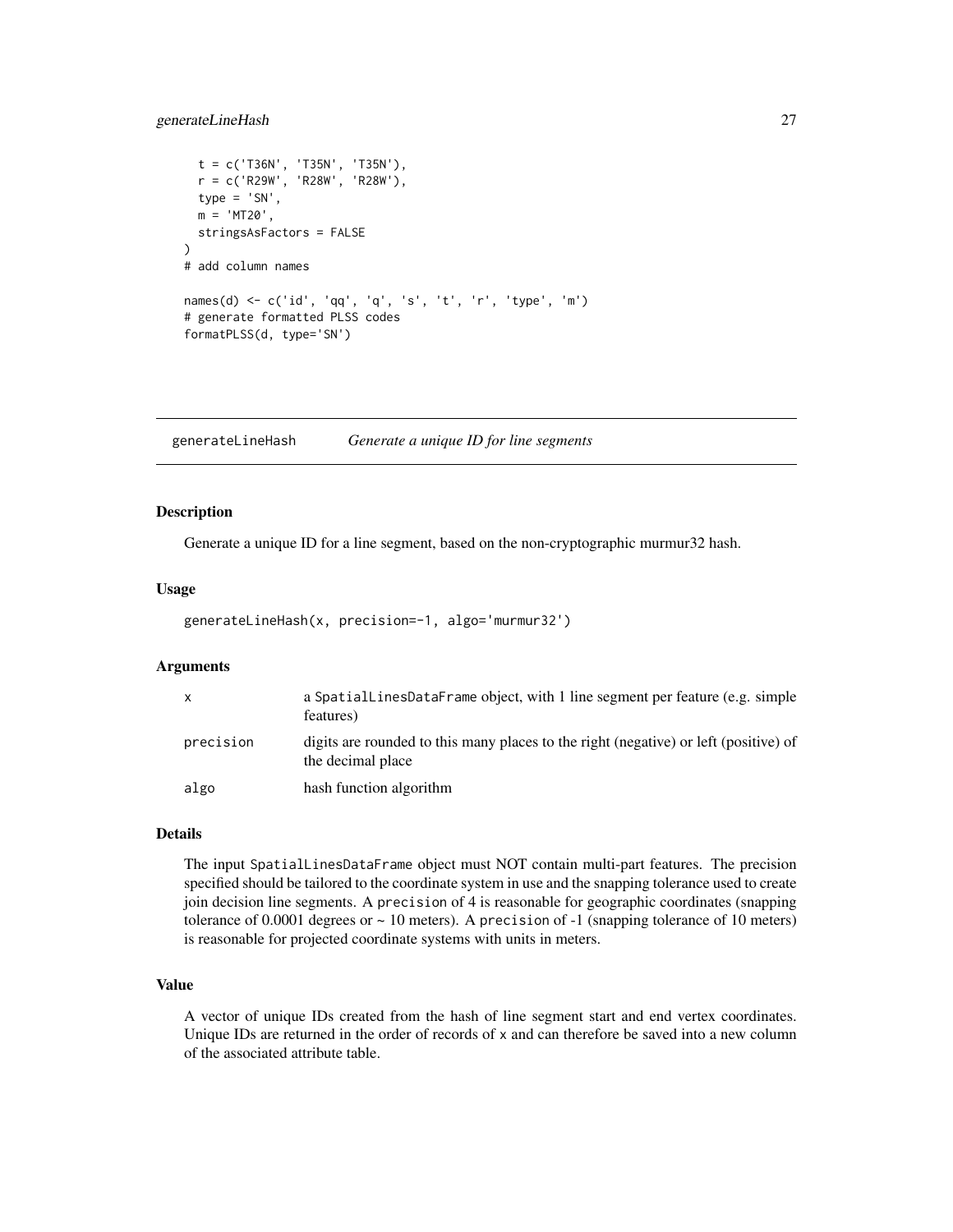<span id="page-27-0"></span>An error is issued if any non-unique IDs are generated. This could be casued by using coordiantes that do not contain enough precision for unique hashing.

### Author(s)

D.E. Beaudette

geomorphBySoilSeries-SSURGO

*Geomorphic Position Probability via SDA*

#### Description

Hillslope position probability estimates from the SDA query service (SSURGO)

#### Usage

```
hillslopeProbability(s, replaceNA=TRUE)
surfaceShapeProbability(s, replaceNA=TRUE)
geomPosHillProbability(s, replaceNA=TRUE)
geomPosMountainProbability(s, replaceNA=TRUE)
```
#### Arguments

|           | a character vector of soil series names, automatically normalized to upper case |
|-----------|---------------------------------------------------------------------------------|
| replaceNA | boolean: should missing classes be converted to probabilities of 0?             |

### Details

These functions send a query to the [SDA](http://sdmdataaccess.nrcs.usda.gov) webservice. Further information on the SDA webservice and query examples can be found at <http://sdmdataaccess.nrcs.usda.gov/QueryHelp.aspx>

### Value

A data.frame object with rows representing soil series, and columns representing probability estimates of that series occuring at specificed geomorphic positions or associated with a surface shape.

### Note

Probability values are computed from SSURGO data.

#### Author(s)

D.E. Beaudette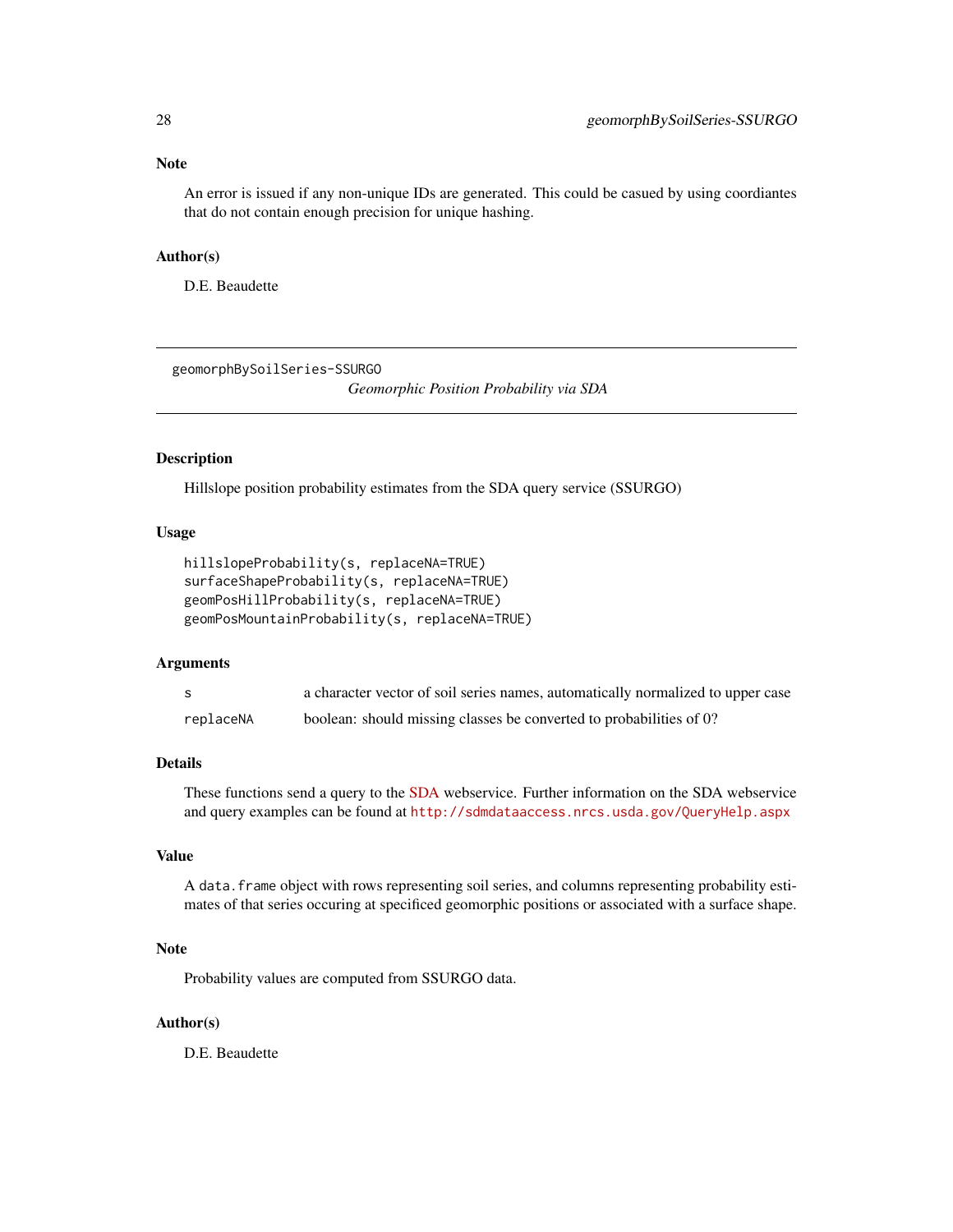### <span id="page-28-0"></span>HenryTimeLine 29

### Examples

```
if(requireNamespace("curl") &
   curl::has_internet() &
   require(soilDB)) {
  # soil series of interest
s <- c('amador', 'peters', 'pentz', 'inks', 'auburn', 'dunstone', 'argonaut')
# generate hillslope probability table
hillslopeProbability(s)
# generate surface 2D shape probability table
surfaceShapeProbability(s)
}
```
HenryTimeLine *Sensor Data Timeline from Henry Mount Soil and Water DB*

#### Description

This function generates a simple chart of start/end dates for a set of sensor data returned by soilDB::fetchHenry.

### Usage

```
HenryTimeLine(sensor_data, ...)
```
### Arguments

| sensor_data | soiltemp, soilVWC, or related data returned by soilDB:: fetchHenry() |
|-------------|----------------------------------------------------------------------|
| $\cdots$    | additional arguments to lattice Extra: : segplot                     |

#### Value

```
a lattice graphics object
```
### Note

This function does not symbolize sections of missing data between the first and last record.

### Author(s)

D.E. Beaudette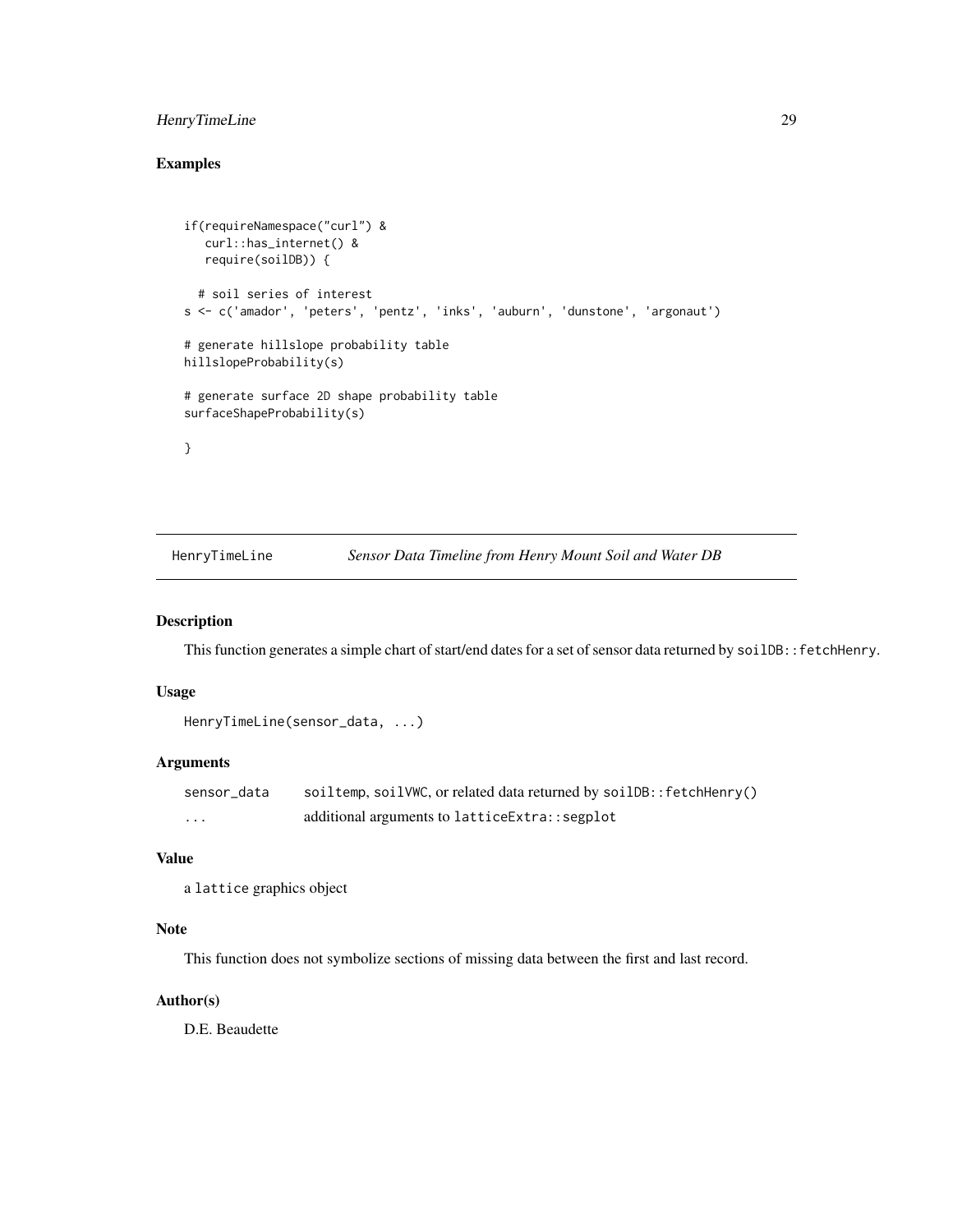### Description

11 years of climate data from the Highland Meadows weather station, as maintained by CA DWR.

#### Usage

data("HHM")

### Format

A data frame with 3469 observations on the following 12 variables.

station\_id a character vector

dur\_code a character vector

sensor\_num a numeric vector

sensor\_type a character vector

value a numeric vector

flag a character vector

units a character vector

datetime a POSIXct

year a numeric vector

month a factor with levels January February March April May June July August September October November December

water\_year a numeric vector

water\_day a numeric vector

huePositionPlot *Hue Position Chart*

### Description

A simple visualization of the hue positions for a given Munsell value/chroma according to [Soil](https://www.nrcs.usda.gov/wps/portal/nrcs/detail/soils/ref/?cid=nrcs142p2_053569) [Survey Technical Note 2.](https://www.nrcs.usda.gov/wps/portal/nrcs/detail/soils/ref/?cid=nrcs142p2_053569)

<span id="page-29-0"></span>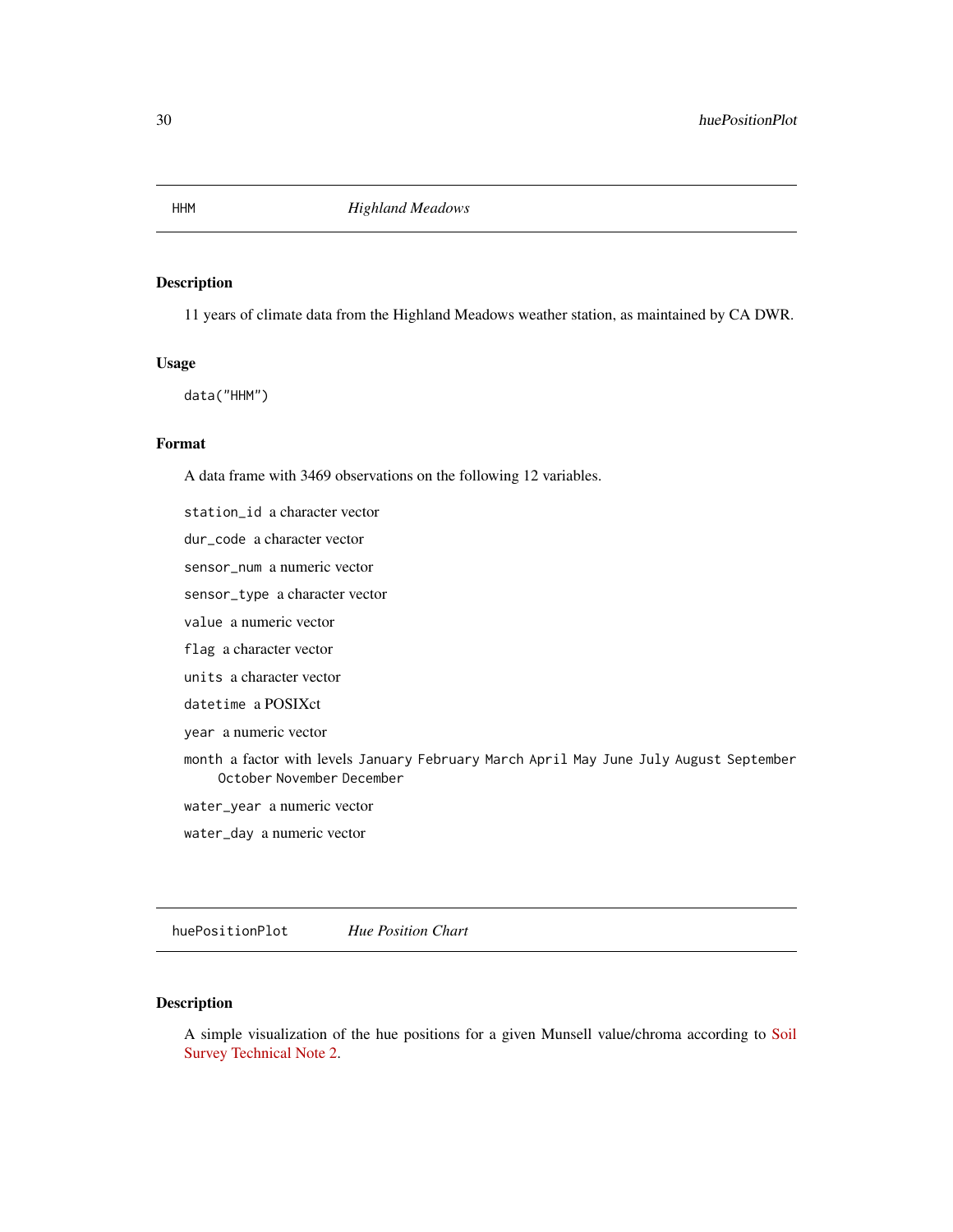### <span id="page-30-0"></span>isMineralSoilMaterial 31

### Usage

```
huePositionPlot(
  value = 6,
  chroma = 6,
  chip.cex = 4.5,
  label.cex = 0.75,
  contour.dE00 = FALSE,
  grid.res = 2
\mathcal{L}
```
### Arguments

| value        | a single Munsell value                                                                                                                                         |
|--------------|----------------------------------------------------------------------------------------------------------------------------------------------------------------|
| chroma       | a single Munsell chroma                                                                                                                                        |
| chip.cex     | scaling for color chip rectangle                                                                                                                               |
| label.cex    | scaling for color chip                                                                                                                                         |
| contour.dE00 | logical, add $dE00$ contours from CIELAB coordinates $(L,0,0)$ , L is a constant<br>value determined by value and chroma                                       |
| grid.res     | grid resolution for contours, units are CIELAB A/B coordinates. Caution, small<br>values result in many pair-wise distances which could take a very long time. |

#### Value

nothing, function is called to generate graphical output

### Examples

```
huePositionPlot(value = 4, chroma = 4)
huePositionPlot(value = 6, chroma = 6)
huePositionPlot(value = 8, chroma = 8)
huePositionPlot(value = 6, chroma = 6, contour.dE00 = TRUE, grid.res = 2)
```
isMineralSoilMaterial *Mineral Soil Material Criteria from 12th Ed. of KST*

### Description

Evaluate mineral soil material criteria based on soil organic carbon, clay content, and length of saturation.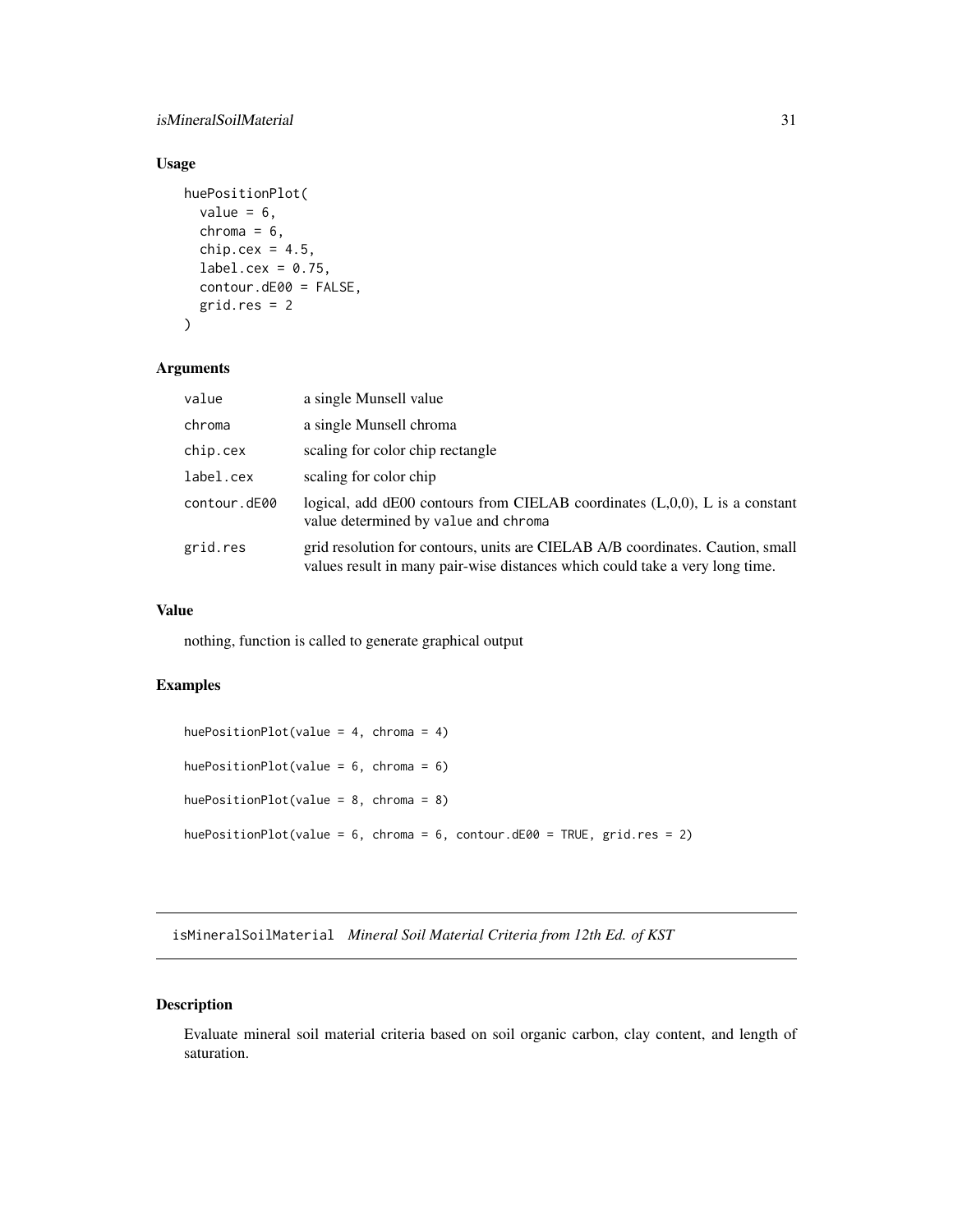### <span id="page-31-0"></span>Usage

```
isMineralSoilMaterial(soc, clay, saturation = TRUE)
```
#### Arguments

| <b>SOC</b> | soil organic carbon percent by mass     |
|------------|-----------------------------------------|
| clav       | clay content percent by mass            |
| saturation | logical, cumulative saturation 30+ days |

### Value

data.frame of criteria test results

joinAdjacency *Join Document Adjacency*

### Description

Convert a set of line segment "join decisions" into a weighted adjacency matrix describing which map unit symbols touch.

### Usage

joinAdjacency(x, vars = c("l\_musym", "r\_musym"))

### Arguments

|      | a SpatialLinesDataFrame object, with 1 line segment per feature (e.g. simple<br>features)    |
|------|----------------------------------------------------------------------------------------------|
| vars | a vector of two characters naming columns containing "left", and "right" map<br>unit symbols |

### Value

A weighted adjacency matrix is returned, suitable for plotting directly with plotSoilRelationGraph.

### Author(s)

D.E. Beaudette

### See Also

[plotSoilRelationGraph](#page-45-1)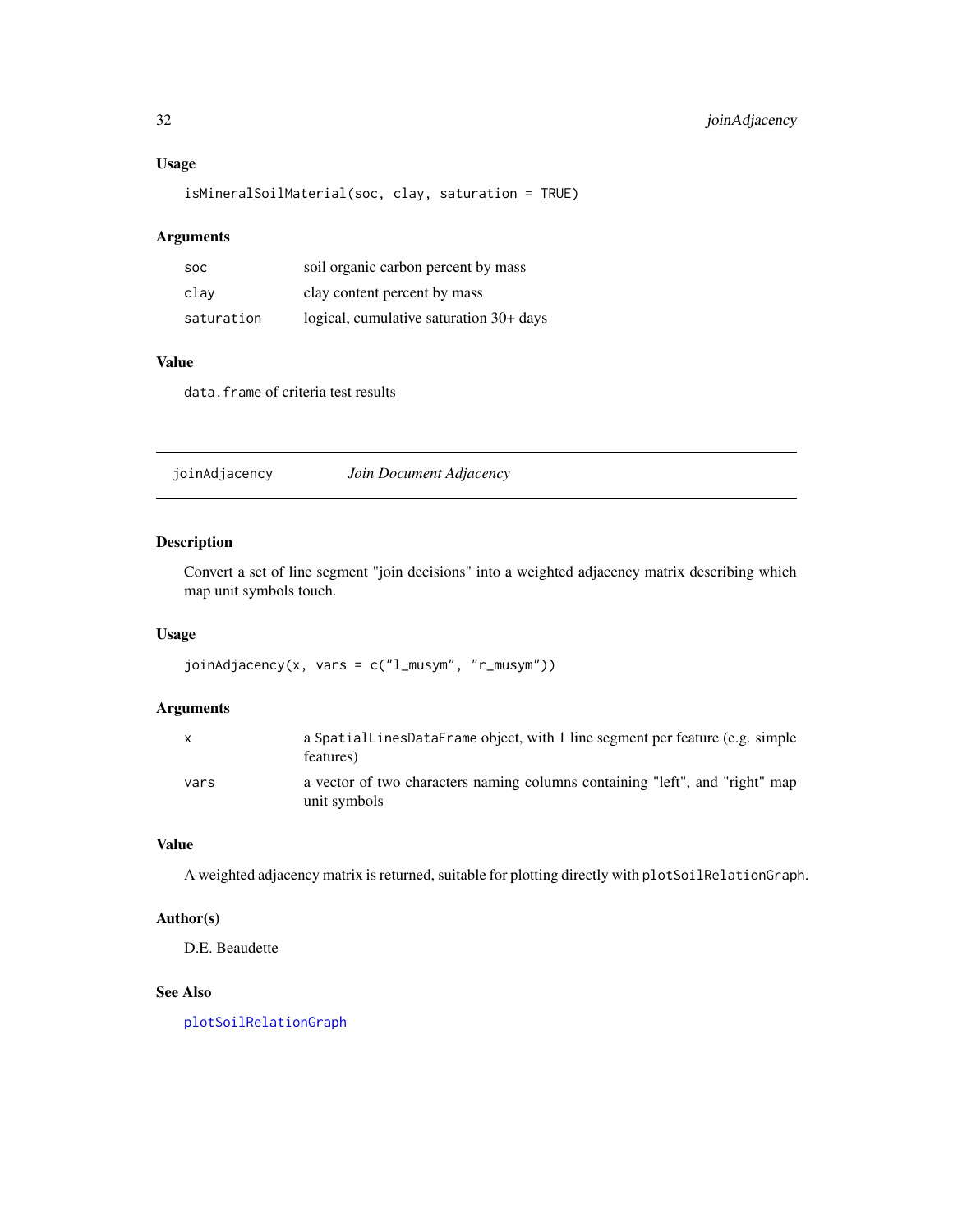<span id="page-32-0"></span>LL2PLSS *LL2PLSS*

### Description

Uses lattitude and longitude coordinates to return the PLSS section geometry from the BLM PLSS web service.

#### Usage

LL2PLSS $(x, y,$  returnlevel = "I")

### Arguments

| $\mathsf{x}$ | longitude coordinates                                     |
|--------------|-----------------------------------------------------------|
| - V          | lattitude coordinates                                     |
| returnlevel  | 'S' for "Section" or 'I' for "Intersection" (subsections) |

### Details

This function takes xy coordinates and returns the PLSS section geometry to the quarter-quarter section. returnlevel options are defaulted to 'I' which returns smallest intersected sectional aliquot geometry, 'S' will return the section geometry of the coordinates. See https://gis.blm.gov/arcgis/rest/services/Cadastral/BLM for details.

### Value

list of of PLSS codes and coordinates.

### Note

This function requires the following packages: httr, jsonlite, and sp.

### Author(s)

D.E. Beaudette, Jay Skovlin, A.G. Brown

### See Also

[PLSS2LL](#page-54-1), [formatPLSS](#page-25-1)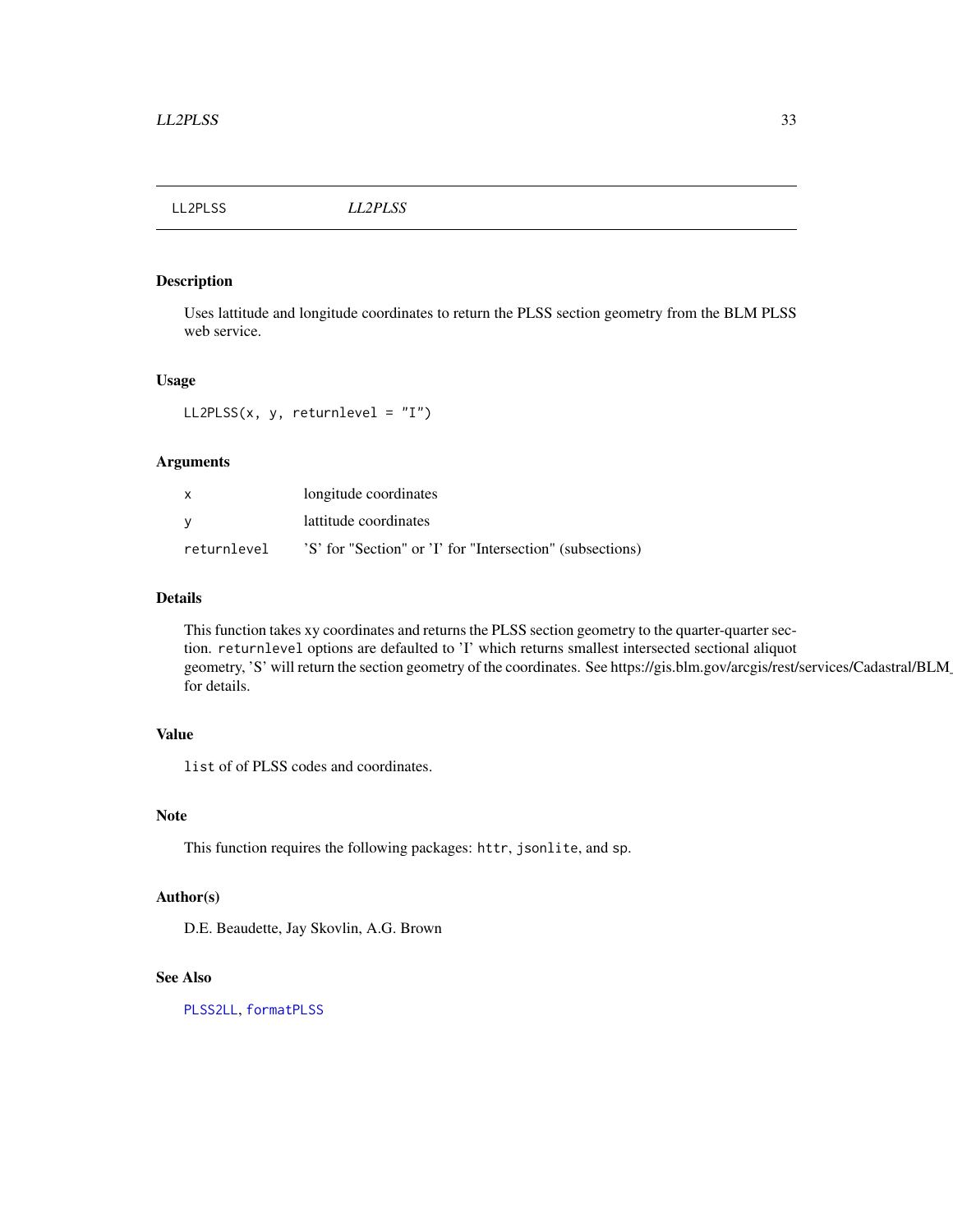<span id="page-33-1"></span><span id="page-33-0"></span>moistureStateProportions

*Compute moisture state proportions*

### Description

Compute moisture state proportions

### Usage

```
moistureStateProportions(x, id = "compname", step = c("month", "week", "doy"))
```
### Arguments

| X    | $data.$ frame created by $dailyWB()$ or $dailyWB\_SSURGO()$          |
|------|----------------------------------------------------------------------|
| id   | character, column name identifying sites, components, or soil series |
| step | time step, one of 'month', 'week', or 'doy'                          |

### Value

data.frame

moistureStateStats *Statistics on Soil Moisture State*

### Description

Statistics on Soil Moisture State

### Usage

```
moistureStateStats(x, id = "compname")
```
### Arguments

|    | data.frame, created by moistureStateProportions() |
|----|---------------------------------------------------|
| id | name of ID column                                 |

### Value

data. frame containing the most-likely moisture state and Shannon entropy.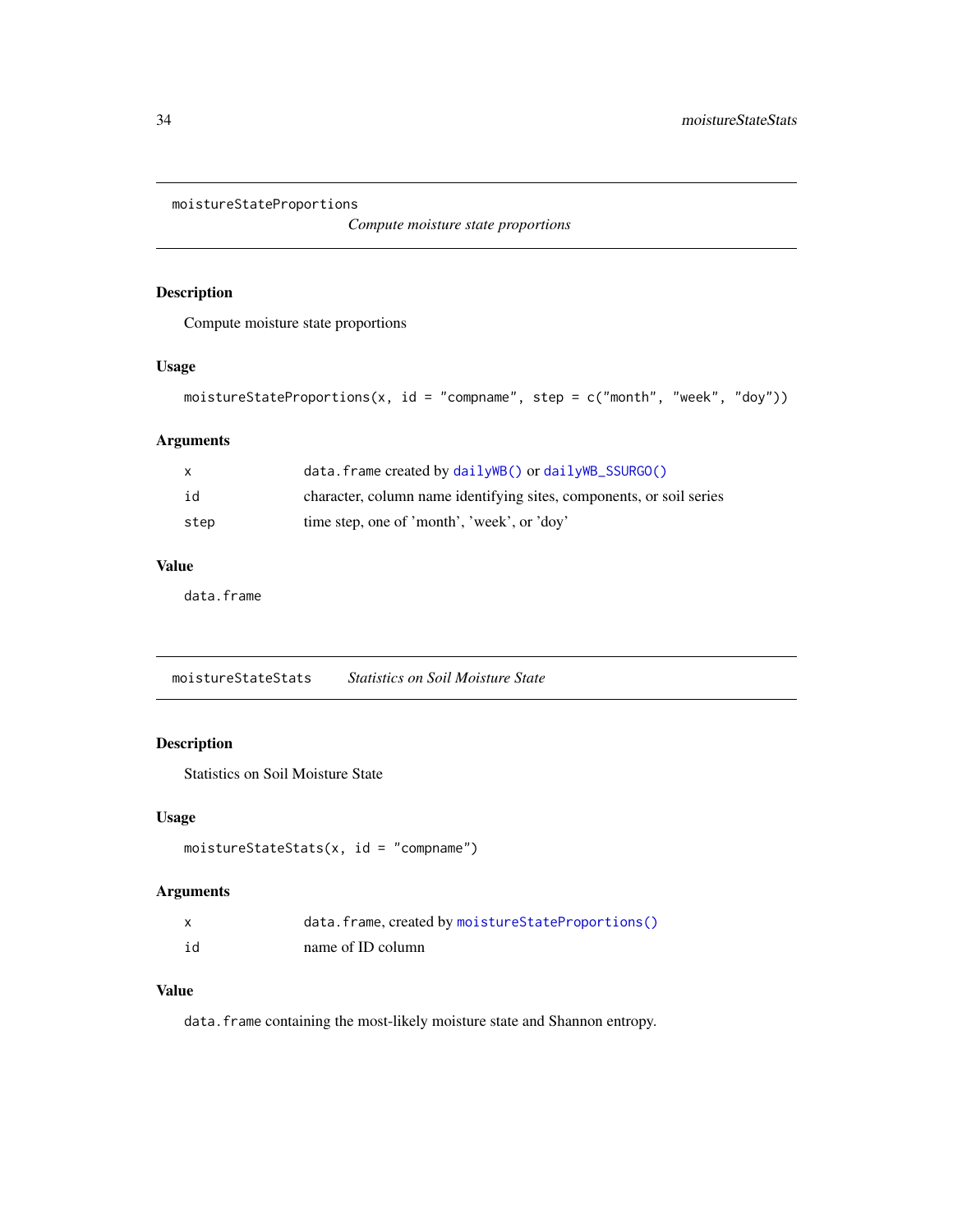<span id="page-34-0"></span>moistureStateThreshold

*Apply a threshold to soil moisture states*

### Description

Apply a threshold to soil moisture states

### Usage

```
moistureStateThreshold(
 x,
 id = "compname",
 threshold = "moist",
 operator = c("<", ">", "==", "<=", ">="))
```
### Arguments

| $\mathsf{x}$ | a data. frame created by $dailyWB()$ or $dailyWB\_SSURGO()$     |
|--------------|-----------------------------------------------------------------|
| id           | character, column name identifying sites, soils, or soil series |
| threshold    | moisture state threshold, see estimateSoilMoistureState         |
| operator     | one of "<", ">", "==", "<=", or ">="                            |

### Value

data.frame

### Author(s)

D.E. Beaudette

monthlyWB *Monthly Water Balances*

### Description

Perform a monthly water balance by "leaky bucket" model, provided by the hydromad package.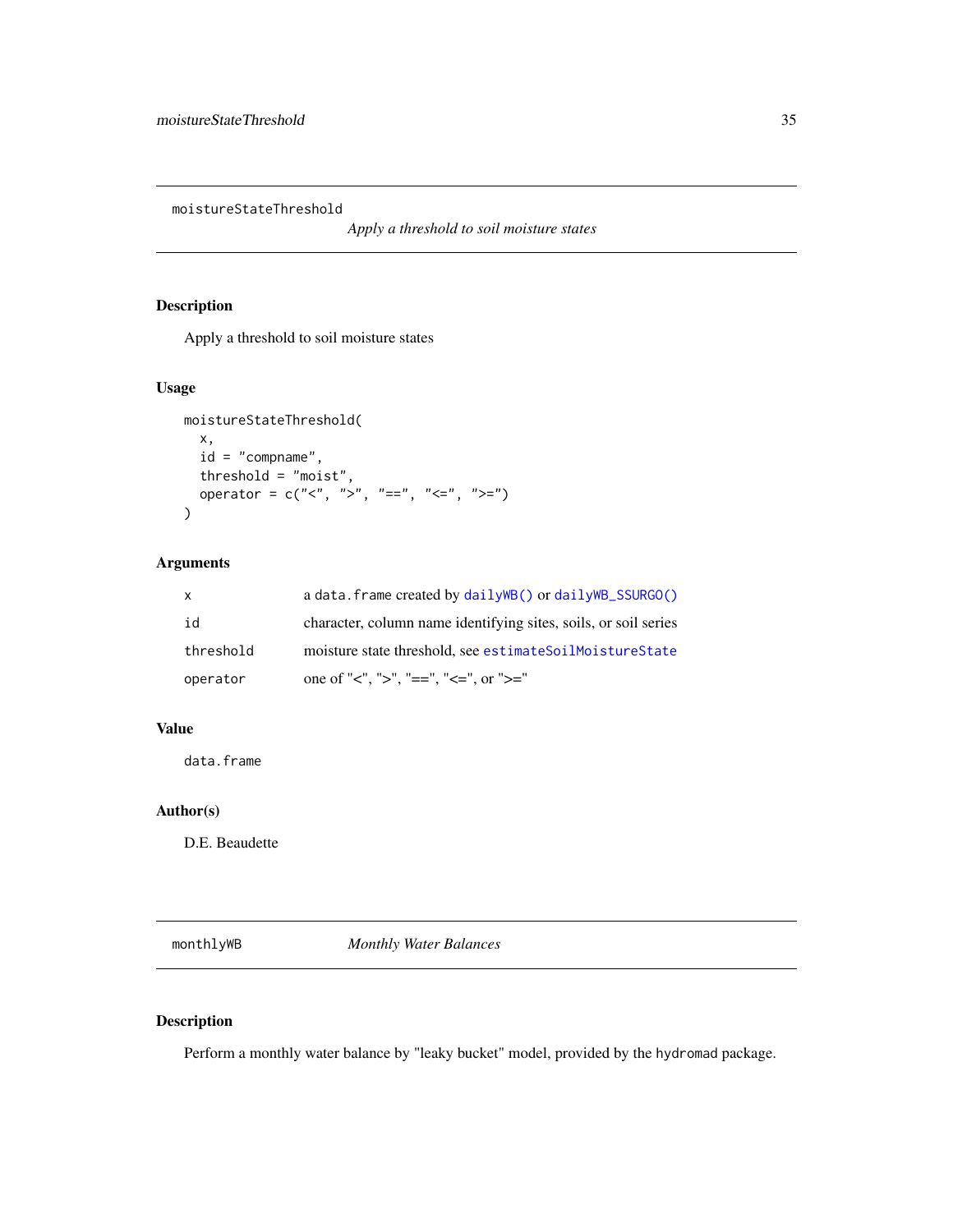### Usage

```
monthlyWB(
  AWC,
  PPT,
  PET,
  S\_init = AWC,starting_month = 1,
  rep = 1,keep_last = FALSE,
  fc = 1,
  a.ss = 0.001\mathcal{L}
```
### Arguments

| <b>AWC</b> | available water-holding capacity (mm), typically thickness (mm) $*$ awc                                         |
|------------|-----------------------------------------------------------------------------------------------------------------|
| <b>PPT</b> | time-series of monthly PPT (mm), calendar year ordering                                                         |
| <b>PET</b> | time-series of monthly PET (mm), calendar year ordering                                                         |
| $S_$ init  | initial fraction of AWC filled with water                                                                       |
|            | starting_month starting month index, 1=January, 9=September                                                     |
| rep        | number of cycles to run water balance                                                                           |
| keep_last  | keep only the last iteration of the water balance                                                               |
| fc         | fraction of AWC representing field capacity (see details)                                                       |
| a.ss       | recession coefficients for subsurface flow from saturated zone, should be $> 0$ but<br>very small (see details) |

## Details

At a monthly time step, fc and a.ss have very little impact on results. See ?bucket.sim for details.

### Value

a data.frame with the following elements:

- PPT: monthly PPT values
- PET: monthly PET values
- U: monthly U values
- S: monthly S values
- ET: monthly ET values
- D: monthly D values
- month: month number
- mo: month label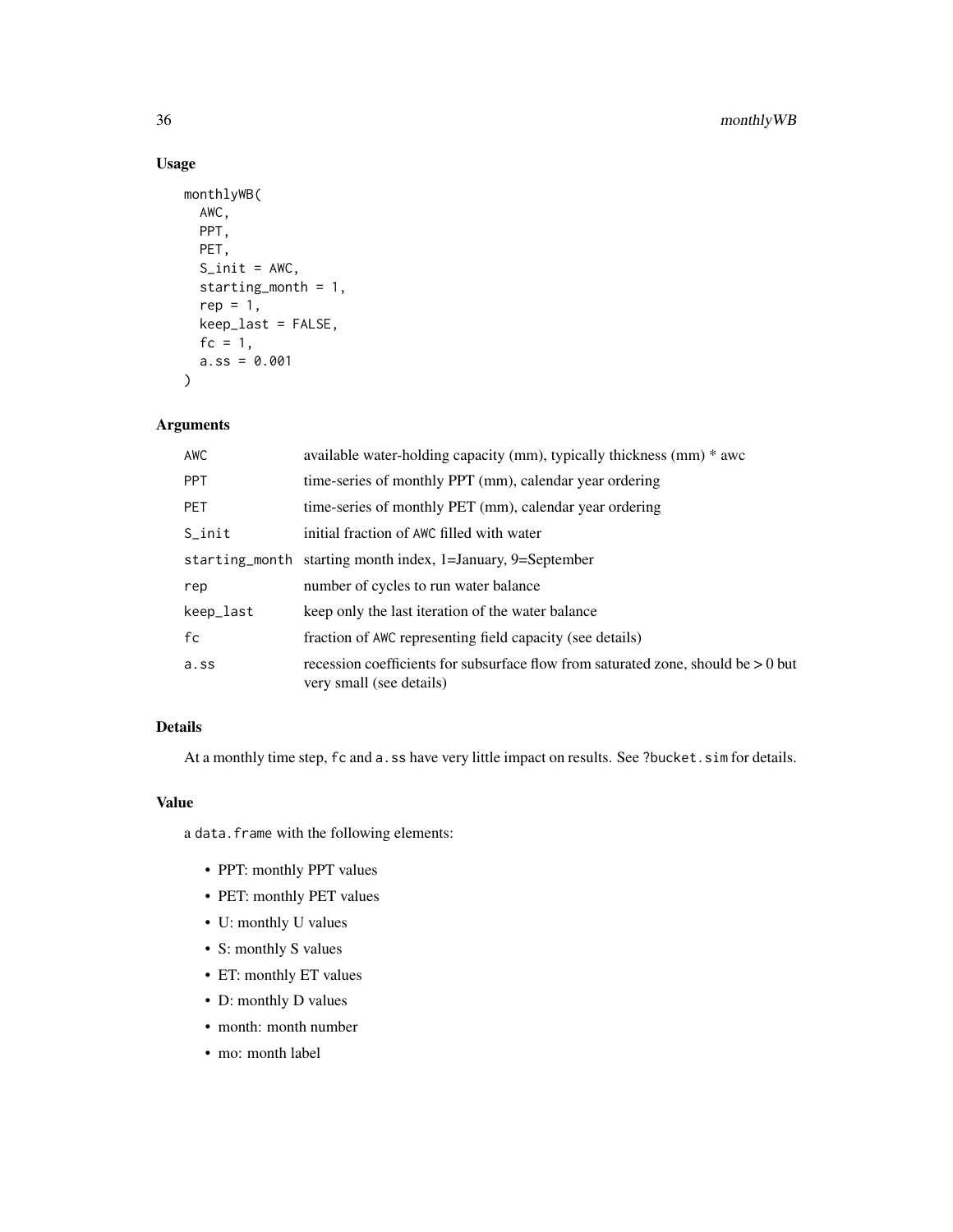#### monthly WB 37

# Note

This function depends on the [hydromad package.](http://hydromad.catchment.org/)

#### Author(s)

D.E. Beaudette

#### References

Farmer, D., M. Sivapalan, Farmer, D. (2003). Climate, soil and vegetation controls upon the variability of water balance in temperate and semiarid landscapes: downward approach to water balance analysis. Water Resources Research 39(2), p 1035.

# Examples

```
if(requireNamespace('hydromad')) {
# 4" water storage ~ 100mm
# AWC in mm
AWC < - 200# monthly PET and PPT in mm
PET <- c(0,0,5,80,90,120,130,140,110,90,20,5)
PPT <- c(0, 150, 200, 120, 20, 0, 0, 0, 10, 20, 30, 60)
# run water balance
# start with soil AWC "empty"
(x.wb < - monthlyWB(AWC, PPT, PET, S_init = 0))
# plot the results
op <- par(no.readonly = TRUE)
par(max=c(4,4,2,1), bg = 'white')plotWB(WB = x.wb)# compute fraction of AWC filled after the last month of simulation
(last.S <- x.wb$S[12] / AWC)
# re-run the water balance with this value
(x.wb <- monthlyWB(AWC, PPT, PET, S_init = last.S))
# interesting...
par(max=c(4,4,2,1), bg = 'white')plotWB(WB = x.wb)# note: consider using `rep = 3, keep_last = TRUE`
# to "warm-up" the water balance first
par(op)
```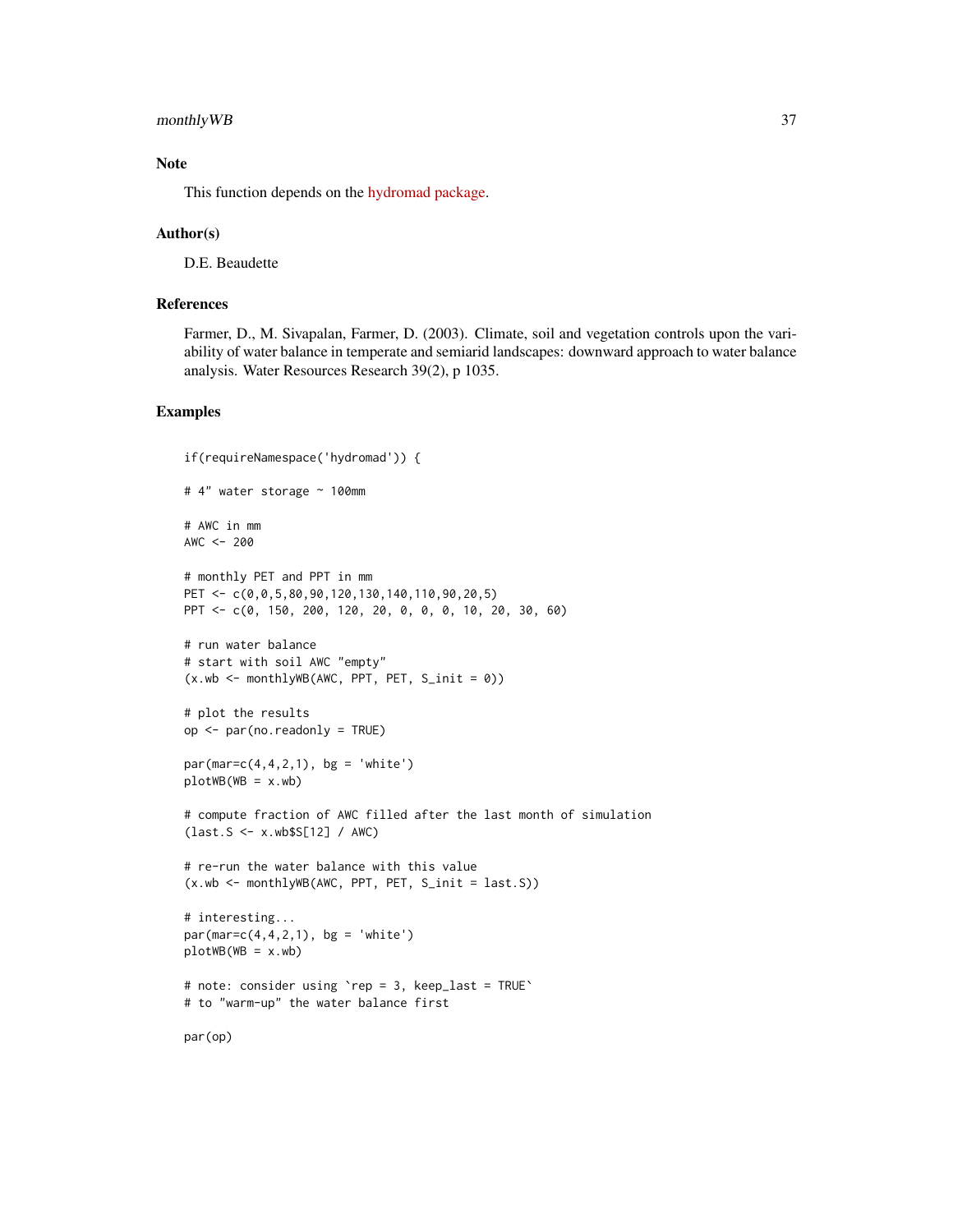<span id="page-37-0"></span>}

multinominal2logical *Convert Multinominal to Logical Matrix*

## Description

Convert a single multinominal, site-level attribute from a SoilProfileCollection into a matrix of corresponding logical values. The result contains IDs from the SoilProfileCollection and can easily be joined to the original site-level data.

#### Usage

```
multinominal2logical(x, v)
```
# Arguments

| a SoilProfileCollection object                                                                                 |
|----------------------------------------------------------------------------------------------------------------|
| the name of a site-level attribute that is a factor, or can be coerced to a factor,<br>with more than 2 levels |

## Value

A data.frame with IDs in the first column, and as many columns of logical vectors as there were levels in v. See examples.

#### Author(s)

D.E. Beaudette

#### See Also

[diagnosticPropertyPlot](#page-15-0)

# Examples

```
if(require(soilDB) &
  require(aqp) &
  require(latticeExtra)) {
 # sample data, an SPC
 data(loafercreek, package='soilDB')
 # convert to logical matrix
```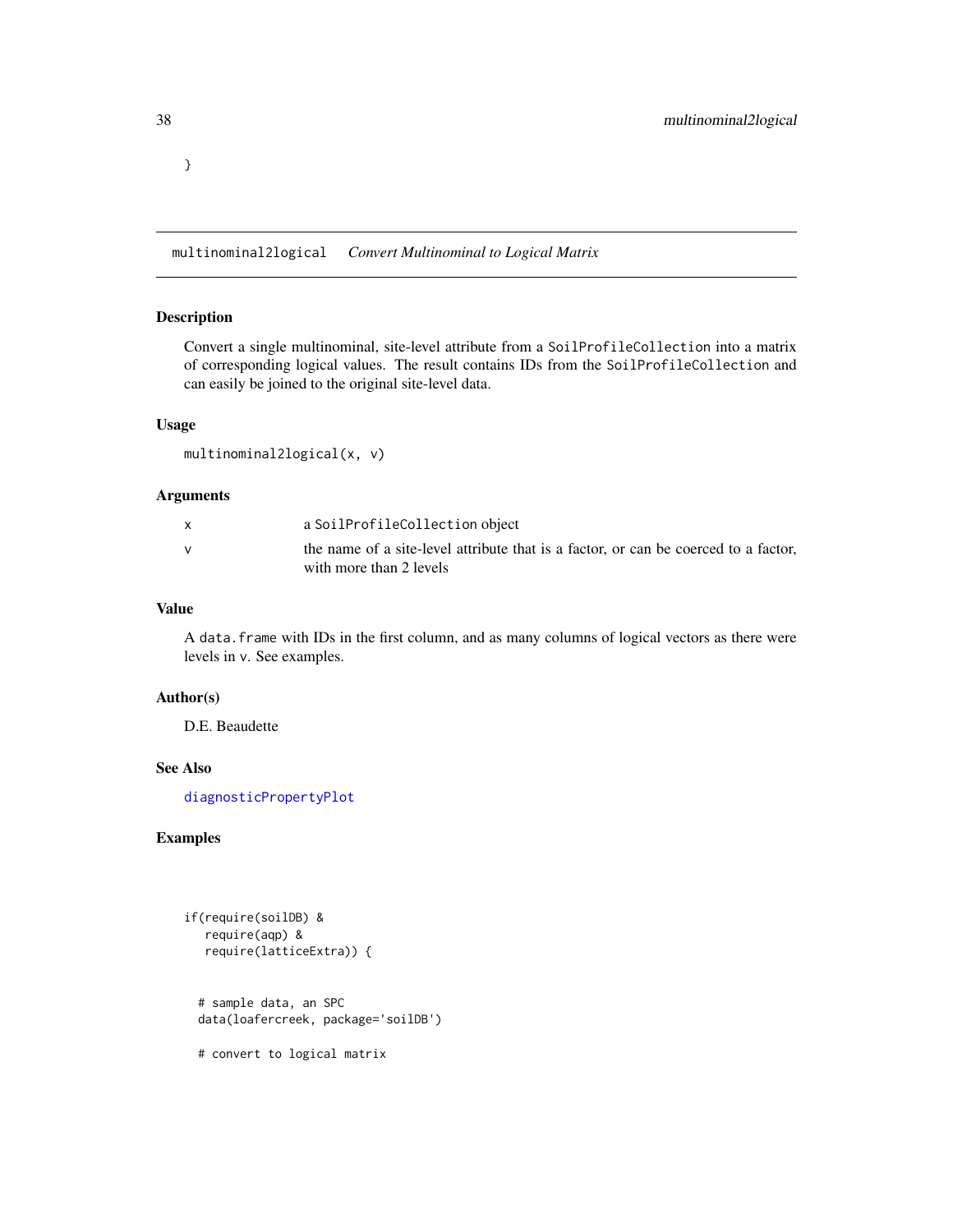```
hp <- multinominal2logical(loafercreek, 'hillslopeprof')
 # join-in to site data
 site(loafercreek) <- hp
 # variable names
 v <- c('lithic.contact', 'paralithic.contact',
         'argillic.horizon', 'toeslope', 'footslope',
         'backslope', 'shoulder', 'summit')
 # visualize with some other diagnostic features
 x <- diagnosticPropertyPlot(loafercreek, v, k = 5,
                             grid.label = 'bedrckkind', dend.label = 'pedon_id')
}
```
# PCP\_plot *Percentiles of Cumulative Precipitation*

# Description

Generate a plot representing percentiles of cumulative precipitation, given a historic record, and criteria for selecting a year of data for comparison.

# Usage

```
PCP_plot(
  x,
  this.year,
  this.day = NULL,
 method = "exemplar",
  q.color = "RoyalBlue",
  c.color = "firebrick",
  ...
)
```

| X         | result from CDEC query for now, will need to generalize to other sources |
|-----------|--------------------------------------------------------------------------|
| this.year | a single water year, e.g. 2020                                           |
| this.day  | optional integer representing days since start of selected water year    |
| method    | 'exemplar' or 'daily', currently 'exemplar' is the only method available |
| q.color   | color of percentiles cumulative precipitation                            |
| c.color   | color of selected year                                                   |
| $\cdot$   | additional arguments to plot                                             |
|           |                                                                          |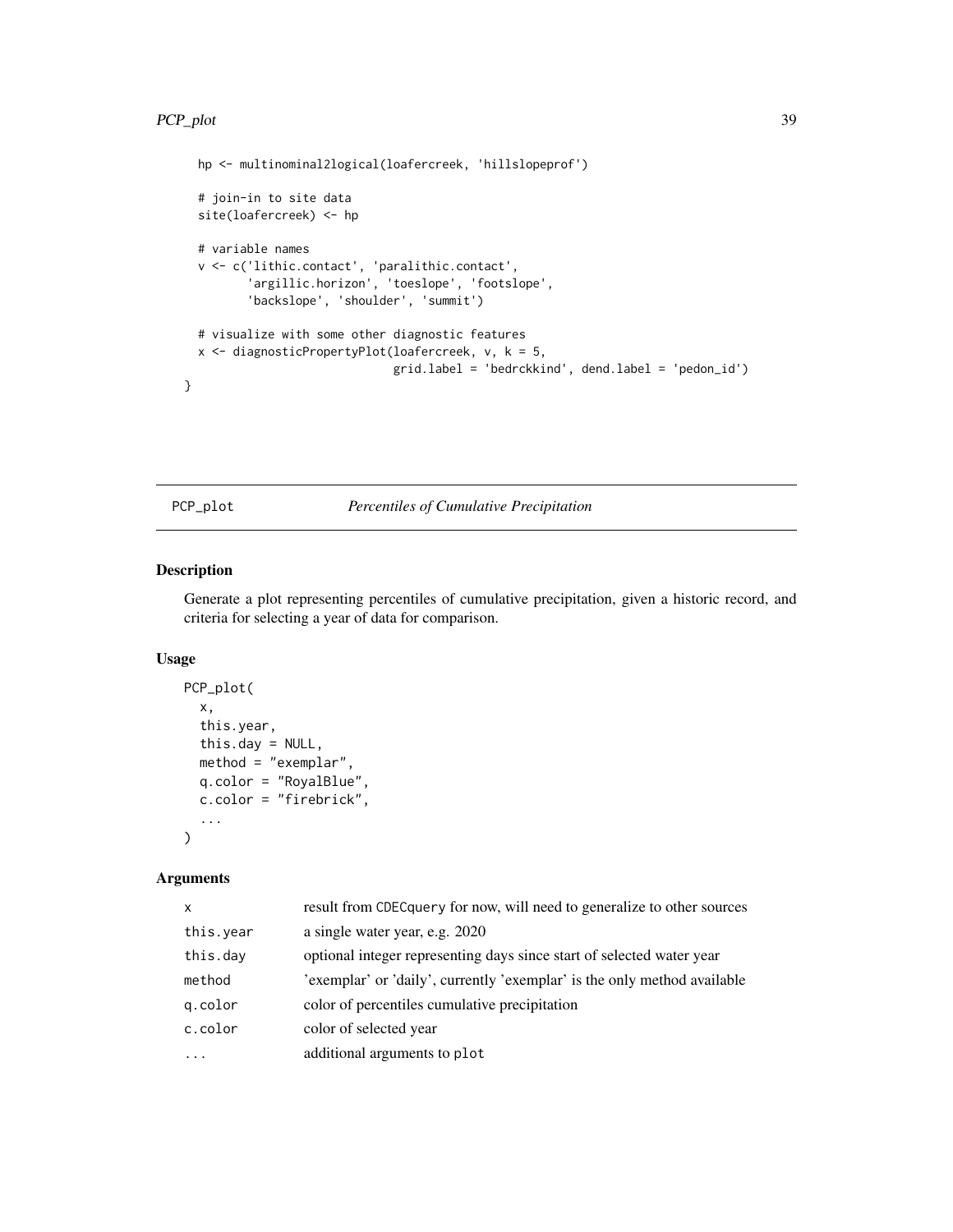# <span id="page-39-0"></span>Details

This is very much a work in progress. Further examples at [https://ncss-tech.github.io/AQP/](https://ncss-tech.github.io/AQP/sharpshootR/CDEC.html) [sharpshootR/CDEC.html](https://ncss-tech.github.io/AQP/sharpshootR/CDEC.html), and [https://ncss-tech.github.io/AQP/sharpshootR/cumulative](https://ncss-tech.github.io/AQP/sharpshootR/cumulative-PPT.html)-PPT. [html](https://ncss-tech.github.io/AQP/sharpshootR/cumulative-PPT.html).

#### Value

nothing, this function is called to create graphical output

#### Author(s)

D.E. Beaudette

#### See Also

[waterDayYear](#page-0-0)

percentileDemo *Demonstration of Percentiles vs. Mean / SD*

#### Description

This function can be used to graphically demonstrate the relationship between distribution shape, an idealized normal distribution (based on sample mean and sd) shape, and measures of central tendency / spread.

#### Usage

```
percentileDemo(x, labels.signif = 3, pctile.color = "RoyalBlue",
mean.color = "Orange", range.color = "DarkRed",
hist.breaks = 30, boxp = FALSE, ...)
```
#### Arguments

| $\boldsymbol{\mathsf{x}}$ | vector of values to summarize                                         |
|---------------------------|-----------------------------------------------------------------------|
| labels.signif             | integer, number of significant digits to be used in figure annotation |
| pctile.color              | color used to demonstrate range from 10th to 90th percentiles         |
| mean.color                | color used to specify mean $+/- 2SD$                                  |
| range.color               | color used to specify data range                                      |
| hist.breaks               | integer, number of suggested breaks to hist                           |
| boxp                      | logical, add a box and whisker plot?                                  |
| .                         | further arguments to plot                                             |

#### Value

A 1-row matrix of summary stats is invisibly returned.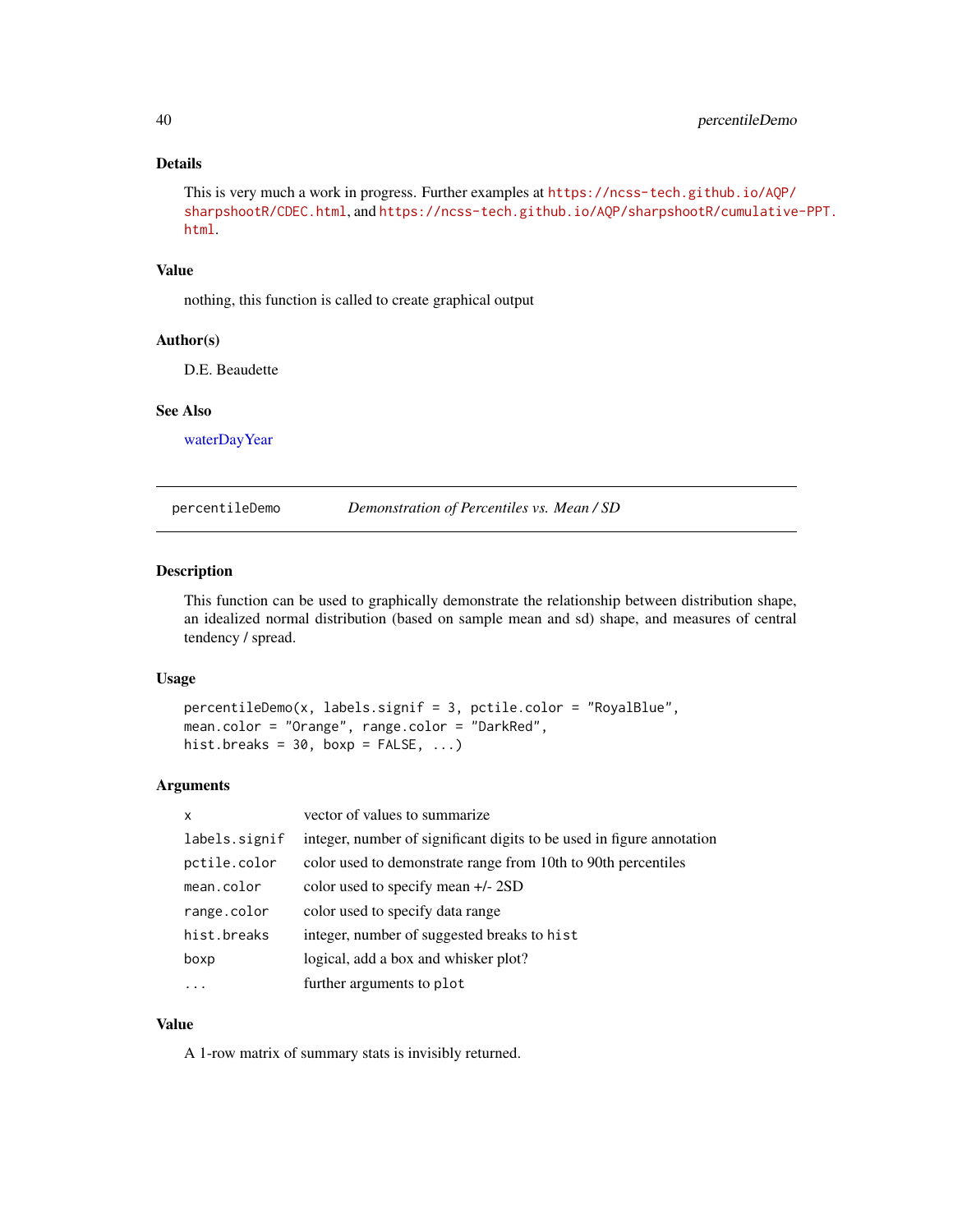# plotAvailWater 41

# Note

This function is mainly for educational purposes.

# Author(s)

D.E. Beaudette

# References

<https://ncss-tech.github.io/soil-range-in-characteristics/why-percentiles.html>

# Examples

```
x < - rnorm(100)
percentileDemo(x)
x < - rlnorm(100)
```
percentileDemo(x)

plotAvailWater *Visual Demonstration of Available Soil Water*

# Description

Generate a simplistic diagram of the various fractions of water held within soil pore-space. Largely inspired by [Figure 2 from O'geen \(2013\).](https://www.nature.com/scitable/knowledge/library/soil-water-dynamics-103089121/)

## Usage

```
plotAvailWater(
  x,
 width = 0.25,
 cols = c(grey(0.5), "DarkGreen", "LightBlue", "RoyalBlue"),
 name.cex = 0.8,
  annotate = TRUE
)
```

| $\mathsf{x}$ | a data. frame containing sample names and water retention data, see examples<br>below                                    |
|--------------|--------------------------------------------------------------------------------------------------------------------------|
| width        | vertical width of each bar graph                                                                                         |
| cols         | a vector of colors used to symbolize 'solid phase', 'unavailable water', 'available<br>water', and 'gravitational water' |
| name.cex     | character scaling of horizon names, printed on left-hand side of figure                                                  |
| annotate     | logical, annotate AWC                                                                                                    |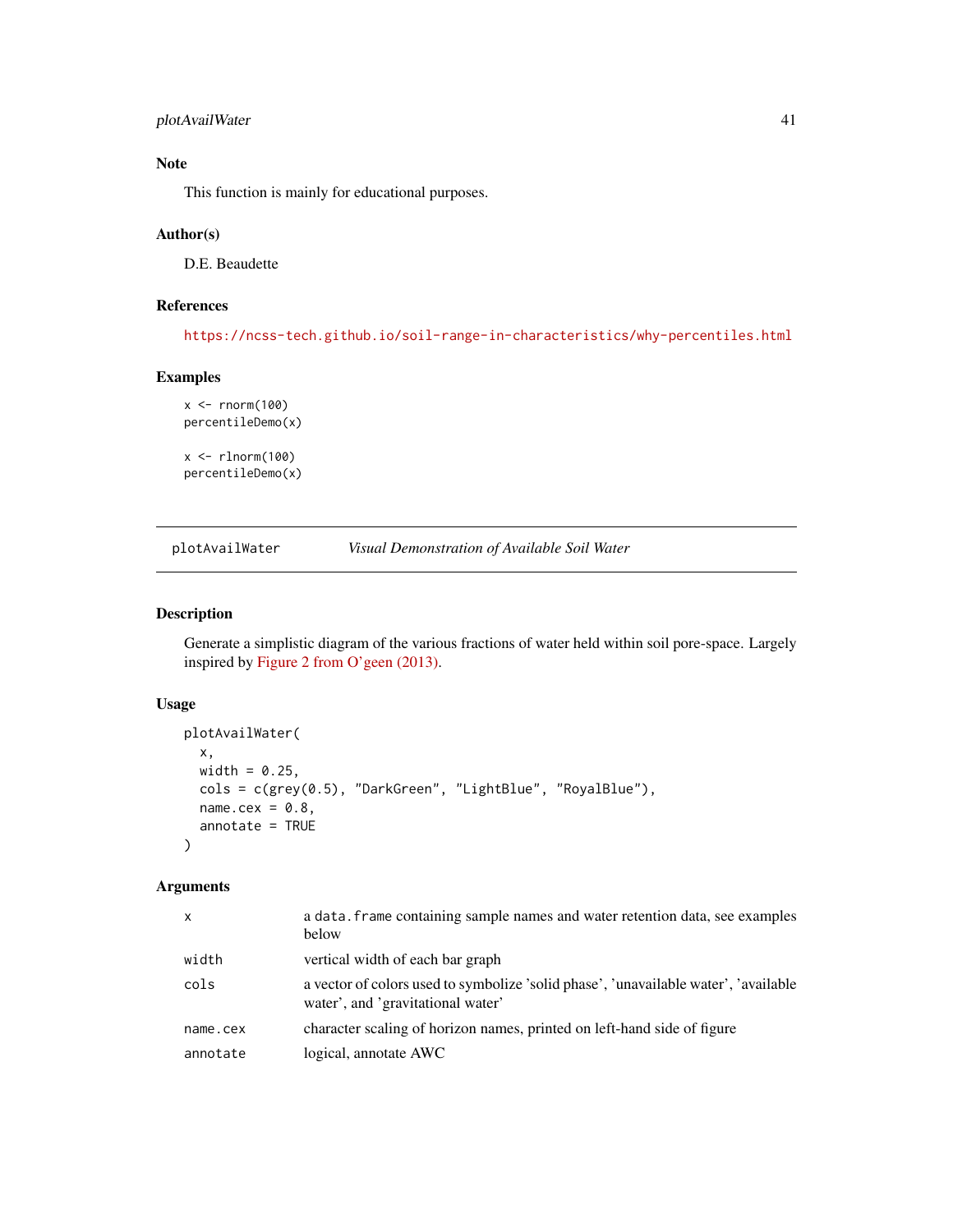# Value

nothing, function is called to generate graphical output

#### Author(s)

D.E. Beaudette

# References

O'Geen, A. T. (2013) Soil Water Dynamics. Nature Education Knowledge 4(5):9.

# Examples

```
# demonstration
s <- data.frame(
 name = c('loamy sand', 'sandy loam', 'silt loam', 'clay loam'),
 pwp = c(0.05, 0.1, 0.18, 0.2),
 fc = c(0.1, 0.2, 0.38, 0.35),
 sat = c(0.25, 0.3, 0.45, 0.4))s$solid <- with(s, 1-sat)
par(mar=c(5, 6, 0.5, 0.5))
plotAvailWater(s, name.cex=1.25)
 if(requireNamespace("aqp")) {
    # demonstration using idealized AWC by soil texture
   data("ROSETTA.centroids", package = "aqp")
    # subset columns
   x <- ROSETTA.centroids[, c('texture', 'pwp', 'fc', 'sat', 'awc')]
   # adjust to expected names / additional data required by plotAvailWater
   names(x)[1] <- 'name'
   x$solid \leq with(x, 1 - sat)
   # re-order based on approximate AWC
   x <- x[order(x$awc), ]
   op <- par(no.readonly = TRUE)
   par(mar=c(5, 6.5, 0.5, 0.5))
   plotAvailWater(x, name.cex = 1)
   par(op)
```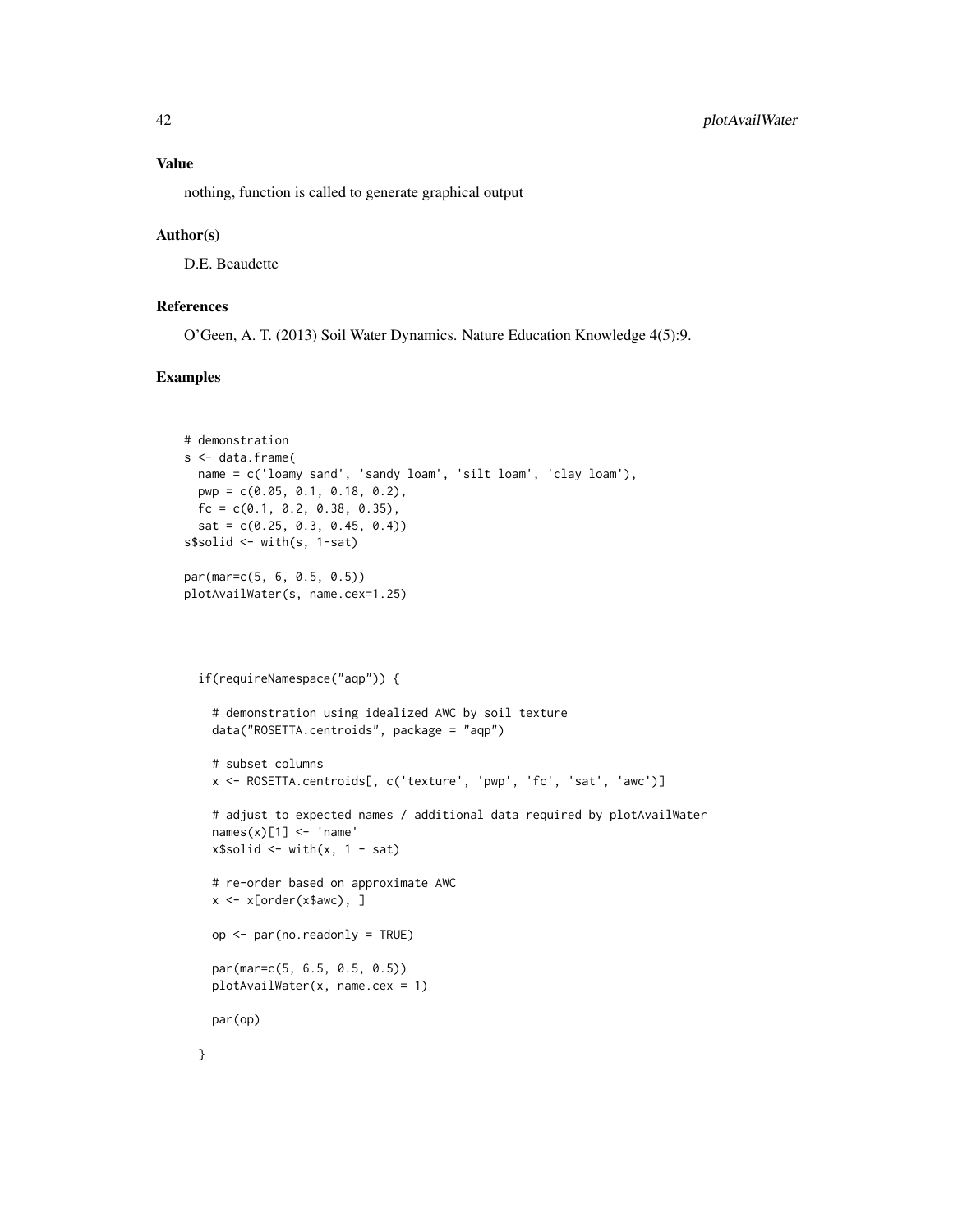```
# use some real data from SSURGO
  if(requireNamespace("curl") &
     curl::has_internet() &
     require(soilDB)) {
    q <- "SELECT hzdept_r as hztop, hzdepb_r as hzbottom,
hzname as name, wsatiated_r/100.0 as sat,
wthirdbar_r/100.0 as fc, wfifteenbar_r/100.0 as pwp, awc_r as awc
FROM chorizon
WHERE cokey IN (SELECT cokey from component where compname = 'dunstone')
AND wsatiated_r IS NOT NULL
ORDER BY cokey, hzdept_r ASC;"
   x <- SDA_query(q)
   x \leftarrow unique(x)x <- x[order(x$name), ]
   x$solid <- with(x, 1-sat)
    op <- par(no.readonly = TRUE)
   par(mar=c(5, 5, 0.5, 0.5))
   plotAvailWater(x)
    par(op)
  }
```
plotProfileDendrogram *Plot soil profiles below a dendrogram*

# Description

Plot soil profiles below a dendrogram

# Usage

```
plotProfileDendrogram(
  x,
  clust,
  scaling.factor = 0.01,
 width = 0.1,
  y.offset = 0.1,
  dend.y.scale = max(clust$height * 2, na.rm = TRUE),dend.color = par("fg"),
```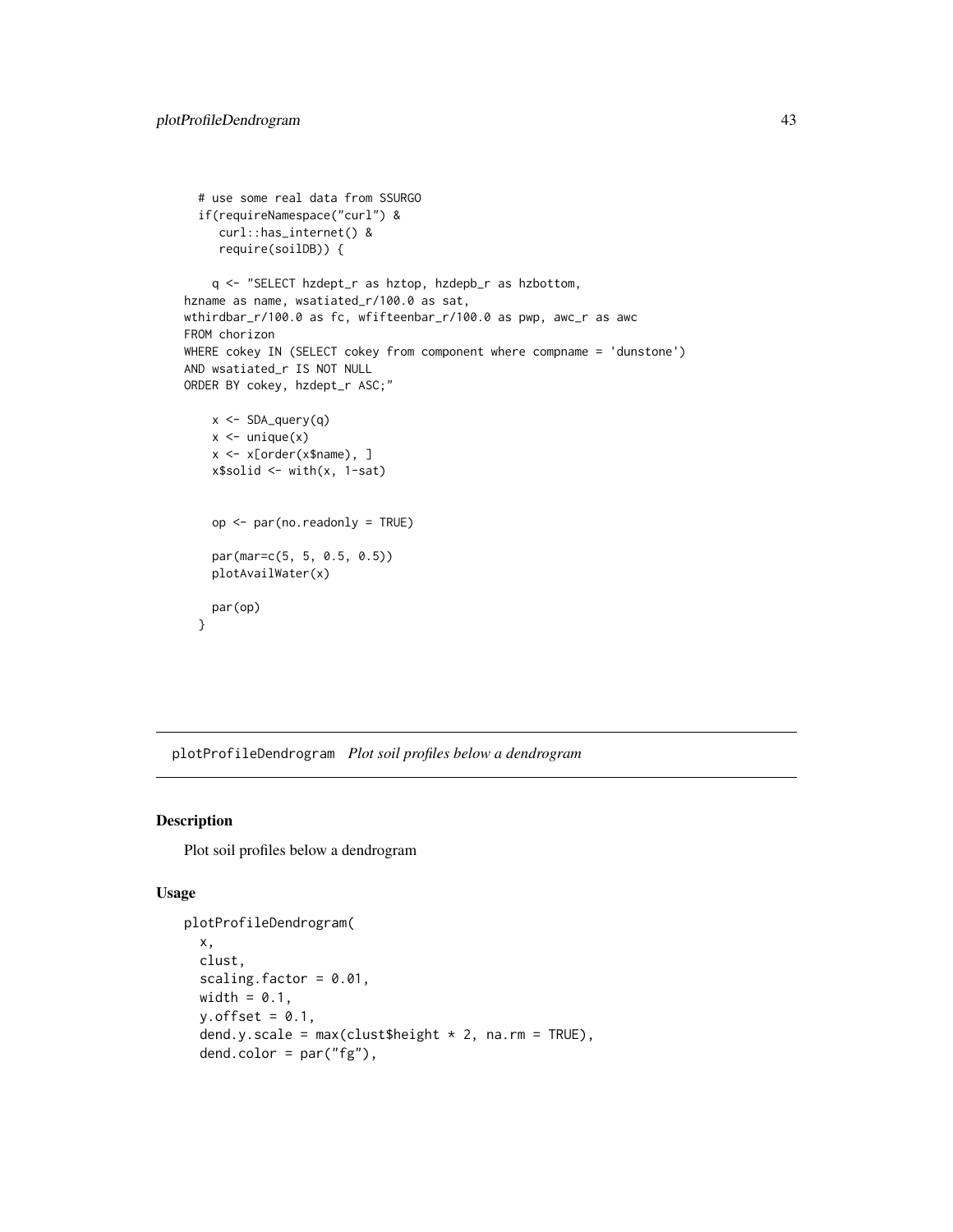```
dend.width = 1,
  debug = FALSE,
  ...
\mathcal{L}
```
# Arguments

| X            | a SoilProfileCollection object                                                             |
|--------------|--------------------------------------------------------------------------------------------|
| clust        | a hierachical clustering object generated by hclust, cluster: : agnes, or cluster: : diana |
|              | scaling. factor vertical scaling of the profile heights (may have to tinker with this)     |
| width        | scaling of profile widths                                                                  |
| v.offset     | vertical offset for top of profiles                                                        |
| dend.y.scale | extent of y-axis (may have to tinker with this)                                            |
| dend.color   | dendrogram line color                                                                      |
| dend.width   | dendrogram line width                                                                      |
| debug        | logical, optionally print debugging data                                                   |
| $\cdots$     | additional arguments to plotSPC                                                            |

# Details

This function places soil profile sketches below a dendrogram.

# Value

nothing, function is called to generate graphical output

# Note

You may have to tinker with some of the arguments to get optimal arrangement and scaling of soil profiles.

# Author(s)

D.E. Beaudette

plotSoilRelationChordGraph

*Visualize Soil Relationships via Chord Diagram*

# Description

Visualize Soil Relationships via Chord Diagram

<span id="page-43-0"></span>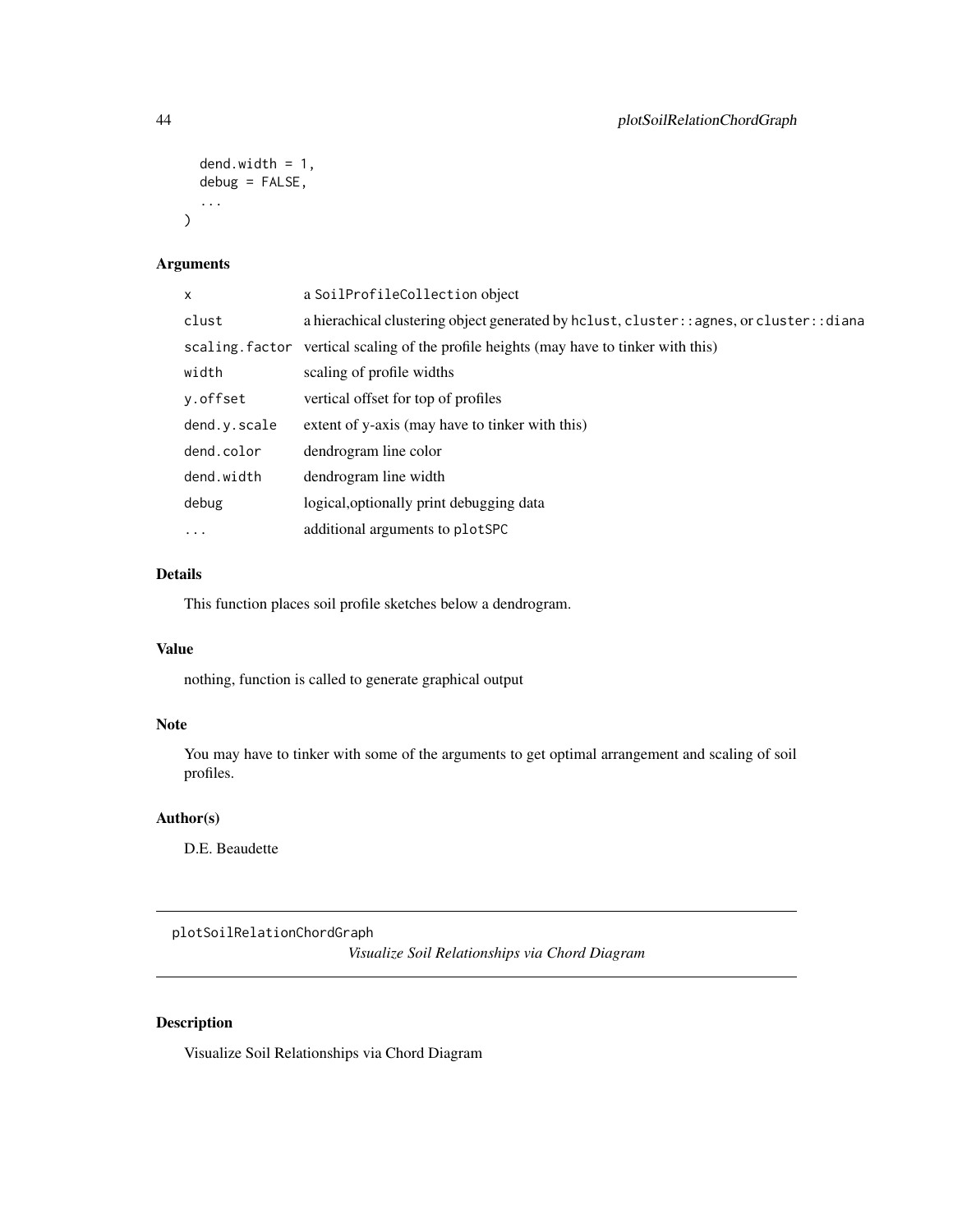# Usage

```
plotSoilRelationChordGraph(
  m,
  s,
  mult = 2,
  base.color = "grey",
  highlight.colors = c("RoyalBlue", "DarkOrange", "DarkGreen"),
  add.legend = TRUE,
  ...
\overline{\phantom{a}}
```
#### Arguments

| m                | an adjacency matrix, no NA allowed                                                   |  |
|------------------|--------------------------------------------------------------------------------------|--|
| S                | soil of interest, must exist in the column or row names of m                         |  |
| mult             | multiplier used to re-scale data in m associated with s                              |  |
| base.color       | color for all soils other than s and 1st and 2nd most commonly co-occurring<br>soils |  |
| highlight.colors |                                                                                      |  |
|                  | vector of 3 colors: soil of interest, 1st most common, 2nd most common               |  |
| add.legend       | logical, add a legend                                                                |  |
| $\cdot$          | additional arguments passed to circlize:: chordDiagramFromMatrix                     |  |

# Details

This function is experimental. Documentation pending. See <http://jokergoo.github.io/circlize/> for ideas.

# Value

nothing, function is called to generate graphical output

# Author(s)

D.E. Beaudette

# Examples

```
data(amador)
m <- component.adj.matrix(amador)
plotSoilRelationChordGraph(m, 'amador')
```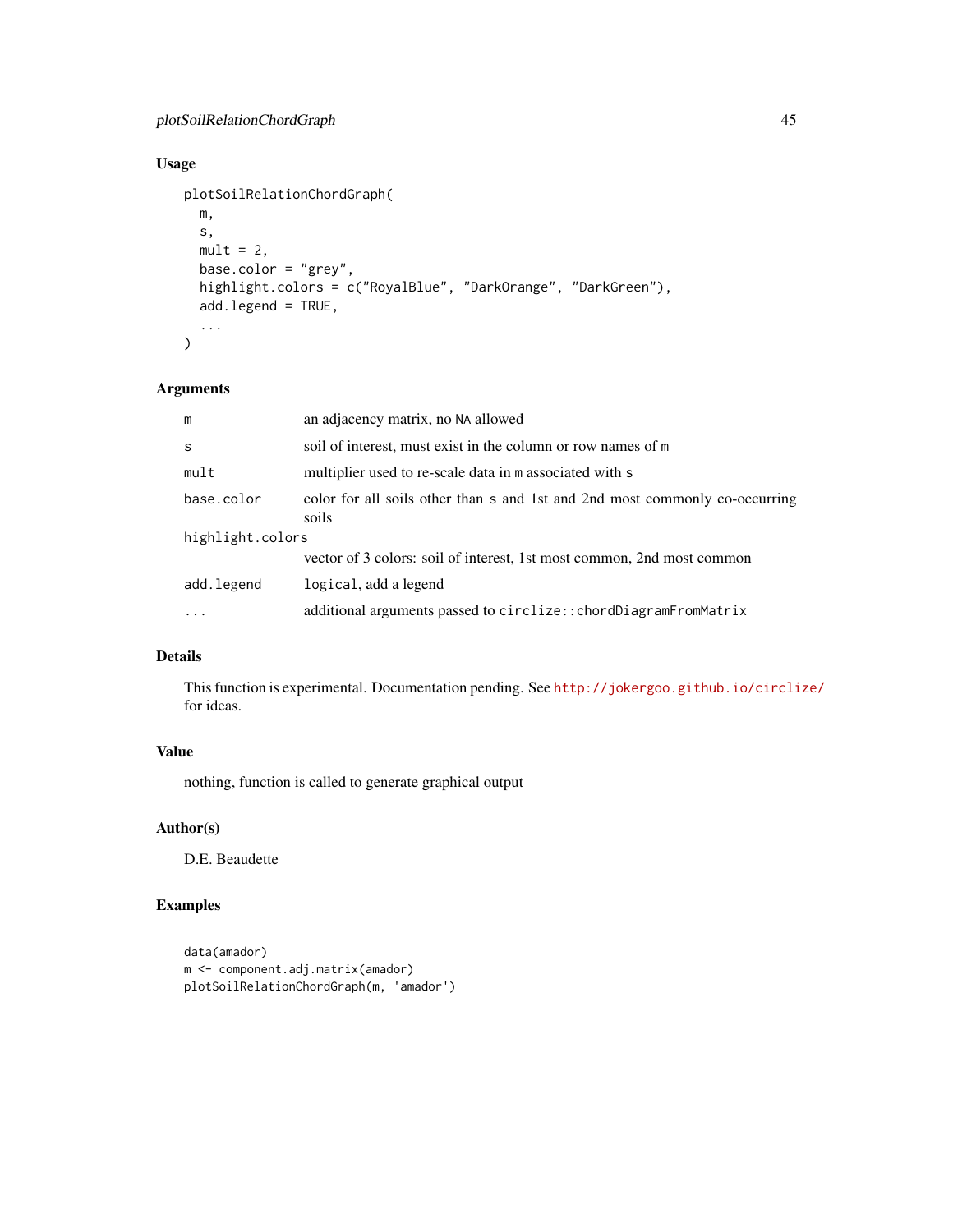<span id="page-45-0"></span>plotSoilRelationGraph *Plot a component relation graph*

# Description

Plot a component relation graph based on an adjacency or similarity matrix.

#### Usage

```
plotSoilRelationGraph(
 m,
  s = "plot.style = c("network", "dendrogram"),
  graph.mode = "upper",
  spanning.tree = NULL,
  del.edges = NULL,
  vertex.scaling.method = "degree",
  vertex.scaling.factor = 2,
  edge.scaling.factor = 1,
  vertex.alpha = 0.65,
  edge.transparency = 1,
  edge.col = grey(0.5),
  edge.highlight.col = "royalblue",
 g.layout = layout_with_fr,
  vertex.label.color = "black",
  delete.singletons = FALSE,
  ...
\mathcal{L}
```

| m                     | adjacency matrix                                                                                                                                                                                     |  |
|-----------------------|------------------------------------------------------------------------------------------------------------------------------------------------------------------------------------------------------|--|
| S                     | central component; an empty character string is interpreted as no central com-<br>ponent                                                                                                             |  |
| plot.style            | plot style ('network', or 'dendrogram'), or 'none' for no graphical output                                                                                                                           |  |
| graph.mode            | interpretation of adjacency matrix: 'upper' or 'directed', see details                                                                                                                               |  |
| spanning.tree         | plot the minimum or maximum spanning tree ('min', 'max'), or, max span-<br>ning tree plus edges with weight greater than the n-th quantile specified in<br>spanning, tree. See details and examples. |  |
| del.edges             | optionally delete edges with weights less than the specified quantile $(0-1)$                                                                                                                        |  |
| vertex.scaling.method |                                                                                                                                                                                                      |  |
|                       | 'degree' (default) or 'distance', see details                                                                                                                                                        |  |
| vertex.scaling.factor |                                                                                                                                                                                                      |  |
|                       | scaling factor applied to vertex size                                                                                                                                                                |  |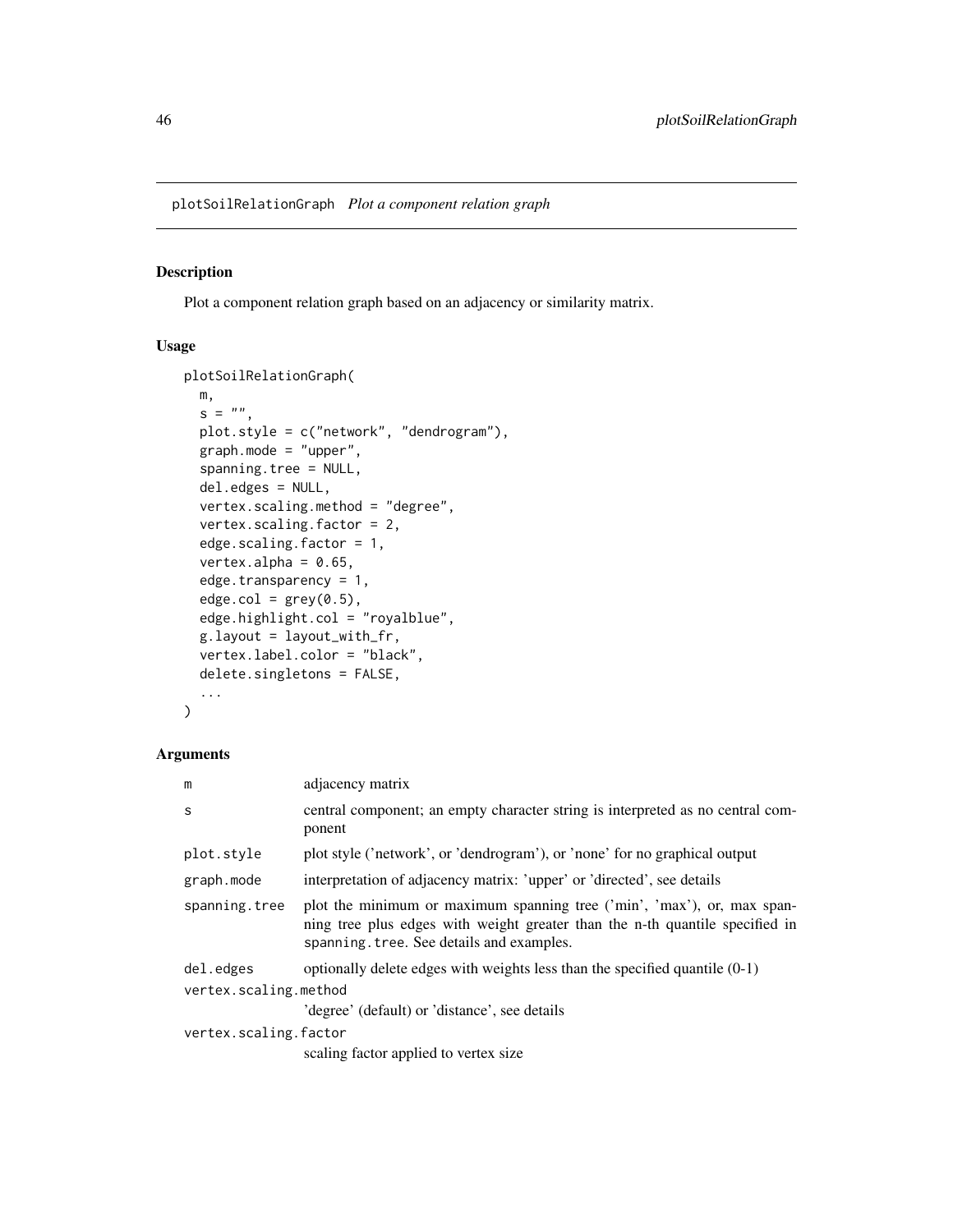| edge.scaling.factor |                                                                    |  |
|---------------------|--------------------------------------------------------------------|--|
|                     | optional scaling factor applied to edge width                      |  |
| vertex.alpha        | optional transparency setting for vertices $(0-1)$                 |  |
| edge.transparency   |                                                                    |  |
|                     | optional transparency setting for edges $(0-1)$                    |  |
| edge.col            | edge color, applied to all edges                                   |  |
| edge.highlight.col  |                                                                    |  |
|                     | edge color applied to all edges connecting to component named in s |  |
| g.layout            | an igraph layout function, defaults to layout_with_fr              |  |
| vertex.label.color  |                                                                    |  |
|                     | vertex label color                                                 |  |
| delete.singletons   |                                                                    |  |
|                     | optionally delete vertices with no edges (degree $== 0$ )          |  |
| .                   | further arguments passed to plotting function                      |  |

#### Details

Vertex size is based on a normalized index of connectivity:

- "degree" size = sqrt(degree(g)/max(degree(g)))  $*$  scaling.factor
- "distance" size = sqrt(distance(V->s)/max(distance(V->s)))  $\star$  scaling.factor, where distance(V->s) is the distance from all nodes to the named series, s.

Edge width can be optionally scaled by edge weight by specifying an edge. scaling. factor value. The maximum spanning tree represents a sub-graph where the sum of edge weights are maximized. The minimum spanning tree represents a sub-graph where the sum of edge weights are minimized. The maximum spanning tree is likely a more useful simplification of the full graph, in which only the strongest relationships (e.g. most common co-occurrences) are preserved.

The maximum spanning tree + edges with weights > n-th quantile is an experimental hybrid. The 'backbone' of the graph is created by the maximum spanning tree, and augmented by 'strong' auxiliary edges–defined by a value between 0 and 1.

The graph.mode argument is passed to igraph::graph\_from\_adjacency\_matrix() and determines how vertex relationships are coded in the adjacency matrix m. Typically, the default value of 'upper' (the upper triangle of m contains adjacency information) is the desired mode. If m contains directional information, set graph.mode to 'directed'. This has the side-effect of altering the default community detection algorithm from igraph::cluster\_fast\_greedy to igraph::cluster\_walktrap.

#### Value

an igraph graph object is invisibly returned

## **Note**

This function is a work in progress, ideas welcome.

#### Author(s)

D.E. Beaudette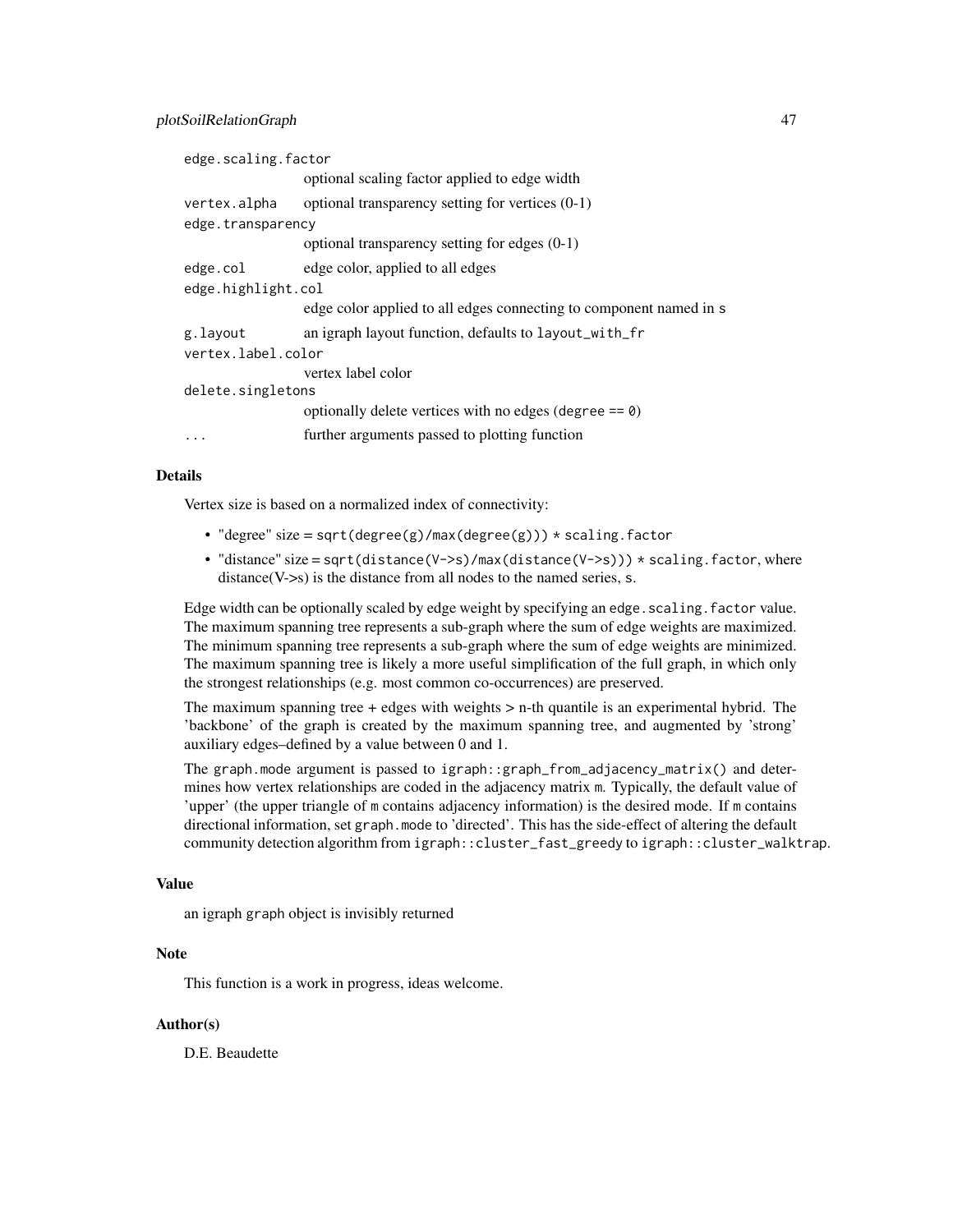#### Examples

```
# load sample data set
data(amador)
# create weighted adjacency matrix (see ?component.adj.matrix for details)
m <- component.adj.matrix(amador)
# plot network diagram, with Amador soil highlighted
plotSoilRelationGraph(m, s='amador')
# dendrogram representation
plotSoilRelationGraph(m, s='amador', plot.style='dendrogram')
# compare methods
m.o <- component.adj.matrix(amador, method='occurrence')
op <- par(no.readonly = TRUE)
par(mfcol=c(1,2))
plotSoilRelationGraph(m, s='amador', plot.style='dendrogram')
title('community matrix')
plotSoilRelationGraph(m.o, s='amador', plot.style='dendrogram')
title('occurence')
# investigate max spanning tree
plotSoilRelationGraph(m, spanning.tree='max')
# investigate max spanning tree + edges with weights > 75-th pctile
plotSoilRelationGraph(m, spanning.tree=0.75)
par(op)
  if(requireNamespace("curl") &
     curl::has_internet() &
    require(soilDB)) {
    # get similar data from soilweb, for the Pardee series
    s <- 'pardee'
    d <- siblings(s, component.data = TRUE)
    # normalize component names
    d$sib.data$compname <- tolower(d$sib.data$compname)
    # keep only major components
    d$sib.data <- subset(d$sib.data, subset=compkind == 'Series')
    # build adj. matrix and plot
    m <- component.adj.matrix(d$sib.data)
    plotSoilRelationGraph(m, s=s, plot.style='dendrogram')
```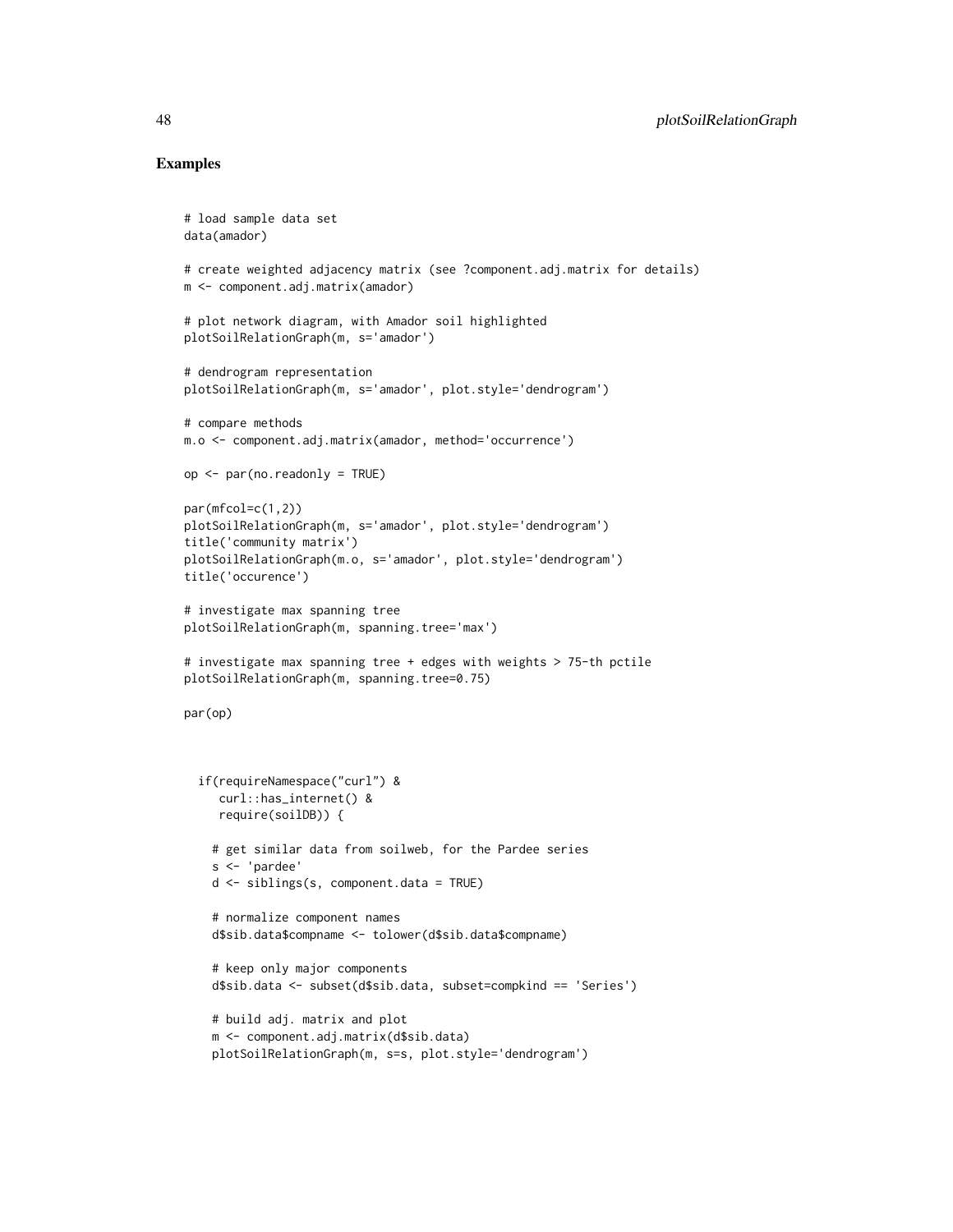```
# alter plotting style, see ?plot.phylo
  plotSoilRelationGraph(m, s=s, plot.style='dendrogram', type='fan')
plotSoilRelationGraph(m, s=s, plot.style='dendrogram', type='unrooted', use.edge.length=FALSE)
}
```
plotTransect *Arrange Profiles along a Transect*

#### Description

Plot a collection of Soil Profiles linked to their position along some gradient (e.g. transect).

#### Usage

```
plotTransect(
  s,
  grad.var.name,
  grad.var.order = order(site(s)[[grad.var.name]]),
  transect.col = "RoyalBlue",
  tick.number = 7,
  y.offset = 100,
  scaling.factor = 0.5,
  distance.axis.title = "Distance Along Transect (km)",
  crs = NULL,grad.axis.title = NULL,
  dist.scaling.factor = 1000,
  spacing = c("regular", "relative"),
  fix.relative.pos = list(thresh = 0.6, maxIter = 5000),
  ...
\mathcal{L}
```

| S             | SoilProfileCollection object                                                         |
|---------------|--------------------------------------------------------------------------------------|
| grad.var.name | the name of a site-level attribute containing gradient values                        |
|               | grad.var.order optional indexing vector used to override sorting along grad.var.name |
| transect.col  | color used to plot gradient (transect) values                                        |
| tick.number   | number of desired ticks and labels on the gradient axis                              |
| y.offset      | vertical offset used to position profile sketches                                    |
|               | scaling. factor scaling factor applied to profile sketches                           |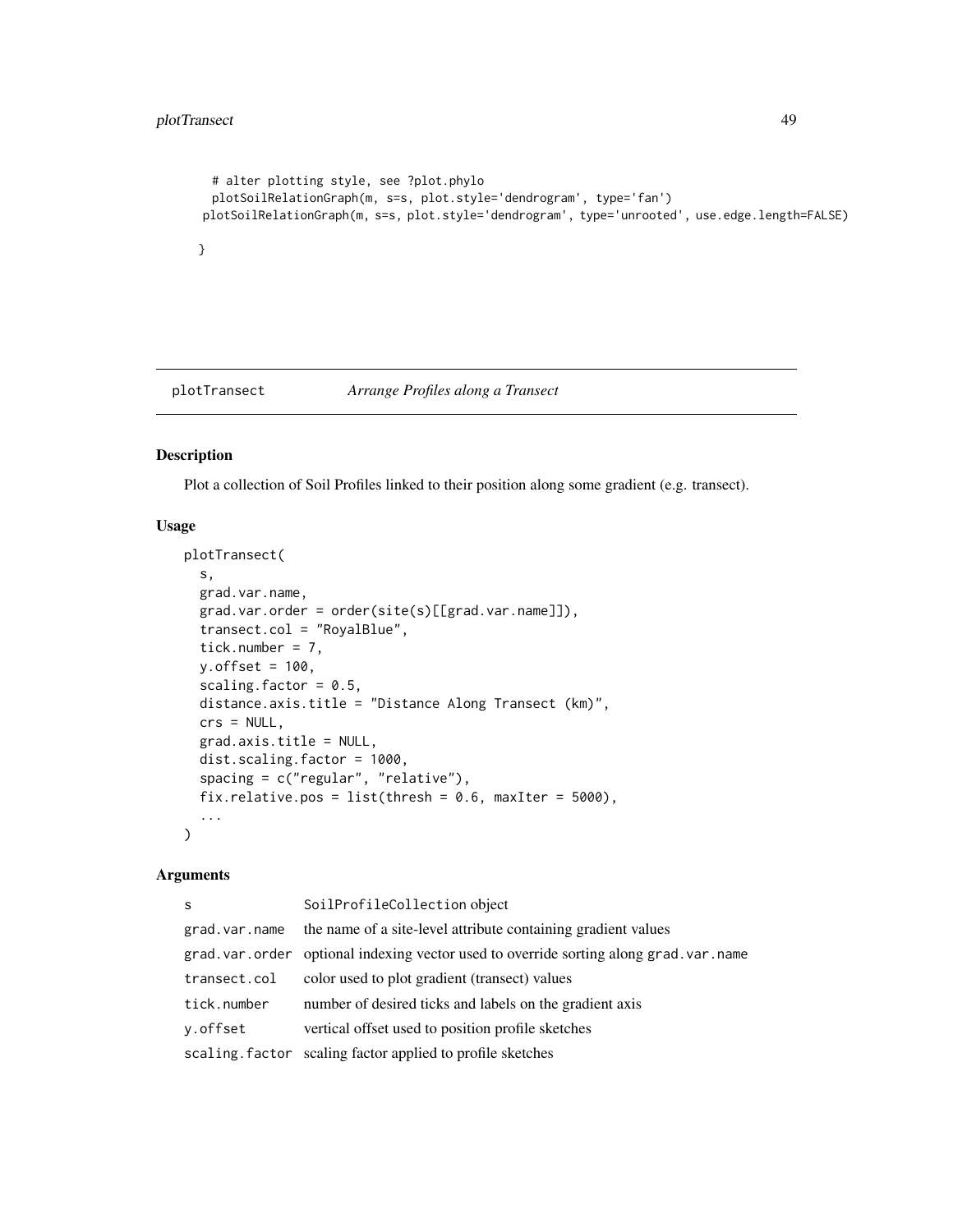| distance.axis.title |                                                                                                                                    |  |
|---------------------|------------------------------------------------------------------------------------------------------------------------------------|--|
|                     | a title for the along-transect distances                                                                                           |  |
| crs                 | an optional CRS object (sp package) used to convert coordinates into a projected<br>coordinate reference system                    |  |
| grad.axis.title     |                                                                                                                                    |  |
|                     | a title for the gradient axis                                                                                                      |  |
| dist.scaling.factor |                                                                                                                                    |  |
|                     | scaling factor (divisor) applied to linear distance units, default is conversion<br>from $m$ to $km(1000)$                         |  |
| spacing             | profile sketch spacing style: "regular" (profiles aligned to an integer grid) or "re<br>lative" (relative distance along transect) |  |
| fix.relative.pos    |                                                                                                                                    |  |
|                     | adjust relative positions in the presence of overlap, FALSE to suppress, otherwise<br>list of arguments to aqp:: fix0verlap        |  |
| $\cdots$            | further arguments passed to aqp::plotSPC.                                                                                          |  |

# Details

Depending on the nature of your SoilProfileCollection and associated gradient values, it may be necessary to tinker with figure margins, y.offset and scaling.factor.

# Value

An invisibly-returned data.frame object:

- scaled.grad: scaled gradient values
- scaled.distance: cumulative distance, scaled to the interval of  $0.5$ , nrow(coords) +  $0.5$
- distance: cumulative distance computed along gradient, e.g. transect distance
- variable: sorted gradient values
- x: x coordinates, ordered by gradient values
- y: y coordinate, ordered by gradient values
- grad.order: a vector index describing the sort order defined by gradient values

# Note

This function is very much a work in progress, ideas welcome!

# Author(s)

D.E. Beaudette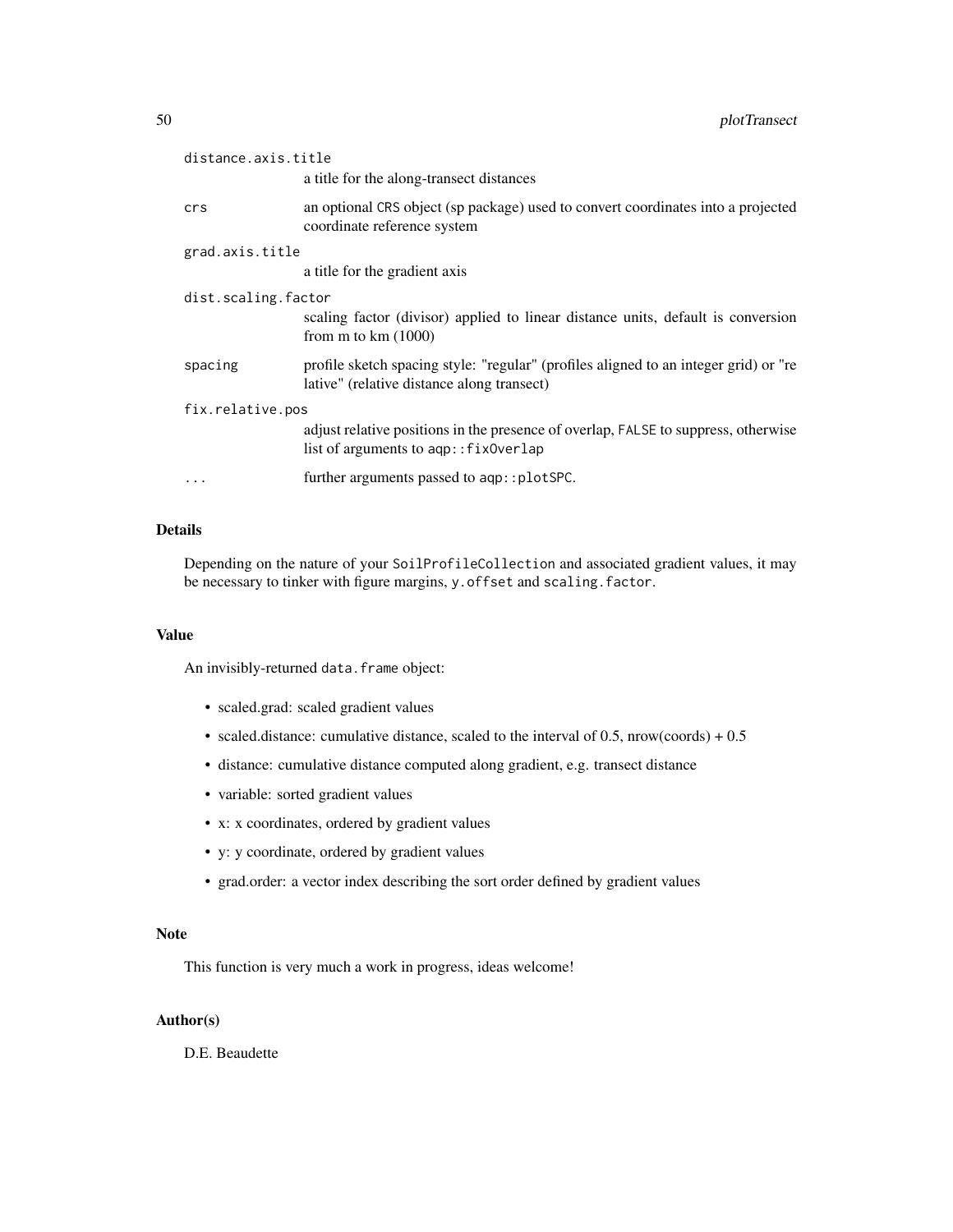# plotTransect 51

#### Examples

```
if(require(aqp) &
require(sp) &
 require(soilDB)
) {
 # sample data
 data("mineralKing", package = "soilDB")
 # device options are modified locally, reset when done
 op <- par(no.readonly = TRUE)
 # quick overview
 par(mar=c(1,1,2,1))
 groupedProfilePlot(mineralKing, groups='taxonname', print.id=FALSE)
 # init coords and CRS
 coordinates(mineralKing) <- ~ x_std + y_std
 proj4string(mineralKing) <- '+proj=longlat +datum=NAD83'
 # projected CRS, units of meters
 crs.utm <- CRS('+proj=utm +zone=11 +datum=NAD83')
 # adjust margins
 par(mar=c(4.5,4,4,1))
 # standard transect plot, profile sketches arranged along integer sequence
 plotTransect(mineralKing, grad.var.name='elev_field', crs=crs.utm,
               grad.axis.title='Elevation (m)', label='pedon_id', name='hzname')
 # default behavior, attempt adjustments to prevent over-plot and preserve relative spacing
 # use set.seed() to fix outcome
 plotTransect(mineralKing, grad.var.name='elev_field', crs=crs.utm,
               grad.axis.title='Elevation (m)', label='pedon_id',
               name='hzname', width=0.15, spacing = 'relative')
 # attempt relative positioning based on scaled distances, no corrections for overlap
 # profiles are clustered in space and therefore over-plot
 plotTransect(mineralKing, grad.var.name='elev_field', crs=crs.utm,
               grad.axis.title='Elevation (m)', label='pedon_id', name='hzname',
               width=0.15, spacing = 'relative', fix.relative.pos = FALSE)
  # customize arguments to aqp::fixOverlap()
 plotTransect(mineralKing, grad.var.name='elev_field', crs=crs.utm,
               grad.axis.title='Elevation (m)', label='pedon_id', name='hzname',
               width=0.15, spacing = 'relative',
               fix.relative.pos = list(maxIter=6000, adj=0.2, thresh=0.7))
 plotTransect(mineralKing, grad.var.name='elev_field', crs=crs.utm,
```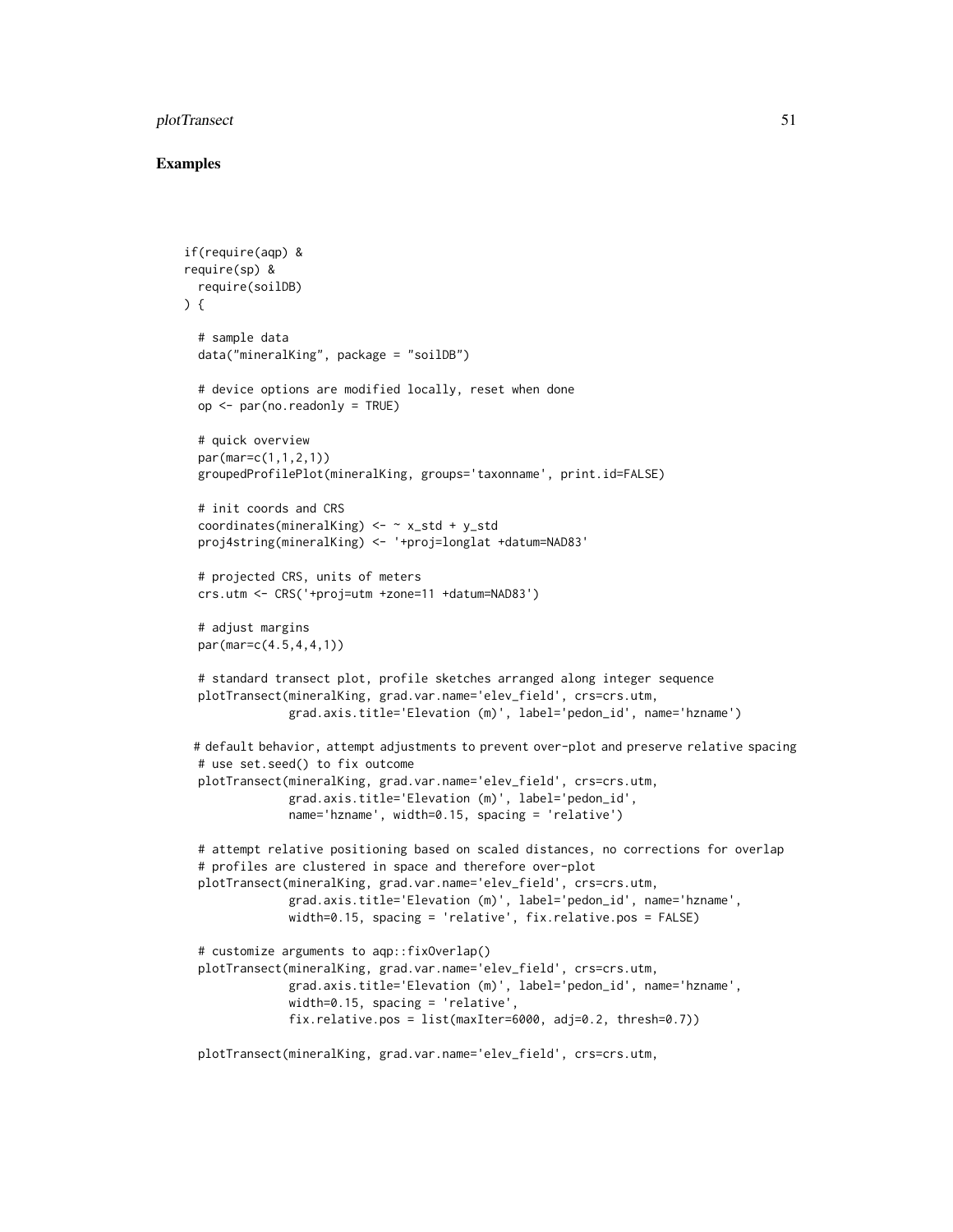```
grad.axis.title='Elevation (m)', label='pedon_id', name='hzname',
               width=0.2, spacing = 'relative',
               fix.relative.pos = list(maxIter=6000, adj=0.2, thresh=0.6),
               name.style = 'center-center')
par(op)
}
```
#### plotWB *Visualize Monthly Water Balance*

# Description

This function offers one possible visualization for the results of monthlyWB(). Note that "surplus" water is stacked on top of "actual ET", and "deficit" water is stacked below "storage". Calculate actual values for "surplus" and "deficit" from the figure like this:

- surplus value = surplus AET
- deficit value = deficit storage

#### Usage

```
plotWB(
  WB,
 AWC = attr(WB, "AWC"),
  showAWC = "below",
  sw.col = "#377EB8",
  surplus.col = "#4DAF4A",
  et.col = "#E41A1C",
  deficit.col = "#FF7F00",pch = c("P", "E"),
 pt.cex = 0.85,
  1wd = 2,
  n.ticks = 8,
 grid,col = grey(0.65),
 month.cex = 1,
  legend.cex = 0.9\lambda
```

| WB  | output from monthlyWB()                                                        |
|-----|--------------------------------------------------------------------------------|
| AWC | available water-holding capacity (mm), typically the value used in monthlyWB() |
|     | and stored as an attrbute of WB                                                |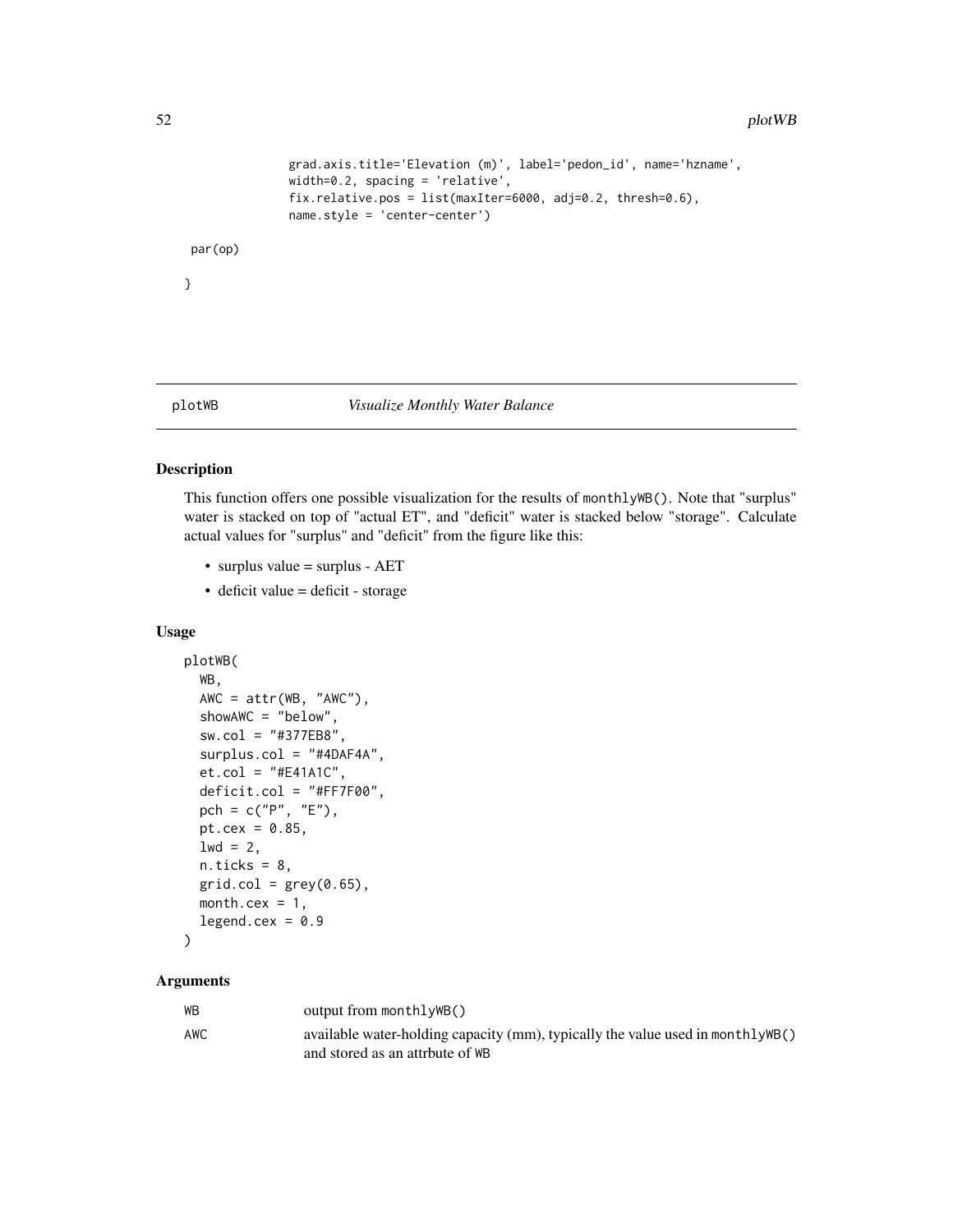#### plot WB 53

| showAWC     | now deprecated, always 'below'                                   |
|-------------|------------------------------------------------------------------|
| sw.col      | color for soil water ("storage)                                  |
| surplus.col | color for surplus water                                          |
| et.col      | color for ET                                                     |
| deficit.col | color for deficit                                                |
| pch         | plotting character for PPT and PET points (c('P', 'E'))          |
| pt.cex      | character expansion factor for PPT and PET points                |
| 1wd         | line width for PPT and PET curves                                |
| n.ticks     | approximate number of tick marks on positive and negative y-axis |
| grid.col    | horizontal grid line color                                       |
| month.cex   | scaling factor for month labels (x-axis)                         |
| legend.cex  | scaling factor for legend                                        |

# Value

nothing, function is called to generate graphical output

#### Note

You may have to adjust figure margins and size to get all of the elements to "look right".

# Author(s)

D.E. Beaudette and J.M. Skovlin

# Examples

```
if(requireNamespace('hydromad')) {
## A shallow / droughty soil near Sonora CA
# 100mm (4") AWC
AWC < - 100PPT <- c(171, 151, 138, 71, 36, 7, 1, 2, 11, 48, 102, 145)
PET <- c(15.17, 18.26, 30.57, 42.95, 75.37, 108.05, 139.74, 128.9, 93.99, 59.84, 26.95, 14.2)
# water-year
# three years
x.wb <- monthlyWB(AWC, PPT, PET, S_init = 0, starting_month = 9, rep = 3)
x.wb[x.wb$mo == 'Sep', ]# plot all three years
plotWB(x.wb)
# water-year / last iteration
x.wb \leftarrow monthlyWB(AWC, PPT, PET, S_init = 0,starting_month = 9, rep = 3,
                  keep_last = TRUE
```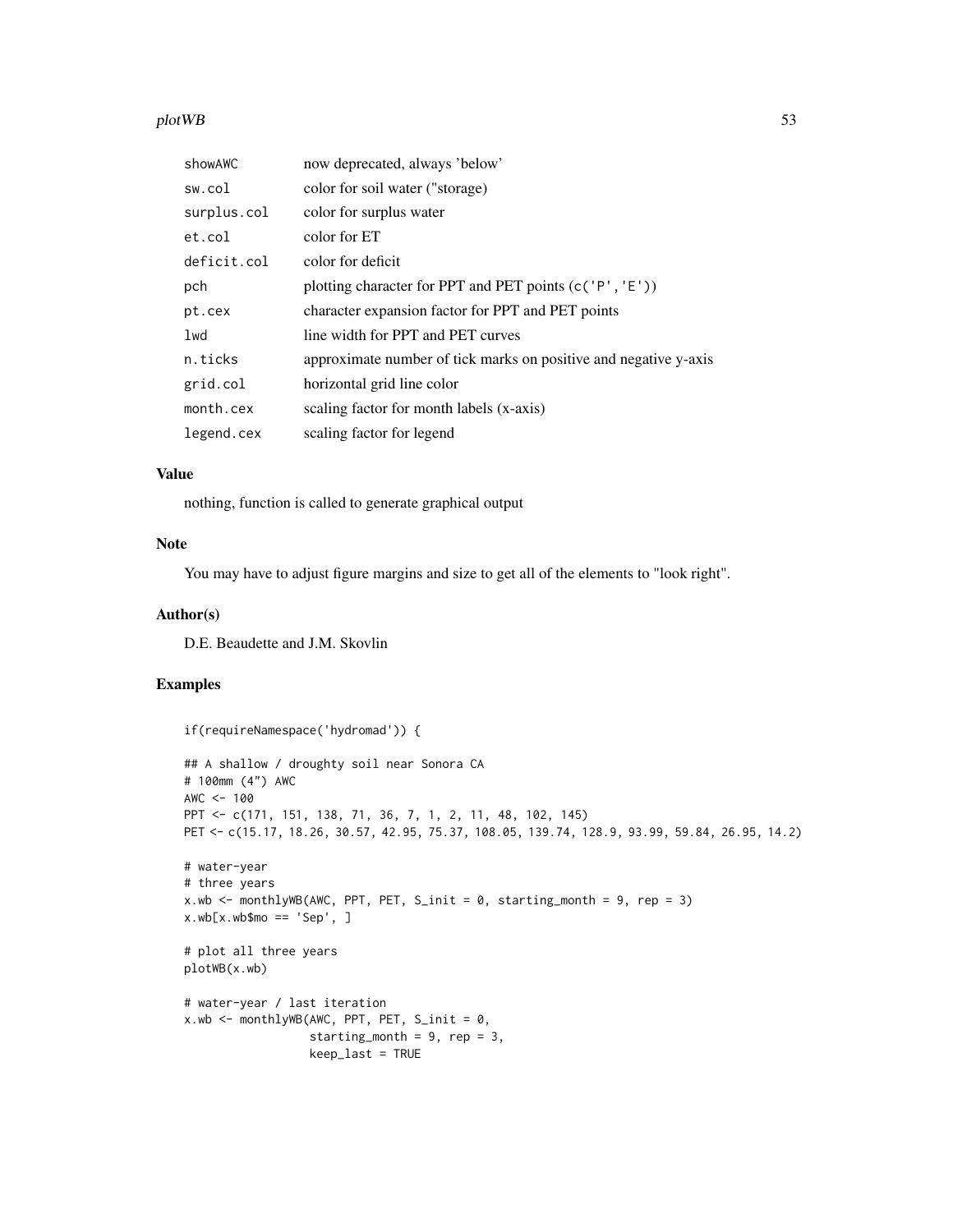```
\mathcal{L}# plot
plotWB(x.wb)
## Drummer series (Fine-silty, mixed, superactive, mesic Typic Endoaquolls), southern IL
AWC <-244PPT <- c(36, 37, 54, 82, 98, 96, 92, 75, 69, 70, 65, 50)
PET <- c(0, 0, 12, 46, 90, 130, 145, 128, 88, 46, 14, 0)
# using calendar year
x.wb <- monthlyWB(AWC, PPT, PET, S_init = 0,
                  starting_month = 1, rep = 3,
                  keep_last = TRUE
)
plotWB(x.wb)
}
```
plotWB\_lines *Line / Area Visualization for Monthly Water Balance*

#### Description

Line / Area Visualization for Monthly Water Balance

#### Usage

```
plotWB_lines(
  WB,
  cols = c("#759CC9", "#EB6D6E", "#7FC47D"),
  line.col = "black",
  line.1ty = c(1, 2, 3),interpolator = c("spline", "linear"),
  spline.method = c("natural", "periodic"),
  month.cex = 1
\lambda
```

| WВ       | output from monthlyWB()                                             |
|----------|---------------------------------------------------------------------|
| cols     | vector of three colors used for area under PPT, PET, and AET curves |
| line.col | single color used for PPT, PET, and AET lines                       |
| line.ltv | vector of three line styles used for PPT, PET, AET curves           |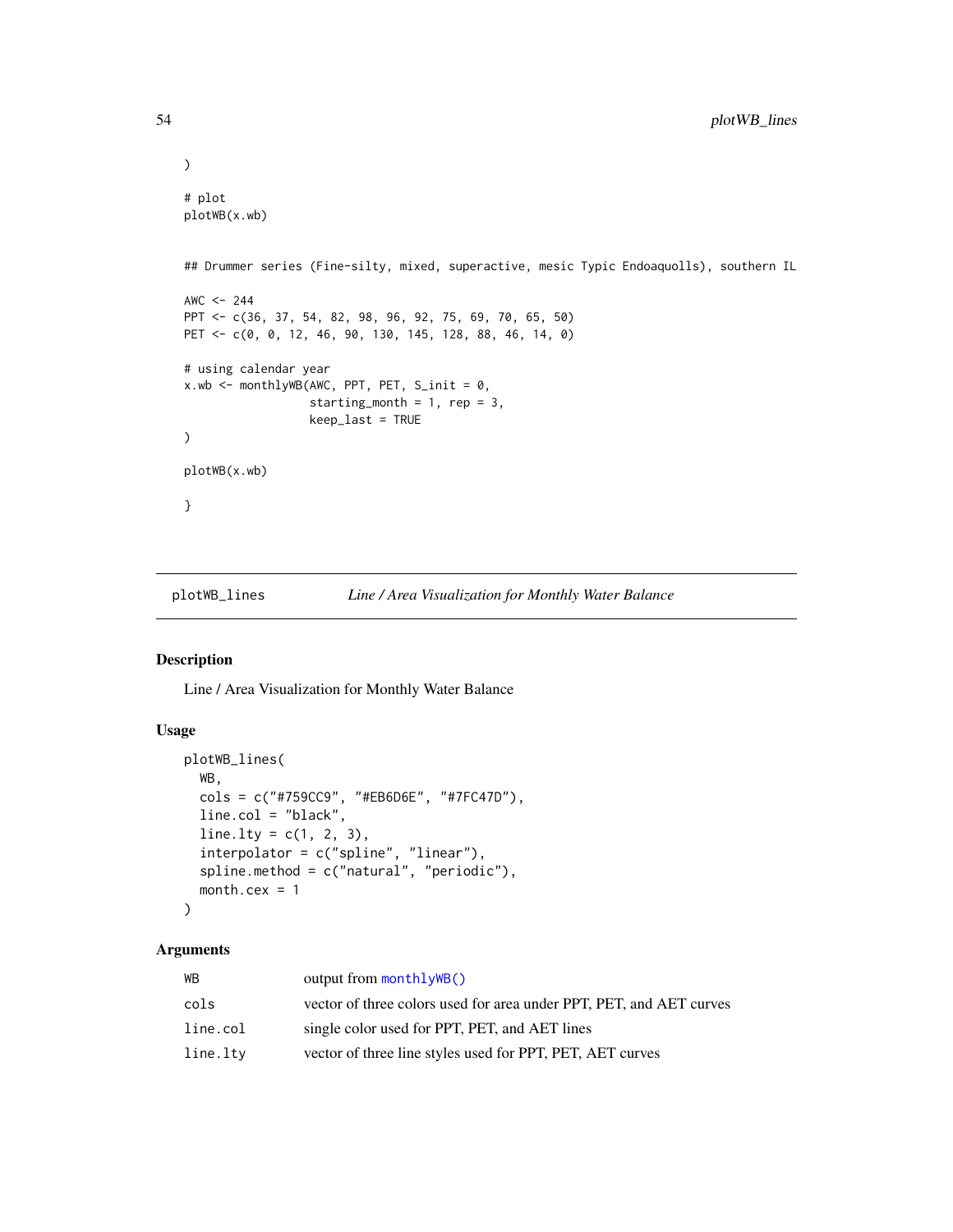#### PLSS2LL 55

| interpolator  | spline or linear interpolation of monthly values, use of spline may lead to minor<br>smoothing artifacts in shaded areas |
|---------------|--------------------------------------------------------------------------------------------------------------------------|
| spline.method | when interpolator = 'spline', argument passed to spline fun( $\dots$ , method<br>$=$ spline.method)                      |
| month.cex     | scaling factor for month labels                                                                                          |

# Value

nothing, function is called to generate graphical output

# Author(s)

J.M. Skovlin and D.E. Beaudette

# Examples

if(requireNamespace('hydromad')) {

```
## A shallow / droughty soil near Sonora CA
# 100mm (4") AWC
AWC < - 100PPT <- c(171, 151, 138, 71, 36, 7, 1, 2, 11, 48, 102, 145)
PET <- c(15.17, 18.26, 30.57, 42.95, 75.37, 108.05, 139.74, 128.9, 93.99, 59.84, 26.95, 14.2)
# calendar-year
# three year warm-up
x.wb <- monthlyWB(AWC, PPT, PET, S_init = 0, starting_month = 1, rep = 3, keep_last = TRUE)
# plot
plotWB_lines(x.wb)
}
```
PLSS2LL *PLSS2LL*

#### Description

Fetch latitude and longitude centroid coordinates for coded PLSS information from the BLM PLSS web service.

#### Usage

PLSS2LL(p, plssid = "plssid")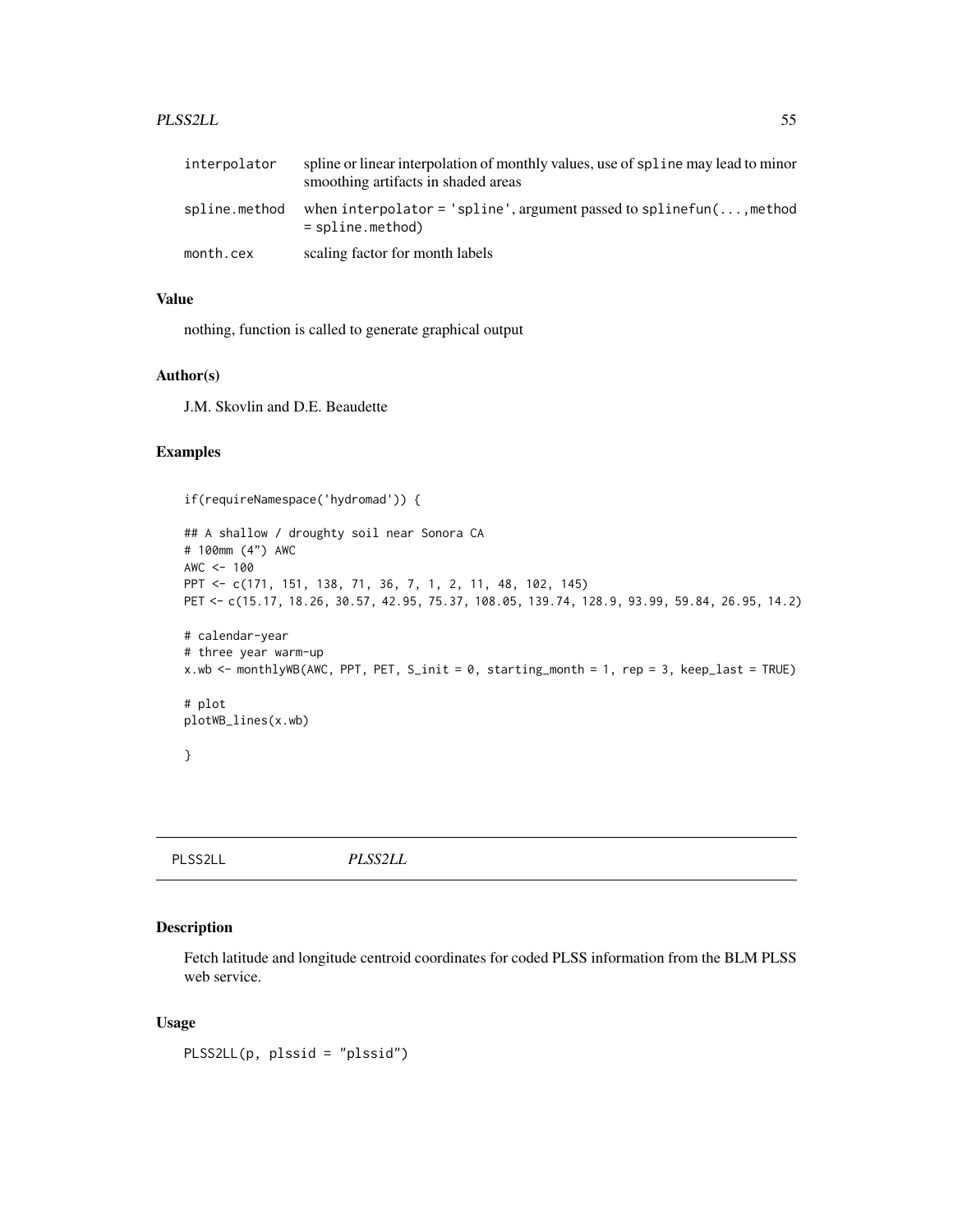# <span id="page-55-0"></span>Arguments

| p      | data.frame with chunks of PLSS coordinates         |
|--------|----------------------------------------------------|
| plssid | Column name containing PLSS ID (default: "plssid") |

# Value

A data.frame of PLSS codes and coordinates.

# Note

This function expects that the dataframe will have a 'plssid' column generated by the formatPLSS function. Requires the following packages: httr, and jsonlite.

#### Author(s)

D.E. Beaudette, Jay Skovlin, A.G. Brown

# See Also

[LL2PLSS](#page-32-0), [formatPLSS](#page-25-0)

polygonAdjacency *Evaluate Spatial Adjacency of SpaitialPolygonsDataFrame Objects*

# Description

This function utilizes the 'spdep' and 'igraph' packages to evaluate several measures of spatial connectivity.

### Usage

```
polygonAdjacency(x, v='MUSYM', ...)
```
#### Arguments

|                         | a SpatialPolygonsDataFrame object                                                                 |
|-------------------------|---------------------------------------------------------------------------------------------------|
|                         | name of the field in the attribute table to use when searching for 'common lines'.<br>see details |
| $\cdot$ $\cdot$ $\cdot$ | additional arguments passed to spdep::poly2nb                                                     |

#### Details

Examples are presented in [this tutorial.](http://ncss-tech.github.io/AQP/sharpshootR/common-soil-lines.html)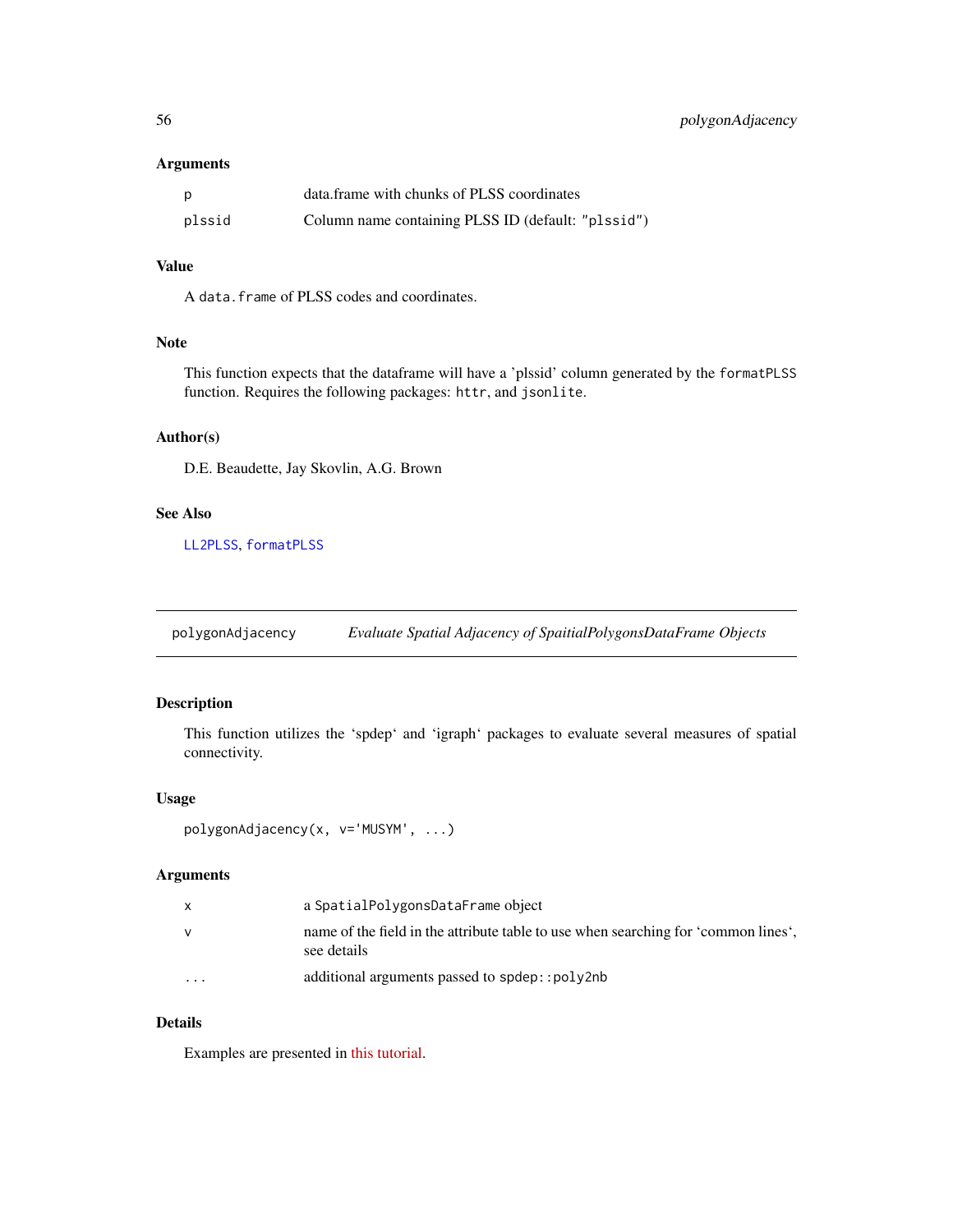# Value

A list object containing:

commonLines An integer vector of feature IDs, that share a common boundary and attribute v.commonLines. Sometimes referred to as "common soil lines".

adjMat A weighted adjacency matrix

# Author(s)

D.E. Beaudette

prepareDailyClimateData

*Prepare daily climate data (DAYMET) for a single point*

# Description

This function returns daily climate data required for a simple water balance (and more), using three packages:

- elevatr: elevation data at x
- daymetr: DAYMET data at x for years start through end
- Evapotranspiration: Makkink formulation for estimating reference crop evapotranspiration

#### Usage

prepareDailyClimateData(x, start, end, onlyWB = TRUE)

## Arguments

| X      | SpatialPoints object representing a single location  |
|--------|------------------------------------------------------|
| start  | start year $(1998)$                                  |
| end    | end year $(2018)$                                    |
| onlyWB | logical, return just those date required by daily WB |

#### Value

a data.frame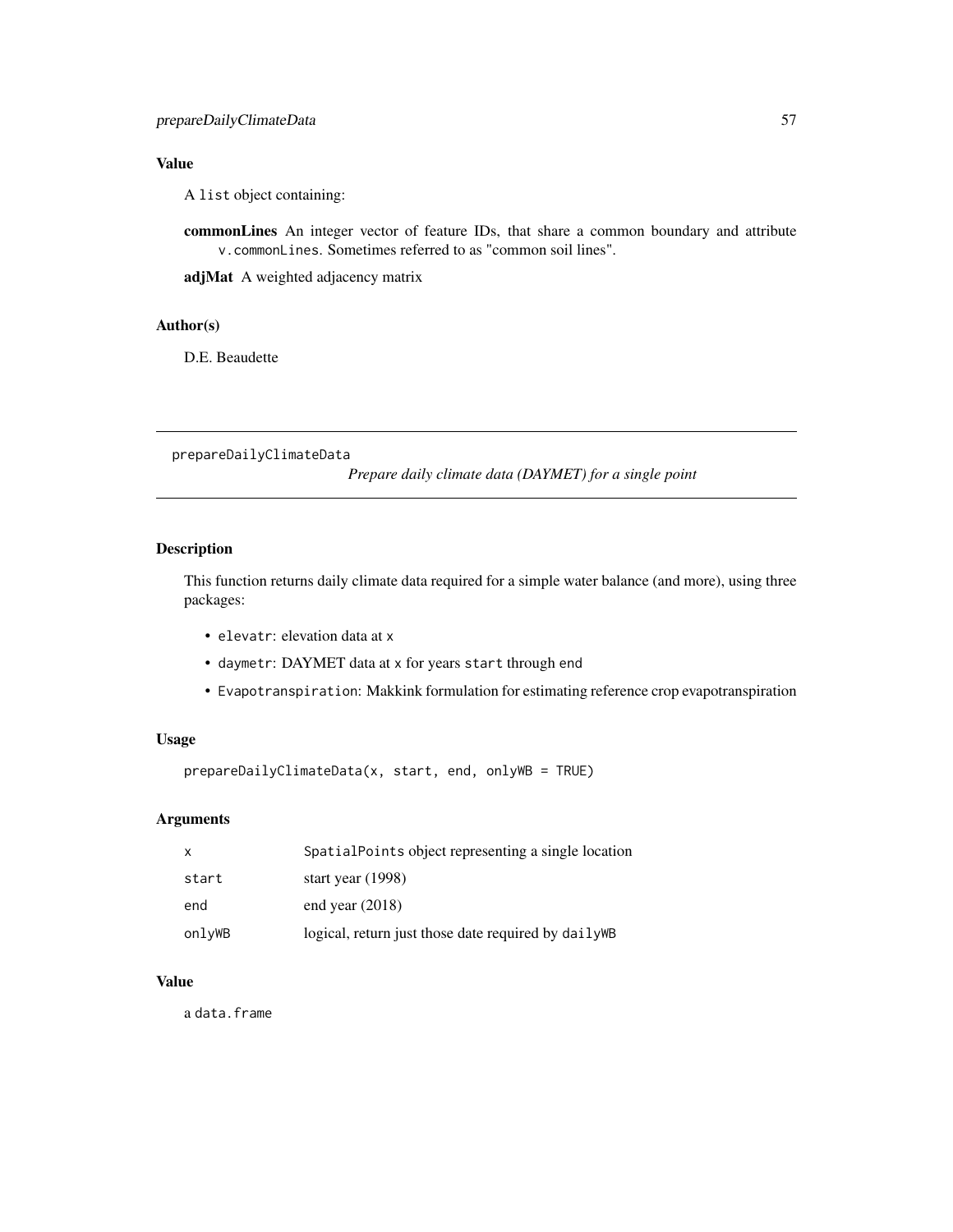```
prepare_SSURGO_hydro_data
```
*Get and prepare basic soil hydraulic parameters from SSURGO via SDA*

# Description

Get and prepare basic soil hydraulic parameters from SSURGO via SDA

#### Usage

```
prepare_SSURGO_hydro_data(cokeys, max.depth)
```
#### Arguments

| cokevs    | vector of component keys (cokey) in current SSURGO snapshot                                   |
|-----------|-----------------------------------------------------------------------------------------------|
| max.depth | target depth of aggregation (cm), corrected later by real soil depth as reported<br>by slab() |

# Details

Weighted mean soil hydraulic parameters are returned over the interval of 0-max.depth, calculated by aqp::slab().

#### Value

a list containing:

- SPC: SoilProfileCollection
- agg: aggregate representation of hydraulic parameters, by cokey

# Author(s)

D.E. Beaudette

<span id="page-57-0"></span>sample.by.poly *Sample a Polygon at Fixed Density*

# Description

Generate sampling points within a SpatialPolygon object, according to a specified sampling density.

#### Usage

```
sample.by.poly(p, n.pts.per.ac=1, min.samples=5,
sampling.type='regular', iterations=10, p4s=NULL)
```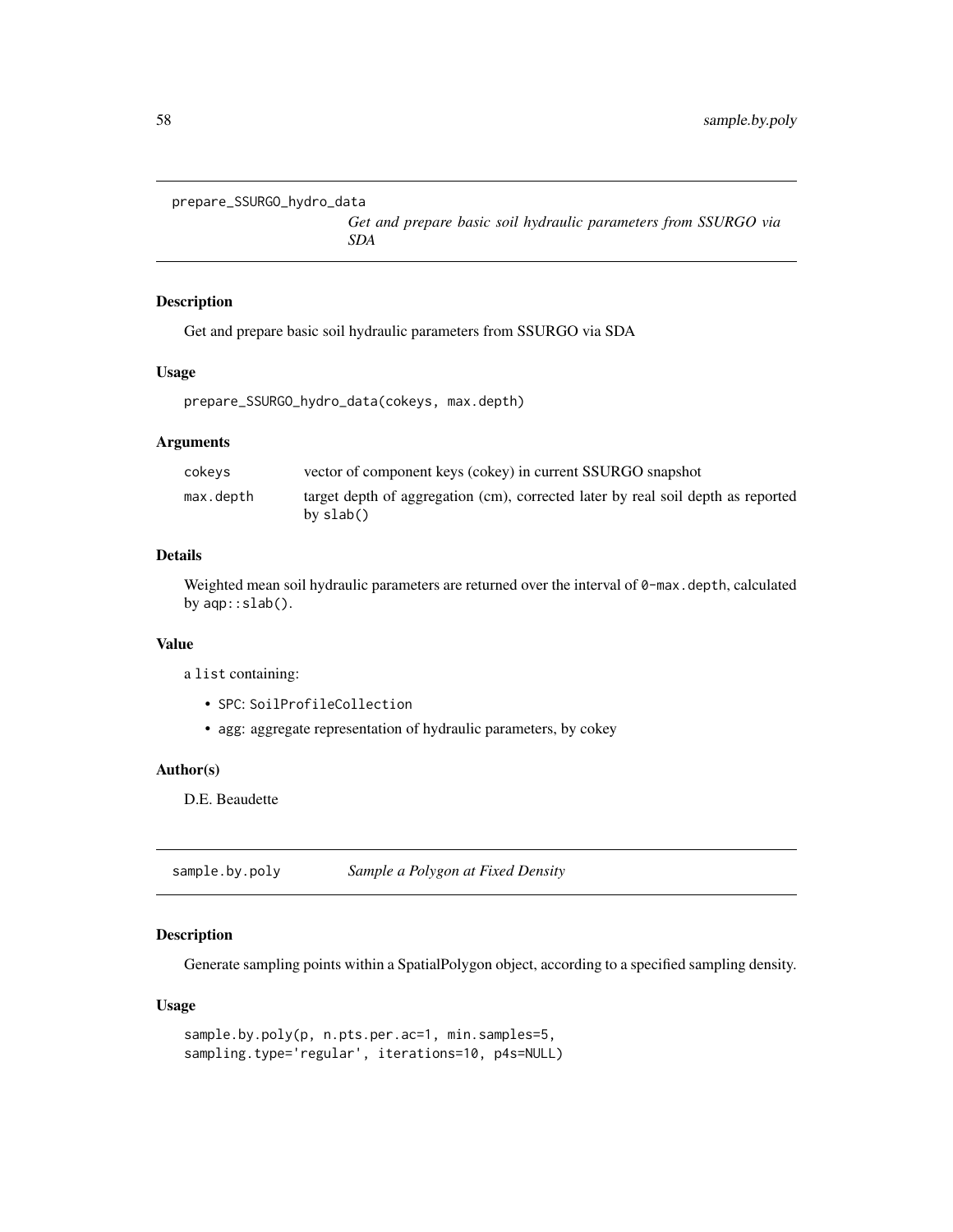#### <span id="page-58-0"></span>Arguments

| p             | a Polygon object, with coordinates in a projected CRS with units of meters |
|---------------|----------------------------------------------------------------------------|
| n.pts.per.ac  | requested sampling density in points per acre (results will be close)      |
| min.samples   | minimum requested number of samples per polygon                            |
| sampling.type | sampling type, see spsample                                                |
| iterations    | number of tries that spsample will attempt                                 |
| p4s           | a qualified proj4string that will be assigned to sampling points           |

# Details

This function is typically accessed via some kind of helper function such as [constantDensitySampling](#page-12-0).

# Value

A SpatialPoints object.

#### Note

This function expects that the Polygon object has coordinates associated with a projected CRS– e.g. units of meters. Invalid geometries may cause errors or yield incorrect sample sizes.

#### Author(s)

D.E. Beaudette

# See Also

[spsample](#page-0-0), [constantDensitySampling](#page-12-0)

sampleRasterStackByMU *Sample a Raster Stack*

#### Description

Sample a raster stack by map unit polygons, at a constant density.

#### Usage

```
sampleRasterStackByMU(mu, mu.set, mu.col, raster.list, pts.per.acre,
p = c(0, 0.05, 0.25, 0.5, 0.75, 0.95, 1), progress = TRUE,
estimateEffectiveSampleSize=TRUE, polygon.id='pID')
```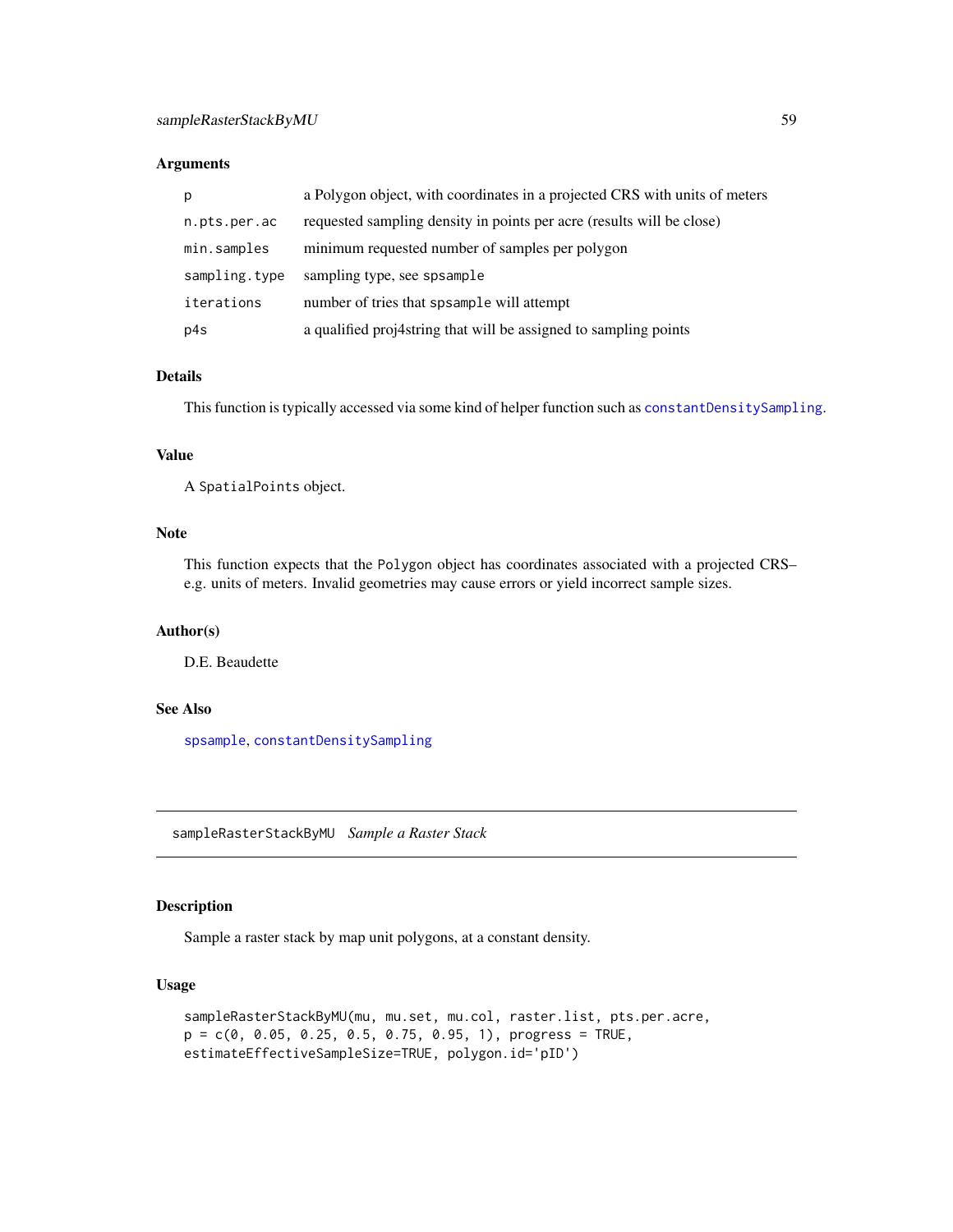#### Arguments

| mu                          | a SpatialPolygonsDataFrame object in a projected coordinate reference sys-<br>tem (CRS)           |
|-----------------------------|---------------------------------------------------------------------------------------------------|
| mu.set                      | character vector of map unit labels to be sampled                                                 |
| mu.col                      | column name in attribute table containing map unit labels                                         |
| raster.list                 | a list containing raster names and paths, see details below                                       |
| pts.per.acre                | target sampling density in 'points per acre'                                                      |
| p                           | percentiles for polygon area stats, e.g. $(0.05, 0.25, 0.5, 0.75, 0.95)$                          |
| progress                    | logical, print a progress bar while sampling?                                                     |
| estimateEffectiveSampleSize | estimate an effective sample size via Moran's I?                                                  |
| polygon.id                  | Column name containing unique polygon IDs; default: 'pID'; calculated if miss-<br><sub>1</sub> ng |

#### Details

This function is used by various NRCS reports that summarize or compare concepts defined by collections of polygons using raster data sampled from within each polygon, at a constant sampling density. Even though the function name includes "rasterSTack", this function doesn't actually operate on a 'stack' object as defined in the raster package. The collection of raster data defined in raster.list do not have to share a common coordinate reference system, grid spacing, or extent. Point samples generated from mu are automatically converted to the CRS of each raster before extracting values. The extent of each raster in raster.list must completely contain the extent of mu.

## Value

A list containing:

'raster.samples' a data.frame containing samples from all rasters in the stack 'area.stats' a data. frame containing area statistics for all map units in the collection 'unsampled.ids' an index to rows in the original SPDF associated with polygons not sampled 'raster.summary' a data.frame containing information on sampled rasters

'Moran\_I' a data. frame containing estimates Moran's I (index of spatial autocorrelation)

# Author(s)

D.E. Beaudette

#### See Also

[constantDensitySampling](#page-12-0), [sample.by.poly](#page-57-0)

<span id="page-59-0"></span>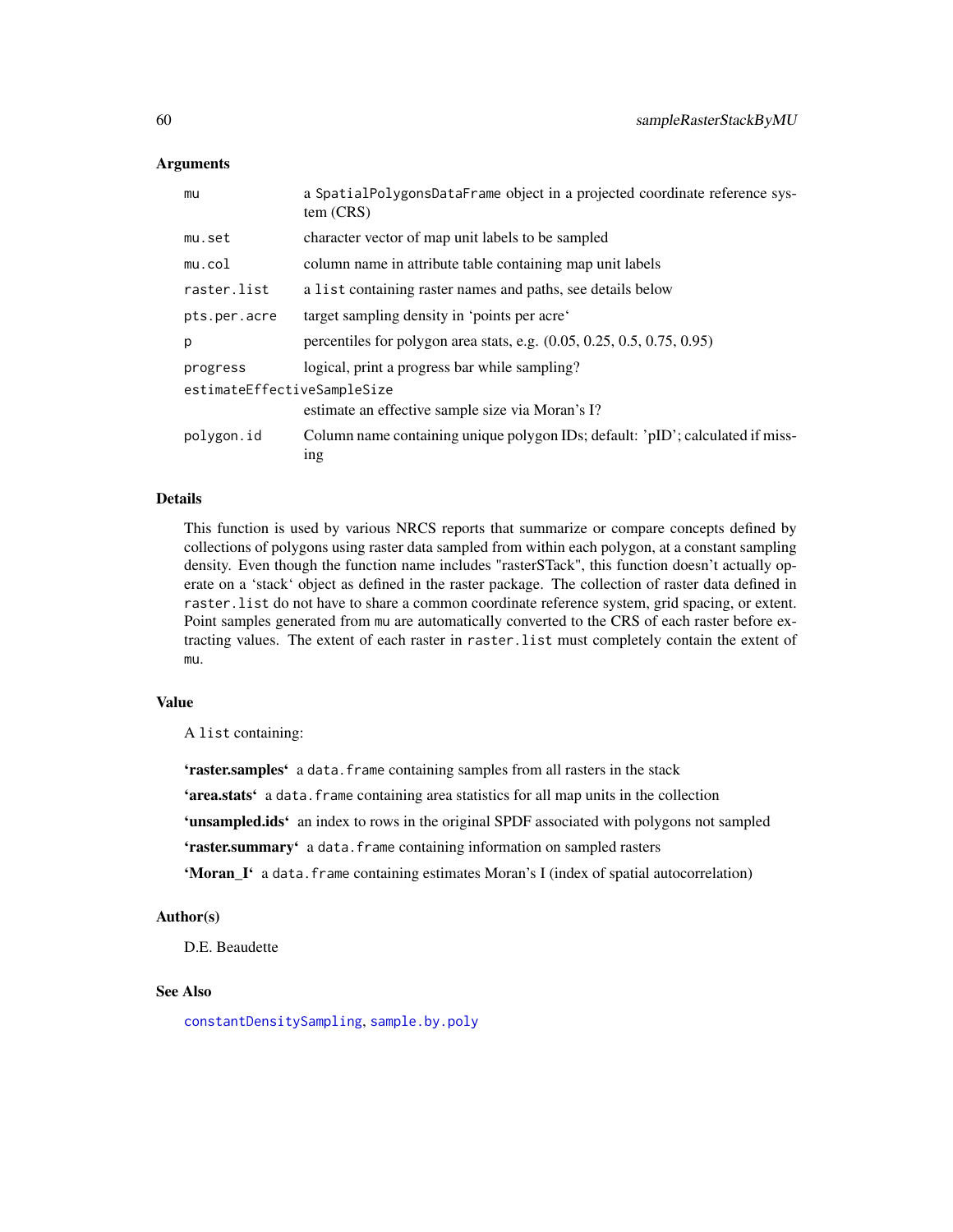# Description

Simple interface to the hydromad "leaky bucket" soil moisture model.

# Usage

```
simpleWB(
 PPT,
 PET,
 D,
 thickness,
  sat,
 fc,
 S_0 = 0.5,
 a.ss = 0.05,M = 0,etmult = 1)
```
# Arguments

| <b>PPT</b> | precipitation series (mm)                                                       |
|------------|---------------------------------------------------------------------------------|
| <b>PET</b> | potential ET series (mm)                                                        |
| D          | dates                                                                           |
| thickness  | soil thickness (cm)                                                             |
| sat        | volumeric water content at saturation (satiated water content)                  |
| fc         | volumetric water content at field capacity (typically 1/3 bar suction)          |
| $S_0$      | initial soil moisture as a fraction of total water storage (mm)                 |
| a.ss       | recession coefficients for subsurface flow from saturated zone, should be $> 0$ |
| M          | fraction of area covered by deep-rooted vegetation                              |
| etmult     | multiplier for PET                                                              |

#### Details

Adjustments for coarse fragments should be made by reducing thickness.

# Value

a data.frame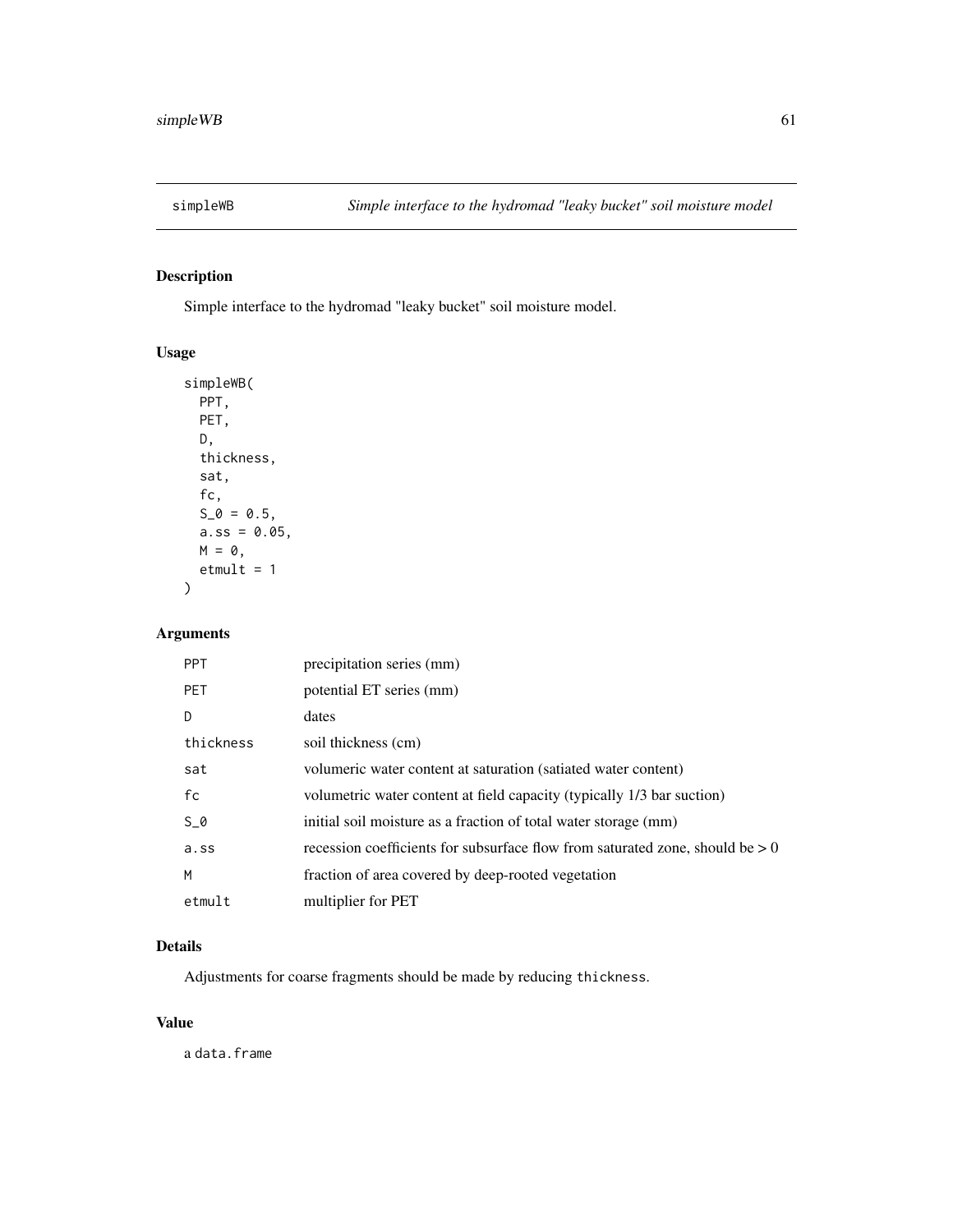#### <span id="page-61-0"></span>References

Farmer, D., M. Sivapalan, Farmer, D. (2003). Climate, soil and vegetation controls upon the variability of water balance in temperate and semiarid landscapes: downward approach to water balance analysis. Water Resources Research 39(2), p 1035.

Bai, Y., T. Wagener, P. Reed (2009). A top-down framework for watershed model evaluation and selection under uncertainty. Environmental Modelling and Software 24(8), pp. 901-916.

site\_photos\_kml *site\_photos\_kml*

#### Description

Generates a KML file of site locations with associated site photos and a link to a pedon description report.

# Usage

```
site_photos_kml(data,
filename='photos.kml', make.image.grid=FALSE,
file.source = c('local', 'relative')
)
```
# Arguments

| data            | a dataframe                                                                                                                                                            |
|-----------------|------------------------------------------------------------------------------------------------------------------------------------------------------------------------|
| filename        | full file path and name with .kml extension                                                                                                                            |
| make.image.grid |                                                                                                                                                                        |
|                 | logical, include linked site images, default is FALSE                                                                                                                  |
| file.source     | local' sources the image files to a specific system path, 'relative' sources the<br>image files to files folder that can be included and referenced within a .kmz file |

#### Details

This function simplifies writing a kml file of site and/or sites with linked photos. Further documentation is provided in [this tutorial.](https://ncss-tech.github.io/AQP/sharpshootR/site-photo-kml.html)

#### Value

A KML file of of sites with embedded associated site photos.

#### Author(s)

Jay Skovlin, D.E. Beaudette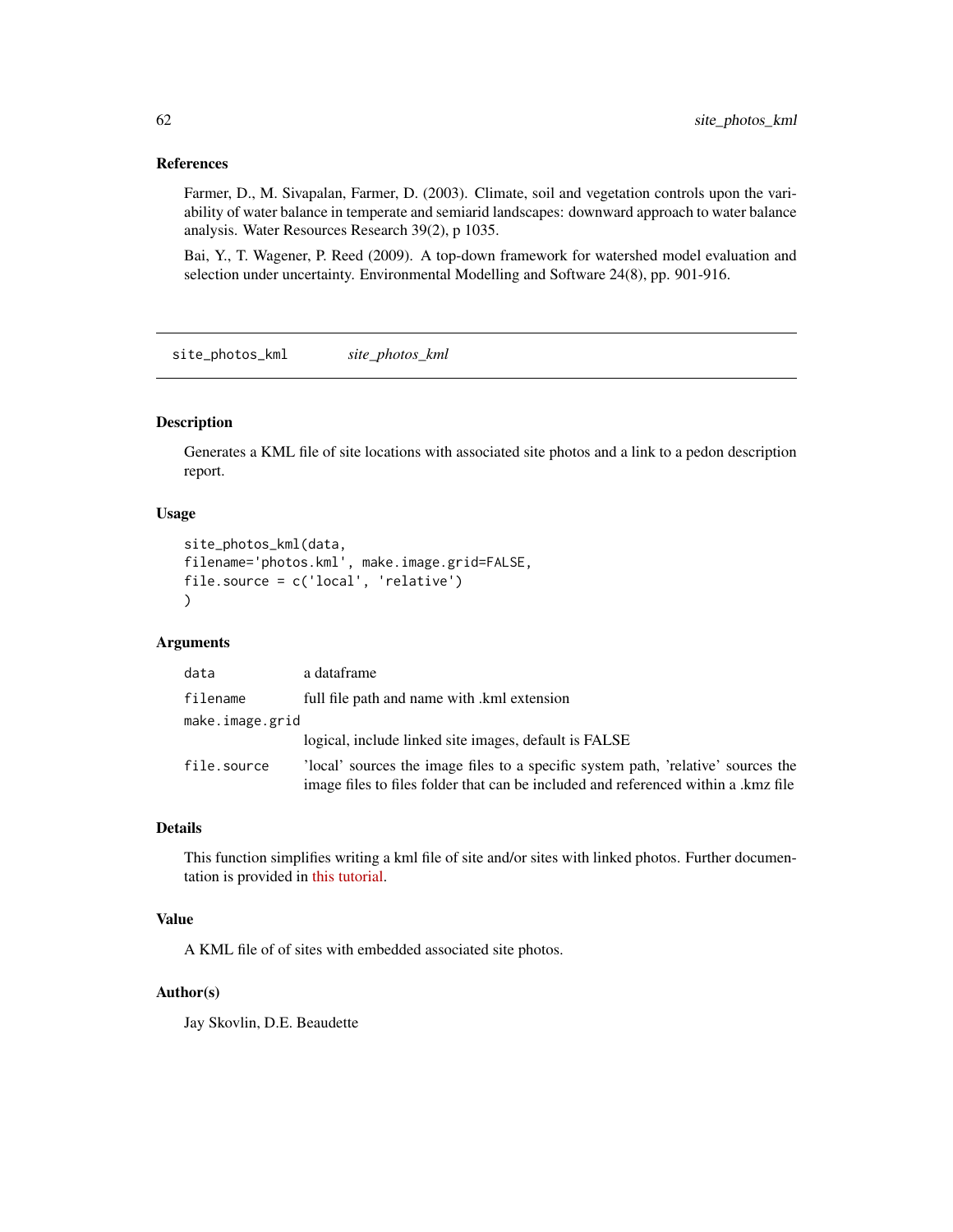SoilTaxonomyDendrogram

*Soil Taxonomy Dendrogram*

# Description

Plot a dendrogram based on the first 4 levels of Soil Taxonomy, with soil profiles hanging below. A dissimilarity matrix is computed using Gower's distance metric for nominal-scale variables, based on order, sub order, great group, and subgroup level taxa. See the Details and Examples sections below for more information.

# Usage

```
SoilTaxonomyDendrogram(
  spc,
  name = "hzname",
  name.style = "right-center",
  rotationOrder = NULL,
  max.depth = 150,
  n.depth.ticks = 6,
  scaling.factor = 0.015,
  cex.names = 0.75,
  cex.id = 0.75,
  axis.line.offset = -4,
 width = 0.1,
 y.offset = 0.5,
  shrink = FALSE,font.id = 2,
  cex.taxon.labels = 0.66,
  dend.color = par("fg"),
  dend.width = 1,
  ...
)
```

| spc            | a SoilProfileCollection object, typically returned by soilDB:: fetchOSD                                                          |
|----------------|----------------------------------------------------------------------------------------------------------------------------------|
| name           | column name containing horizon names                                                                                             |
| name.style     | passed to aqp::plotSPC (default: "right-center")                                                                                 |
| rotationOrder  | numeric vector with desired ordering of leaves in the dendrogram from left to<br>right, or character vector matching profile IDs |
| max.depth      | depth at which profiles are truncated for plotting                                                                               |
| n.depth.ticks  | suggested number of ticks on the depth axis                                                                                      |
| scaling.factor | scaling factor used to convert depth units into plotting units                                                                   |
| cex.names      | character scaling for horizon names                                                                                              |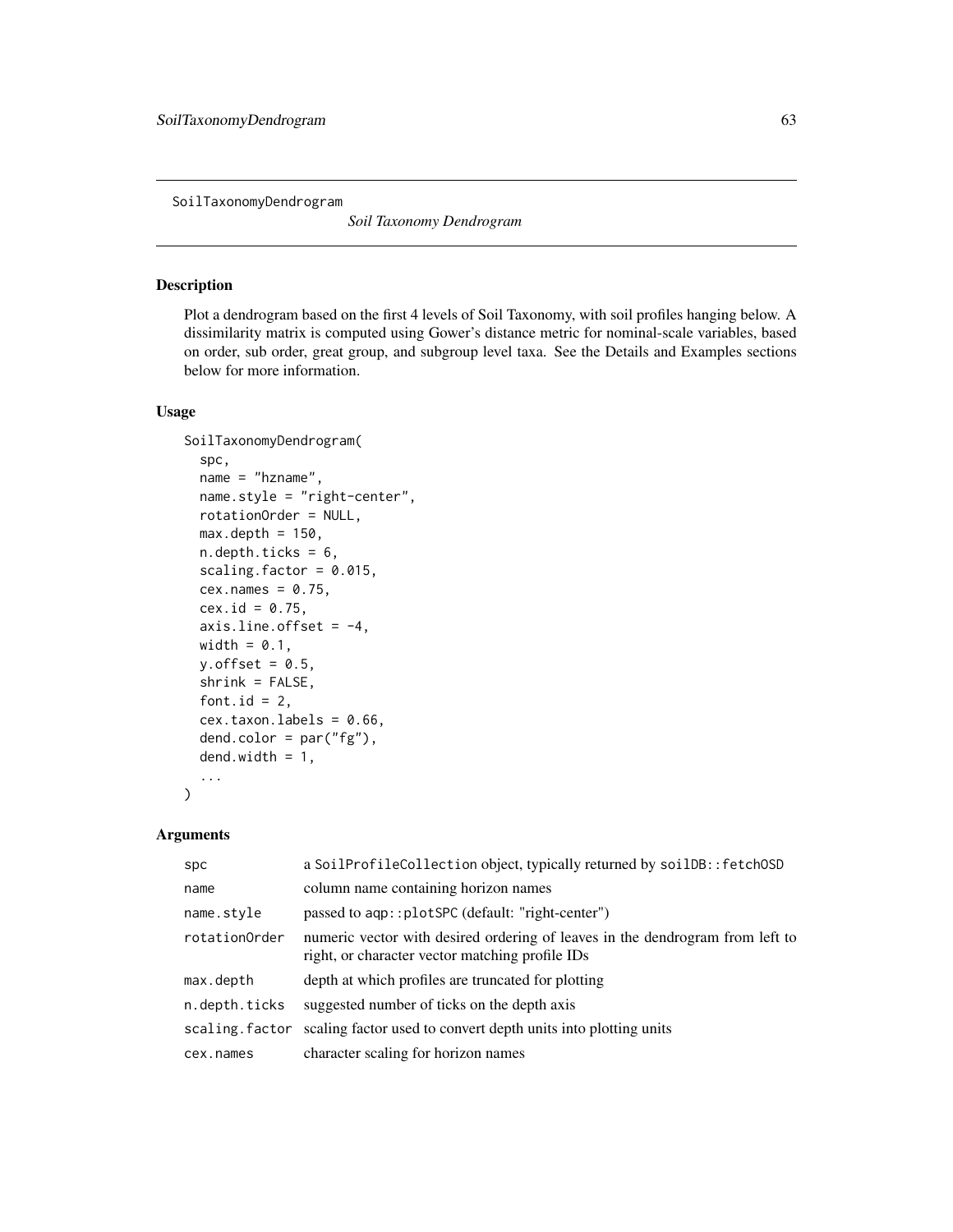<span id="page-63-0"></span> $64$  table 5.2

| cex.id           | character scaling for profile IDs                     |
|------------------|-------------------------------------------------------|
| axis.line.offset |                                                       |
|                  | horizontal offset for depth axis                      |
| width            | width of profiles                                     |
| y.offset         | vertical offset between dendrogram and profiles       |
| shrink           | logical, should long horizon names be shrunk by 80%?  |
| font.id          | font style applied to profile id, default is 2 (bold) |
| cex.taxon.labels |                                                       |
|                  | character scaling for taxonomic information           |
| dend.color       | dendrogram line color                                 |
| dend.width       | dendrogram line width                                 |
|                  | additional arguments to aqp:: plotSPC                 |

#### Details

This function looks for specific site-level attributes named: soilorder, suborder, greatgroup, and subgroup. See misc/soilTaxonomyDendrogram-examples.R for some examples.

The rotationOrder argument uses (requires) the dendextend::rotate() function to re-order leaves within the hclust representation of the ST hierarchy. Perfect sorting is not always possible.

#### Value

An invisibly-returned list containing:

- dist: pair-wise dissimilarity matrix
- order: final ordering of hclust leaves

#### Author(s)

D.E. Beaudette

table5.2 *Table 5.2 from Hole and Campbell, 1985.*

# Description

An adjacency matrix describing shared soil map boundary segments from the Soil Survey of Shawnee county, KS. This is table 5.2 from Hole and Campbell, 1985.

#### Usage

```
data(table5.2)
```
# Format

An object of class matrix (inherits from array) with 18 rows and 18 columns.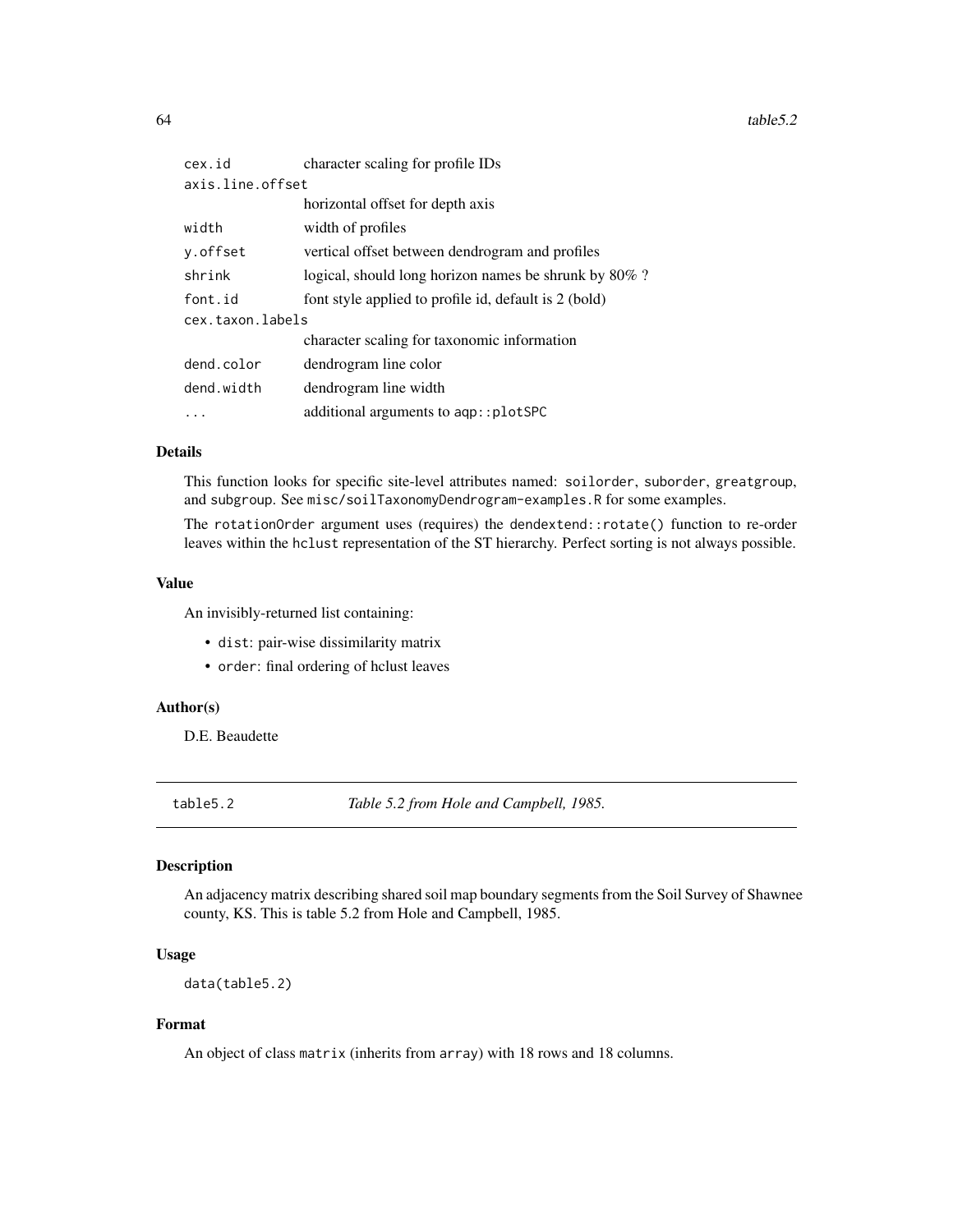# References

Hole, F.D. and J.B. Campbell. Soil Landscape Analysis. Rowman and Allanheld, 1985.

#### Examples

```
data("table5.2")
if(requireNamespace("igraph")) {
 # note special incantation to get the "correct" graph structure
 g <- igraph::graph_from_adjacency_matrix(table5.2, mode = 'upper', diag = FALSE, weighted = TRUE)
 # visualize
 op <- par(no.readonly = TRUE)
 par(max = c(0, 0, 0, 0))plot(g)
 plot(g, vertex.size = sqrt(igraph::degree(g) * 25), vertex.label.family = 'sans')
 # find communities
 cm <- igraph::cluster_walktrap(g)
 plot(cm, g, vertex.label.family = 'sans')
 par(op)
}
```
vizAnnualClimate *Annual Climate Summaries for Soil Series Data*

# Description

Annual climate summaries for soil series, based on latticeExtra::segplot, based on 5th, 25th, 50th, 75th, and 95th percentiles. Input data should be from soilDB::fetchOSD.

#### Usage

```
vizAnnualClimate(climate.data, IQR.cex = 1, s = NULL, s.col = "firebrick", ...)
```

| climate.data | Annual climate summaries, as returned from soilDB:: fetchOSD(, extended=TRUE) |
|--------------|-------------------------------------------------------------------------------|
| IOR.cex      | scaling factor for bar representing interquartile range                       |
| S.           | a soil series name, e.g. "LUCY", to highlight                                 |
| s.col        | color for highlighted soil series                                             |
| $\ddots$     | further arguments passed to lattice Extra:: segplot                           |
|              |                                                                               |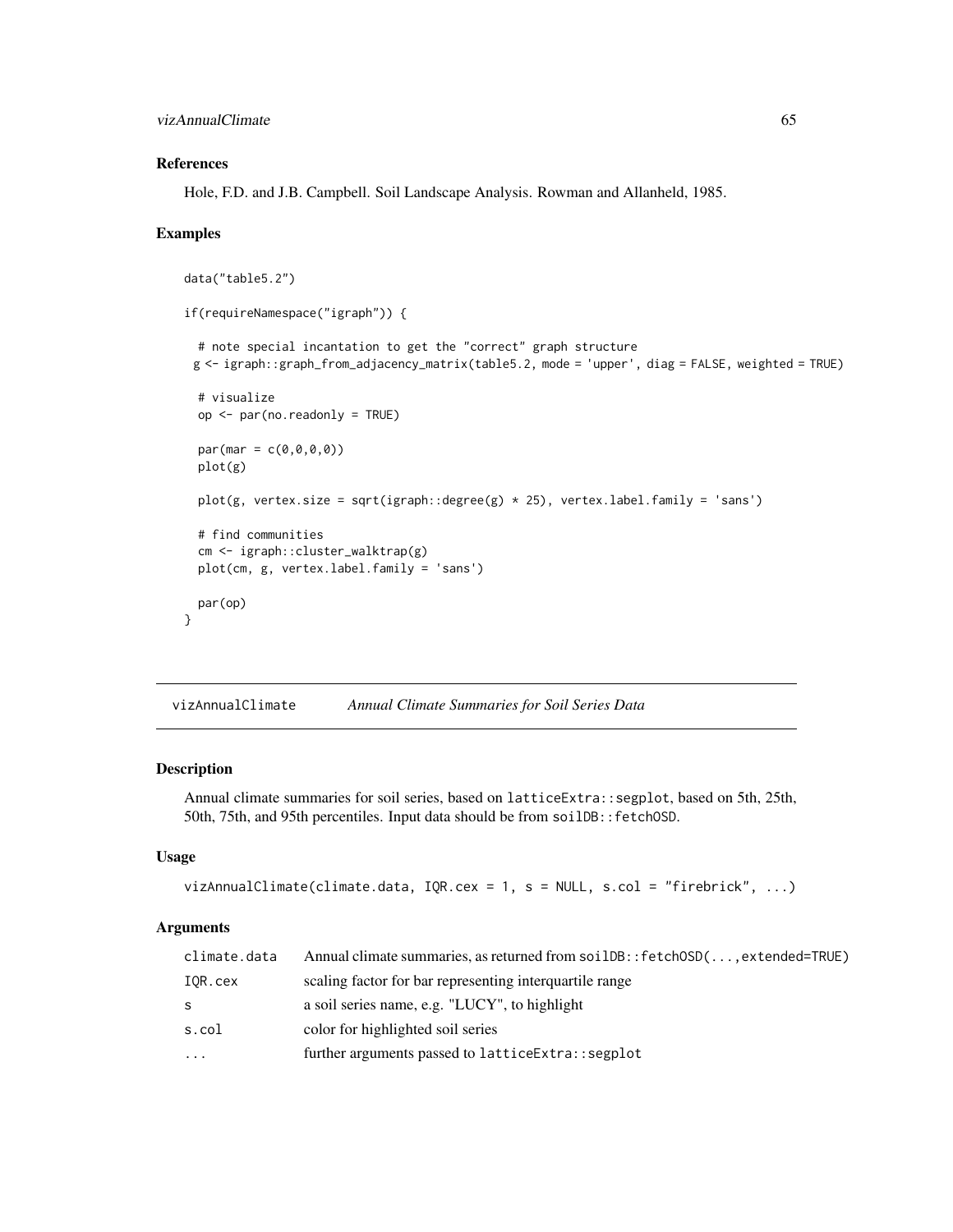#### Details

This function was designed for use with soilDB::fetchOSD. It might be possible to use with other sources of data but your mileage may vary.

#### Value

A list with the following elements:

- fig: lattice object (the figure)
- clust: clustering object returned by cluster::diana

#### Author(s)

D.E. Beaudette

# See Also

vizHillslopePosition

# Examples

```
if(requireNamespace("curl") &
curl::has_internet() &
 require(soilDB) &
  require(aqp) &
  require(latticeExtra)
) {
  # soil series of interest
  soil <- 'ARBUCKLE'
  # get competing series
  sdata <- fetchOSD(soil, extended = TRUE)
  # get competing series' data
  sdata.competing <- fetchOSD(c(soil, sdata$competing$competing))
  # only use established series
  idx <- which(sdata.competing$series_status == 'established')
  # subset as needed
  if(length(idx) < length(sdata.competing)) {
    sdata.competing <- sdata.competing[idx, ]
  }
  # now get the extended data
  sdata.competing.full <- fetchOSD(site(sdata.competing)$id, extended = TRUE)
```
# extract SPC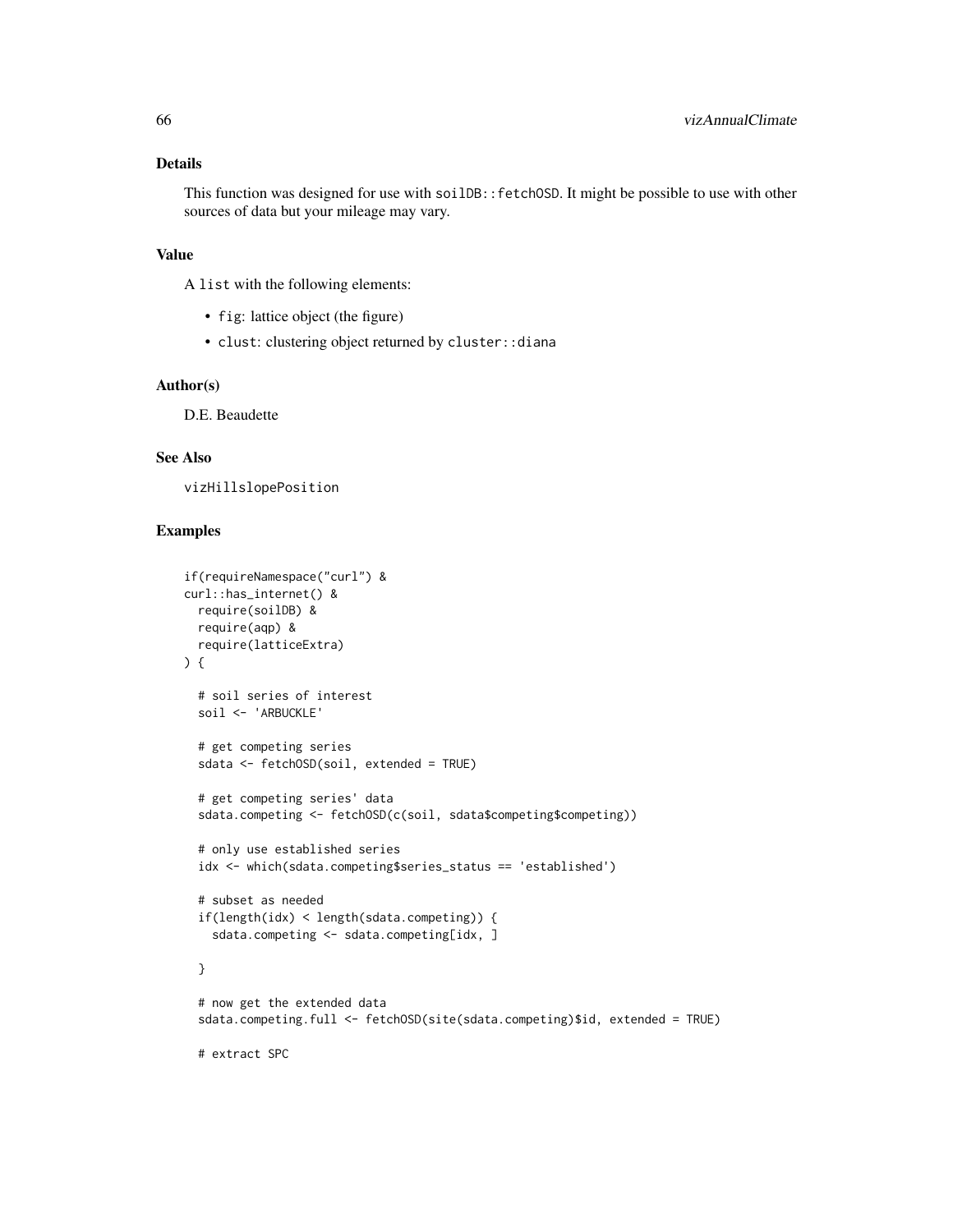### vizFlatsPosition 67

```
spc <- sdata.competing.full$SPC
 # full set of series names
 s.names <- unique(site(spc)$id)
 # todo: probably better ways to do this...
 # note: need to load lattice for this to work
 trellis.par.set(plot.line=list(col='RoyalBlue'))
 # control center symbol and size here
 res <- vizAnnualClimate(
 sdata.competing.full$climate.annual,
 s = soil,IQR.cex = 1.1,
 cex = 1.1,
 pch = 18
 )
 # plot figure
 print(res$fig)
 # check clustering
 str(res$clust)
 # do something with clustering
 op <- par(no.readonly = TRUE)
 par(mar=c(0,0,1,1))
 plotProfileDendrogram(spc, clust = res$clust, scaling.factor = 0.075, width = 0.2, y.offset = 0.5)
 mtext('sorted by annual climate summaries', side = 3, at = 0.5, adj = 0, line = -1.5, font=3)
 par(op)
}
```
vizFlatsPosition *Visual Summary of Flat Landform Positions*

# Description

A unique display of landform position probability.

#### Usage

```
vizFlatsPosition(x, s = NULL, annotations = TRUE, annotation.cex = 0.75)
```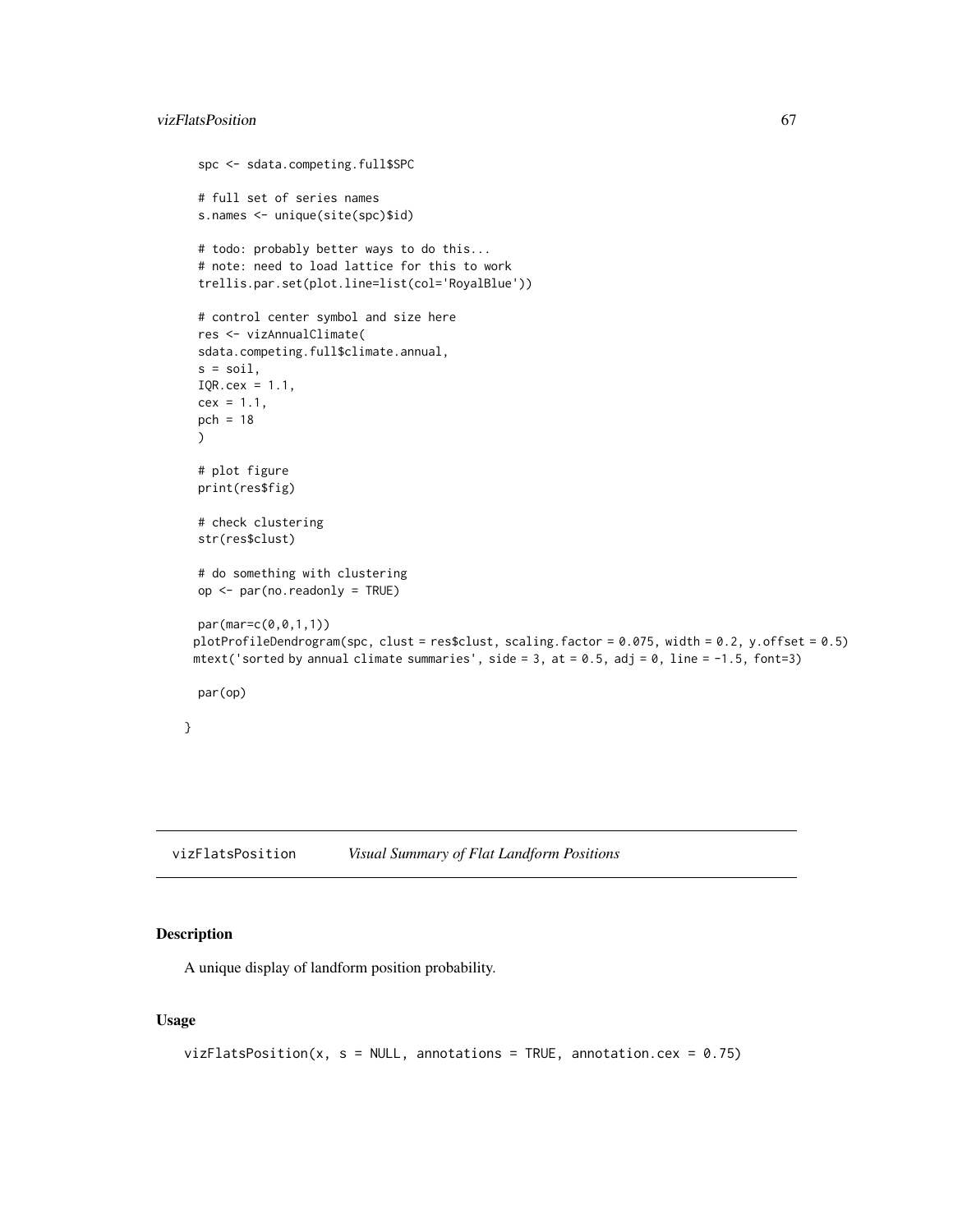# Arguments

| $\mathsf{x}$ | data.frame as created by soilDB::fetchOSD(, extended=TRUE), see de-<br>tails |
|--------------|------------------------------------------------------------------------------|
| -S           | an optional soil series name, highlighted in the figure                      |
| annotations  | logical, add number of record and normalized Shannon entropy values          |
|              | annotation.cex annotation label scaling factor                               |

# Details

See the [Soil Series Query Functions](http://ncss-tech.github.io/AQP/soilDB/soil-series-query-functions.html) tutorial for more information.

#### Value

a list with the following elements:

| fig   | lattice object (the figure) |
|-------|-----------------------------|
| order | ordering of soil series     |

# Author(s)

D.E. Beaudette

```
vizGeomorphicComponent
```

```
Visual Summary of Hill Landform Positions
```
# Description

A unique display of landform position probability.

# Usage

```
vizGeomorphicComponent(x, s = NULL, annotations = TRUE, annotation.cex = 0.75)
```
# Arguments

| $\mathsf{x}$ | data. frame as created by $\text{soilDB}$ : fetchOSD $(\ldots, \text{extended=TRUE})$ , see de-<br>tails |
|--------------|----------------------------------------------------------------------------------------------------------|
| -S           | an optional soil series name, highlighted in the figure                                                  |
| annotations  | logical, add number of record and normalized Shannon entropy values                                      |
|              | annotation.cex annotation label scaling factor                                                           |

# Details

See the [Soil Series Query Functions](http://ncss-tech.github.io/AQP/soilDB/soil-series-query-functions.html) tutorial for more information.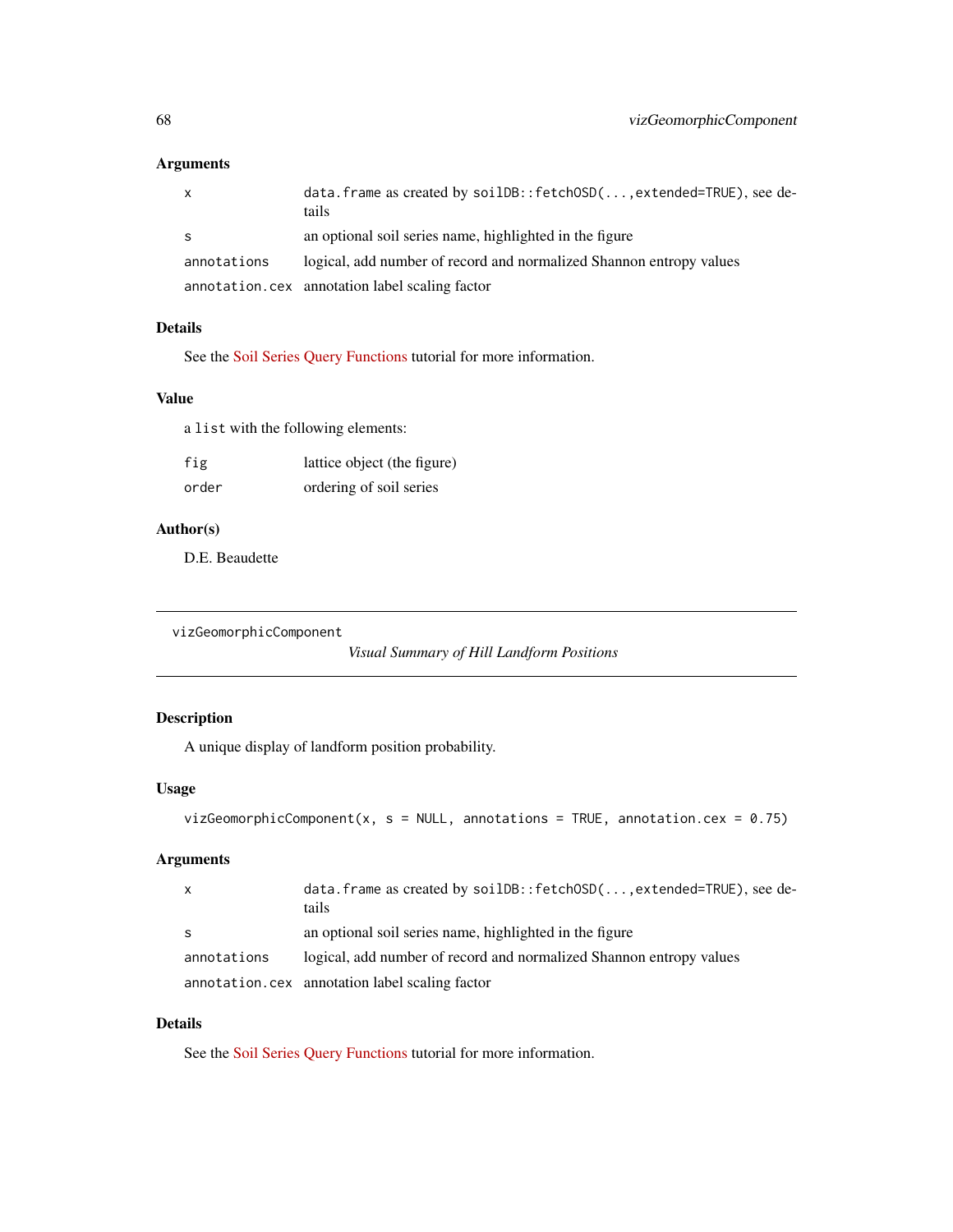# vizHillslopePosition 69

# Value

a list with the following elements:

| fig   | lattice object (the figure) |
|-------|-----------------------------|
| order | ordering of soil series     |

# Author(s)

D.E. Beaudette

vizHillslopePosition *Visual Summary of Hillslope Position*

# Description

A unique display of hillslope position probability.

#### Usage

vizHillslopePosition(x,  $s = NULL$ , annotations = TRUE, annotation.cex = 0.75)

# Arguments

|             | data. frame as created by $soilDB::fetchOSD($ , extended=TRUE), see de-<br>tails. |
|-------------|-----------------------------------------------------------------------------------|
| S           | an optional soil series name, highlighted in the figure                           |
| annotations | logical, add number of record and normalized Shannon entropy values               |
|             | annotation.cex annotation label scaling factor                                    |

#### Details

See the [Soil Series Query Functions](http://ncss-tech.github.io/AQP/soilDB/soil-series-query-functions.html) tutorial for more information.

#### Value

a list with the following elements:

| fig   | lattice object (the figure) |
|-------|-----------------------------|
| order | ordering of soil series     |

#### Author(s)

D.E. Beaudette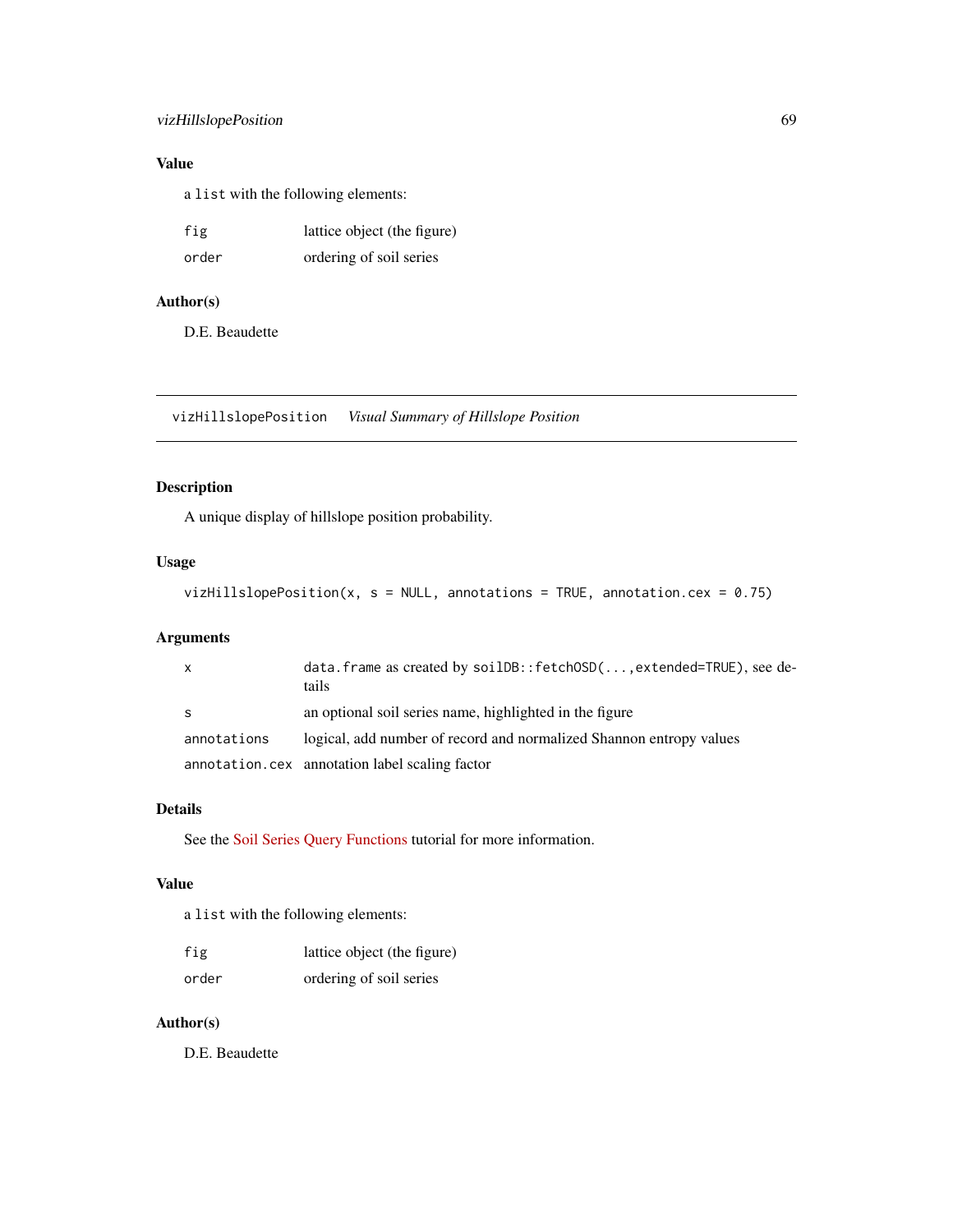# Examples

```
if(requireNamespace("curl") &
  curl::has_internet() &
  require(aqp) &
  require(soilDB)) {
 # soils of interest
 s.list <- c('musick', 'cecil', 'drummer', 'amador', 'pentz', 'reiff',
              'san joaquin','montpellier','grangeville','pollasky','ramona')
 # fetch and convert data into an SPC
 s <- fetchOSD(s.list, extended=TRUE)
 res <- vizHillslopePosition(s$hillpos)
 print(res$fig)
}
```
vizMountainPosition *Visual Summary of Mountain Slope Positions*

## Description

A unique display of mountain slope position probability.

#### Usage

```
vizMountainPosition(x, s = NULL, annotations = TRUE, annotation.cex = 0.75)
```
# Arguments

| $\mathsf{X}$ | data.frame as created by soilDB::fetchOSD(, extended=TRUE), see de-<br>tails |
|--------------|------------------------------------------------------------------------------|
| - S          | an optional soil series name, highlighted in the figure                      |
| annotations  | logical, add number of record and normalized Shannon entropy values          |
|              | annotation.cex annotation label scaling factor                               |

# Details

See the [Soil Series Query Functions](http://ncss-tech.github.io/AQP/soilDB/soil-series-query-functions.html) tutorial for more information.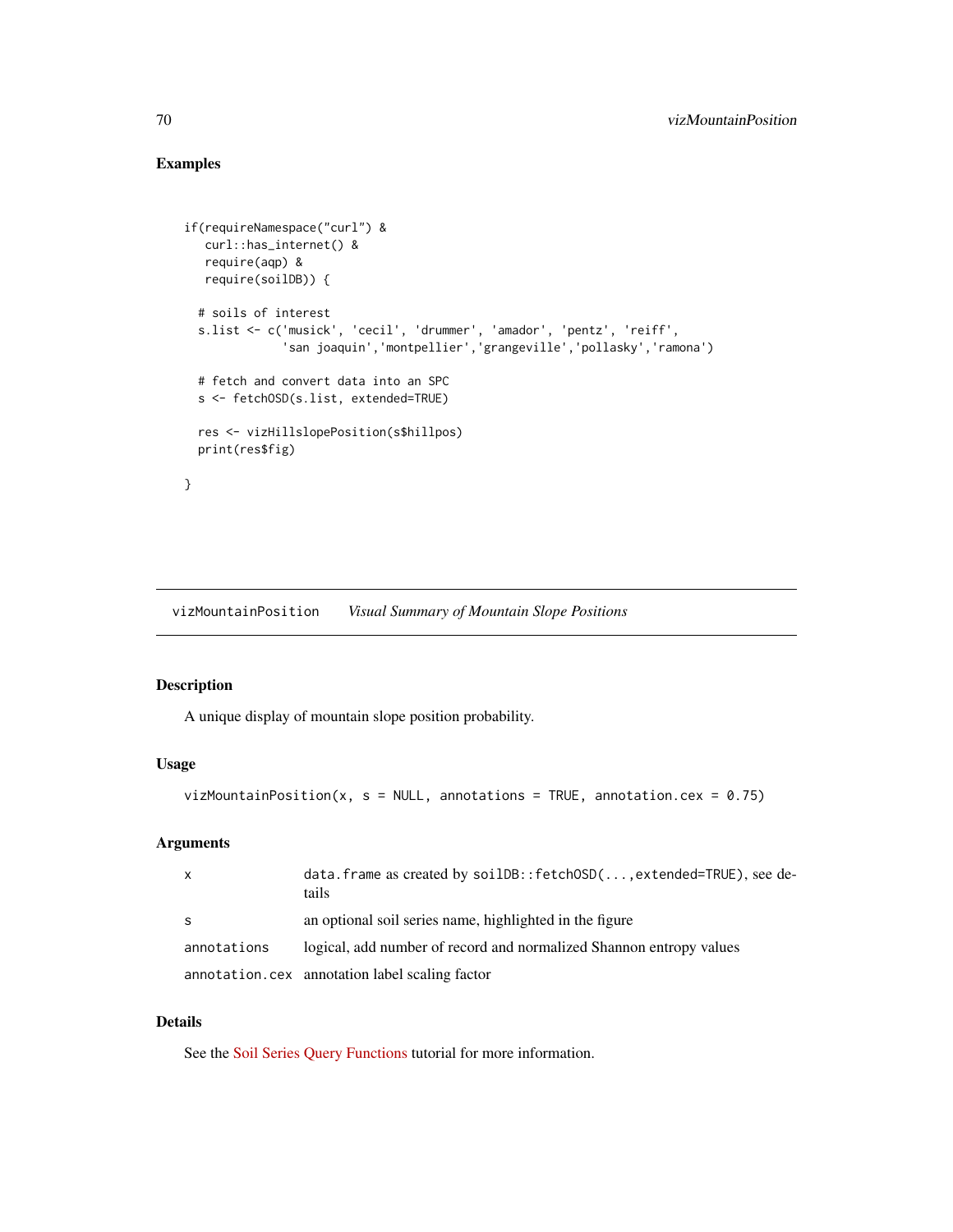# vizTerracePosition 71

# Value

a list with the following elements:

| fig   | lattice object (the figure) |
|-------|-----------------------------|
| order | ordering of soil series     |

# Author(s)

D.E. Beaudette

vizTerracePosition *Visual Summary of Terraced Landform Positions*

# Description

A unique display of terraced landform position probability.

# Usage

```
vizTerracePosition(x, s = NULL, annotations = TRUE, annotation.cex = 0.75)
```
# Arguments

| X           | data. frame as created by $soilDB::fetchOSD($ , extended=TRUE), see de-<br>tails |
|-------------|----------------------------------------------------------------------------------|
| S.          | an optional soil series name, highlighted in the figure                          |
| annotations | logical, add number of record and normalized Shannon entropy values              |
|             | annotation.cex annotation label scaling factor                                   |

# Details

See the [Soil Series Query Functions](http://ncss-tech.github.io/AQP/soilDB/soil-series-query-functions.html) tutorial for more information.

#### Value

a list with the following elements:

| fig   | lattice object (the figure) |
|-------|-----------------------------|
| order | ordering of soil series     |

#### Author(s)

D.E. Beaudette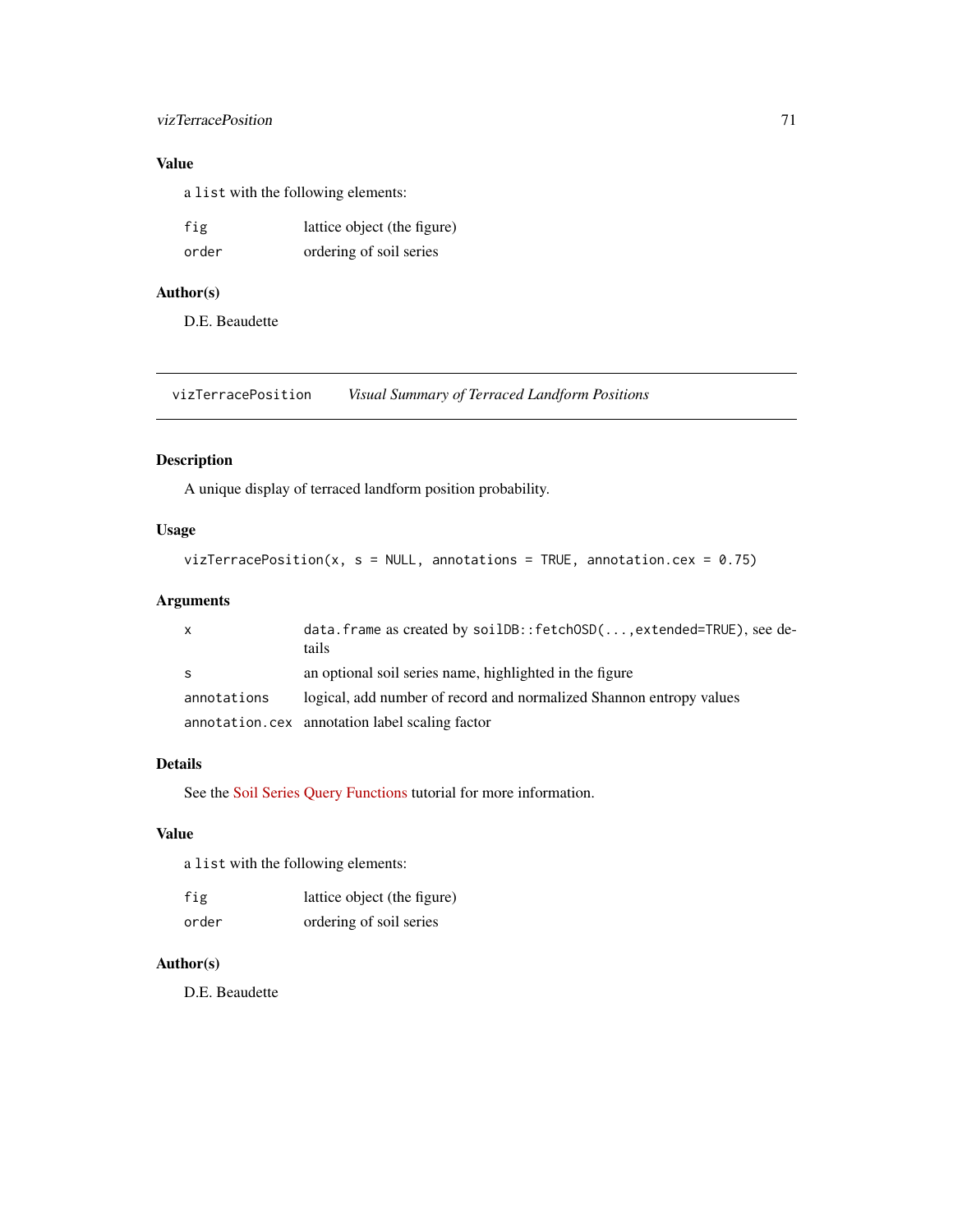# **Index**

∗ datasets amador, [5](#page-4-0) CDEC.snow.courses, [7](#page-6-0) HHM, [30](#page-29-0) table5.2, [64](#page-63-0) ∗ hplots aggregateColorPlot, [3](#page-2-0) aspect.plot, [6](#page-5-0) diagnosticPropertyPlot, [16](#page-15-1) diagnosticPropertyPlot2, [18](#page-17-0) dueling.dendrograms, [21](#page-20-0) PCP\_plot, [39](#page-38-0) percentileDemo, [40](#page-39-0) plotProfileDendrogram, [43](#page-42-0) plotSoilRelationChordGraph, [44](#page-43-0) plotWB, [52](#page-51-0) ∗ hplot plotSoilRelationGraph, [46](#page-45-0) ∗ manip component.adj.matrix, [12](#page-11-0) constantDensitySampling, [13](#page-12-1) dist.along.grad, [20](#page-19-0) generateLineHash, [27](#page-26-0) geomorphBySoilSeries-SSURGO, [28](#page-27-0) joinAdjacency, [32](#page-31-0) multinominal2logical, [38](#page-37-0) polygonAdjacency, [56](#page-55-0) sample.by.poly, [58](#page-57-1) sampleRasterStackByMU, [59](#page-58-0) site\_photos\_kml, [62](#page-61-0) aggregateColorPlot, [3](#page-2-0) amador, [5](#page-4-0) aspect.plot, [6](#page-5-0) CDEC.snow.courses, [7](#page-6-0) CDEC\_StationInfo, *[9](#page-8-0)*, [10](#page-9-0)

```
CDECquery, 8
CDECsnowQuery, 9, 9
colorMixtureVenn, 11
```
component.adj.matrix, [12](#page-11-0) constantDensitySampling, [13,](#page-12-1) *[59,](#page-58-0) [60](#page-59-0)* dailyWB, [14](#page-13-0) dailyWB(), *[34,](#page-33-0) [35](#page-34-1)* dailyWB\_SSURGO, [15](#page-14-0) dailyWB\_SSURGO(), *[34,](#page-33-0) [35](#page-34-1)* diagnosticPropertyPlot, [16,](#page-15-1) *[38](#page-37-0)* diagnosticPropertyPlot2, [18](#page-17-0) dist.along.grad, [20](#page-19-0) dueling.dendrograms, [21](#page-20-0) ESS\_by\_Moran\_I *(*sampleRasterStackByMU*)*, [59](#page-58-0) estimateSoilMoistureState, *[14,](#page-13-0) [15](#page-14-0)*, [22,](#page-21-0) *[35](#page-34-1)* FFD, [24,](#page-23-0) *[25](#page-24-0)* FFDplot, [25](#page-24-0) formatPLSS, [26,](#page-25-1) *[33](#page-32-1)*, *[56](#page-55-0)* generateLineHash, [27](#page-26-0) geomorphBySoilSeries-SSURGO, [28](#page-27-0) geomPosHillProbability *(*geomorphBySoilSeries-SSURGO*)*, [28](#page-27-0) geomPosMountainProbability *(*geomorphBySoilSeries-SSURGO*)*, [28](#page-27-0) HenryTimeLine, [29](#page-28-0) HHM, [30](#page-29-0) hillslope.probability *(*geomorphBySoilSeries-SSURGO*)*, [28](#page-27-0) hillslopeProbability *(*geomorphBySoilSeries-SSURGO*)*, [28](#page-27-0) huePositionPlot, [30](#page-29-0)

isMineralSoilMaterial, [31](#page-30-0)